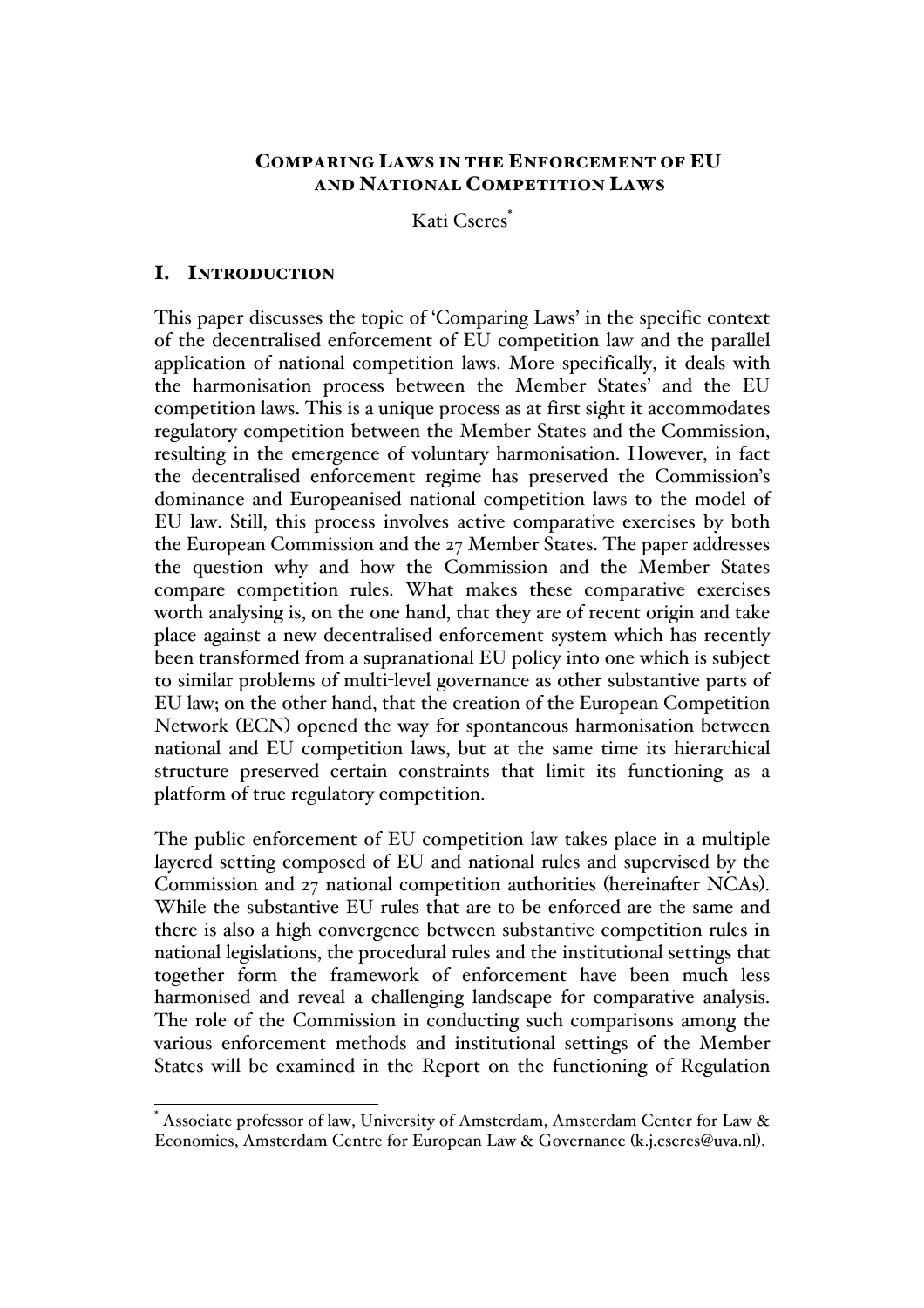1/2003 and the Commission Staff Working Paper accompanying the Report on the functioning of Regulation  $1/2003^1$ , as well as through the work of the ECN. The role of the NCAs in comparing the various enforcement rules and agency models can be analysed through their work in the ECN.

In analysing these comparative exercises, the paper will look into the question of what the purpose of these comparative efforts is and which methods of comparison are being used. Furthermore, the paper will also critically analyse the methods of voluntary convergence that are being applied in the Member States and the possibility of further extended harmonisation of the administrative procedural rules, as well as certain substantive rules, in the Member States.

Accordingly, the next section sets out the background of the comparative analysis and explains the legal changes that opened the comparative discourse on competition laws in Europe. Section III describes the impact of Regulation 1/2003 on the Member States' substantive rules, procedural rules and their NCAs' institutional designs. Section IV discusses the methods and the underlying reasons behind the Commission's comparative studies and the work within the ECN. Finally, section V takes a critical look at the Commission's proposal to further harmonise substantive and procedural rules as well as at the present voluntary harmonisation between the EU and national rules. The paper closes with conclusions.

# II. THE CHALLENGING LANDSCAPE OF EU COMPETITION LAW ENFORCEMENT FOR COMPARATIVE STUDY

Competition law has for long offered little challenge for comparative research. This was due to a number of facts. First, many Member States lacked a proper competition law and enforcement regime until the 1980s or even late 1990s. Second, competition law in many Member States has not been regarded as an economic policy tool of primary importance.<sup>2</sup> Third, the question of convergence and divergence between the different national regimes remained largely unaddressed and without significant legal or economic consequences. This, however, all changed with the process of enlargement and the modernisation of EU competition law in 2004.

<sup>&</sup>lt;sup>1</sup> European Commission, *Commission Staff Working Paper Accompanying the Report on the Functioning of Regulation 1/2003*, SEC/2009/574 final, 29 April 2009, paras. 160-169, <sup>180</sup>-181. <sup>2</sup> F. CENGIZ, *Regulation 1/2003 Revisited*, TILEC Discussion Paper No. 2009-042, 24

November 2009, p. 26.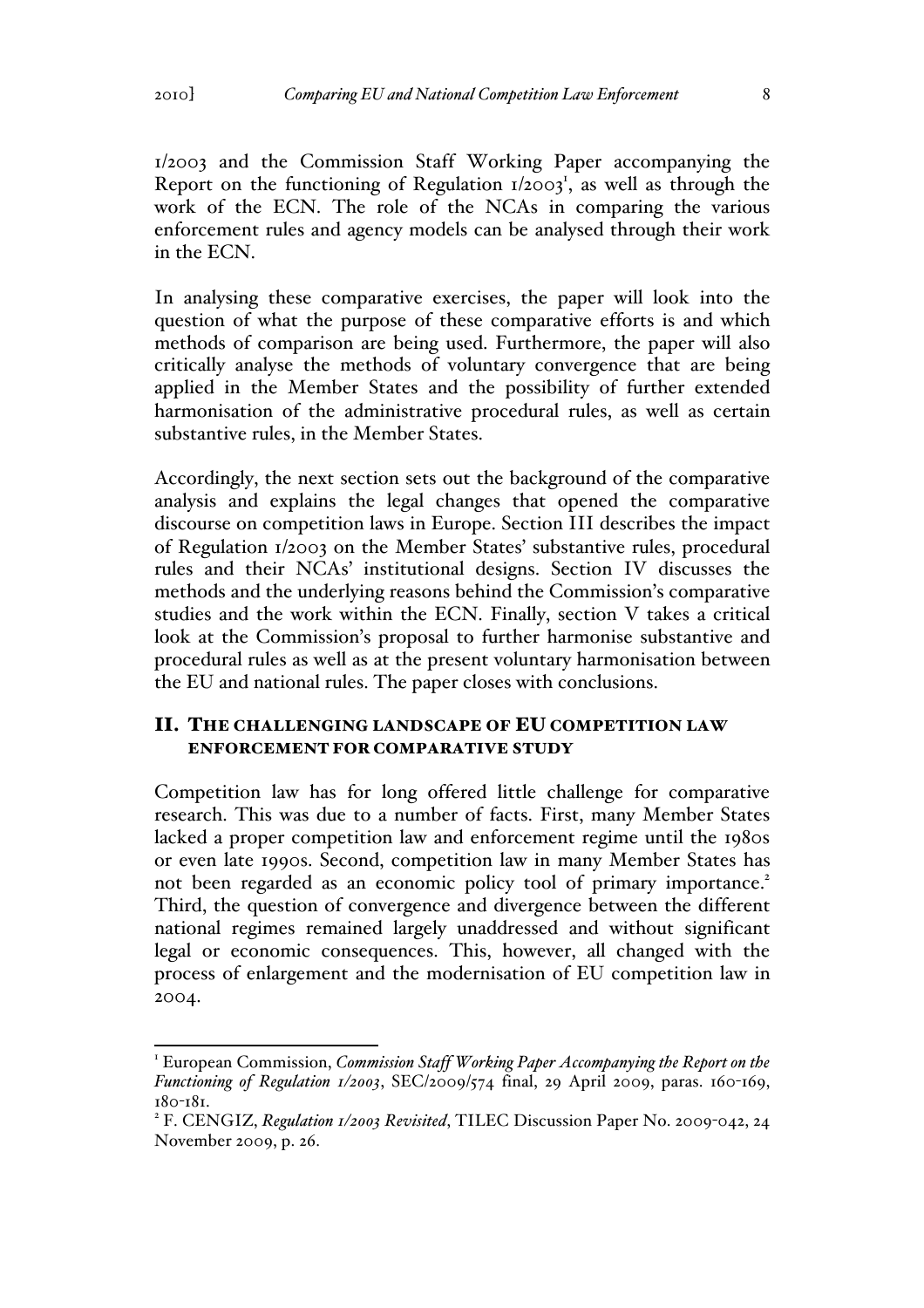Before modernisation in 2004 the enforcement of European competition law was concentrated in the hands of the Commission and was an important exception to the general enforcement method of Community laws by Member States' authorities. This meant, on the one hand, that the relations between Community and national competition laws remained mostly unaddressed, in contrast to the judicial supremacy doctrine in other substantive areas of EU law, and, on the other hand, that competition policy was immune from general problems of multi-level governance.<sup>3</sup> Modernisation and more specifically Article 3(1) of Regulation 1/2003 have imposed not only a possibility but also an obligation on the Member States' NCAs to apply Articles 101 and 102 TFEU parallel to their national competition rules when the effect on trade criterion is fulfilled, and introduced a strict supremacy standard. In fact, this meant that national provisions have to comply with the EU interpretations of Articles 101 and 102 TFEU when they are applied parallel to their national rules. In accordance with Article  $3(2)$  and  $(3)$  of Regulation  $1/2003$  the convergence rule does not apply to unilateral conduct, national merger laws and laws pursuing a predominantly different objective such as unfair trade practices.

While the convergence rule acts as a radical intervention in the domestic legal systems of the Member States, it should be remembered that this convergence had taken place or had been ongoing before Regulation 1/2003 came into force.<sup>4</sup> Many EU Member States had abandoned their ineffective competition regulation based on the so-called administrative control model during the 1980s and 1990s and had adopted a competition law system similar to the rules laid down in Articles 101 and 102 TFEU and the EC Merger Regulation.<sup>5</sup> Competition law and policy had gained importance and the ineffective abuse systems, which in certain

 <sup>3</sup> *Ibid*., pp. 26, 30.

<sup>4</sup> R.J. VAN DEN BERGH and P.D. CAMESASCA, *European Competition Law and Economics: A Comparative Perspective*. Antwerpen, Intersentia, 2001, pp. 125-126.

<sup>&</sup>lt;sup>5</sup> This is equally true for the new Member States, where competition was actually non-existent in the socialist area and where competition was of great importance in creating a functioning market economy. The basic conditions for free competition were introduced by the legal reforms between 1989 and 1991. From 1990 onwards new national competition laws were enacted and thus the enforcement of competition law could begin. After 1990 accession to the European Union became the most relevant external pressure to influence competition policies in Eastern Europe. See, for more details: K.J. CSERES, "Multijurisdictional Competition Law Enforcement: the Interface Between European Competition Law and the Competition Laws of the New Member States", *European Competition Journal*, 2007, Vol. 3, Issue 2, pp.465-502; K.J. CSERES, "The Impact of Regulation 1/2003 in the New Member States", *Competition Law Review*, 2010, Vol. 6, Issue 2, forthcoming.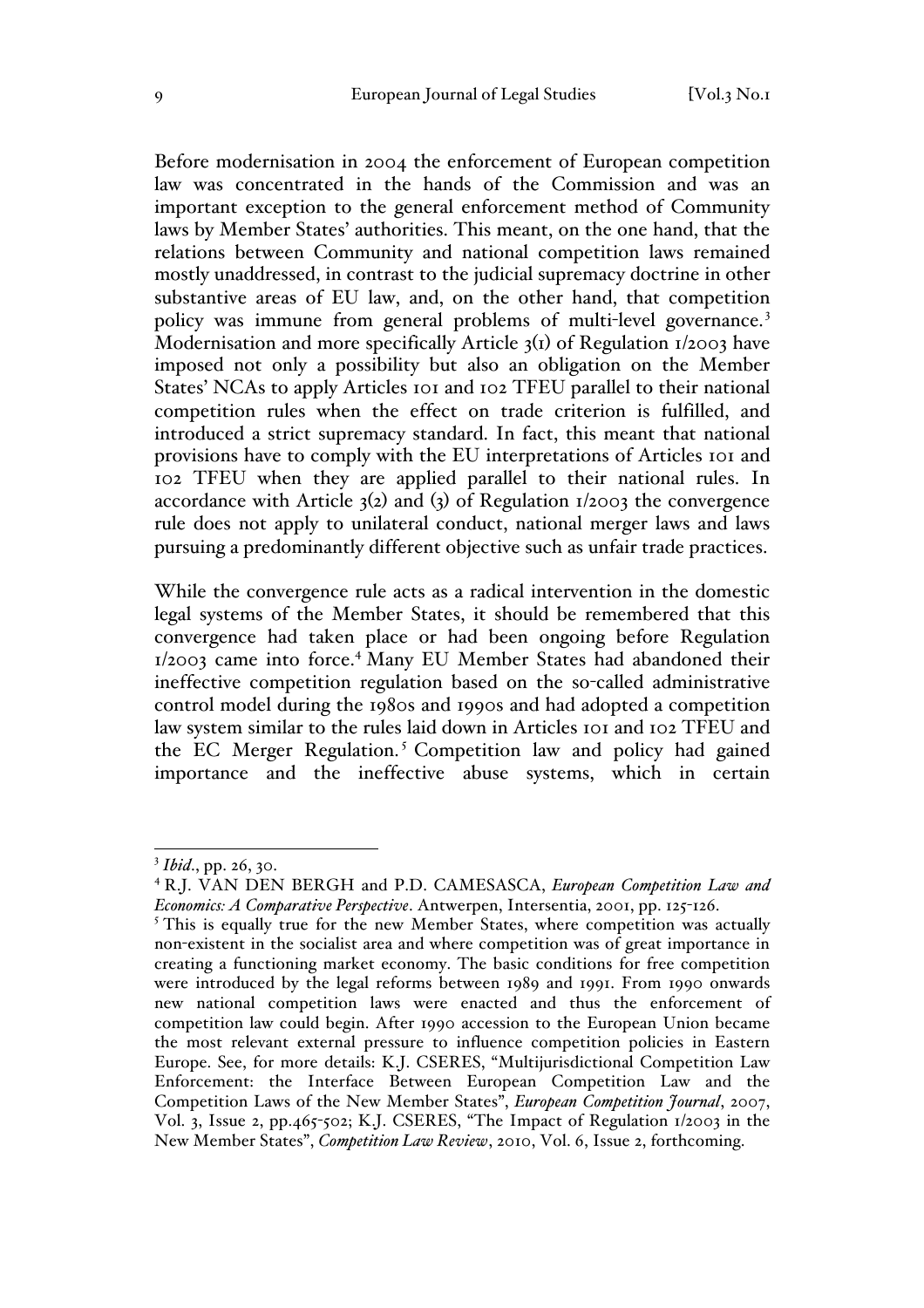jurisdictions included criminal law enforcement, had been abandoned.<sup>6</sup> However, Regulation 1/2003 did accelerate the process of convergence and Europeanisation in the field of substantive competition rules. This convergence was most prominent with regard to Article 101-like cartel prohibitions but not with regard to unilateral conduct and procedural rules. Legal diversity of national procedures and institutional designs remains a challenge to the envisaged goal of uniform and consistent application of EU competition law by all 28 enforcers, the Commission and the 27 NCAs.

This challenge began to take shape when the enlargement of 2004 made the relevance of enforcement for the effective working of EU rules manifest. Procedural diversity among Member States became visible not only in competition law but also in other substantive fields such as consumer law. While previously issues of enforcement and institutional structures were regarded to remain in the exclusive competence of the Member States, in accordance with the Community principles of procedural autonomy and institutional neutrality, enlargement has pushed crucial questions of enforcement and institutional choice to the forefront of the EU agenda.7 In the absence of a clear Union blueprint for effective enforcement methods and optimal institutional design, the old and new Member States were given considerable leeway in adapting the *acquis* to their own institutional preferences and legal systems.

EU competition law now offers a unique platform for comparative analysis for four reasons. First, European competition law is legislated through directly applicable Treaty provisions and regulations and thus European competition rules directly enter national legal systems and represent a higher pressure and form an important incentive to align national competition rules to the EU rules. This incentive has been even more

 <sup>6</sup> D.J. GERBER, *Law and Competition in Twentieth Century Europe: Protecting Prometheus*, Oxford, Clarendon Press, 1998, pp. 402-403. The new competition laws followed a prohibition system and enforcement was entrusted to an administrative body with judicial-like decision-making. Enforcement became primarily administrative law-based, with administrative law sanctions. These new competition regimes worked more effectively than their predecessors and indeed their main achievement was to gain social and political support for the enforcement of competition law.

<sup>7</sup> This trend can be seen in many other policy areas. In consumer protection, for example, very similar developments take place today. See K.J. CSERES, "Collective Consumer Actions: A Competition Law Perspective", in W. H. VAN BOOM and M. LOOS *eds*., *Collective Consumer Interests and How They Are Served Best in Europe: Legal Aspects and Policy Issues on the Border Between Private Law and Public Policy*, Europa Law Publishing, 2007; K.J. CSERES, "Consumer Protection in Eastern-European Member States", in *Vergelijkend Wijs*, Kluwer, 2007, forthcoming.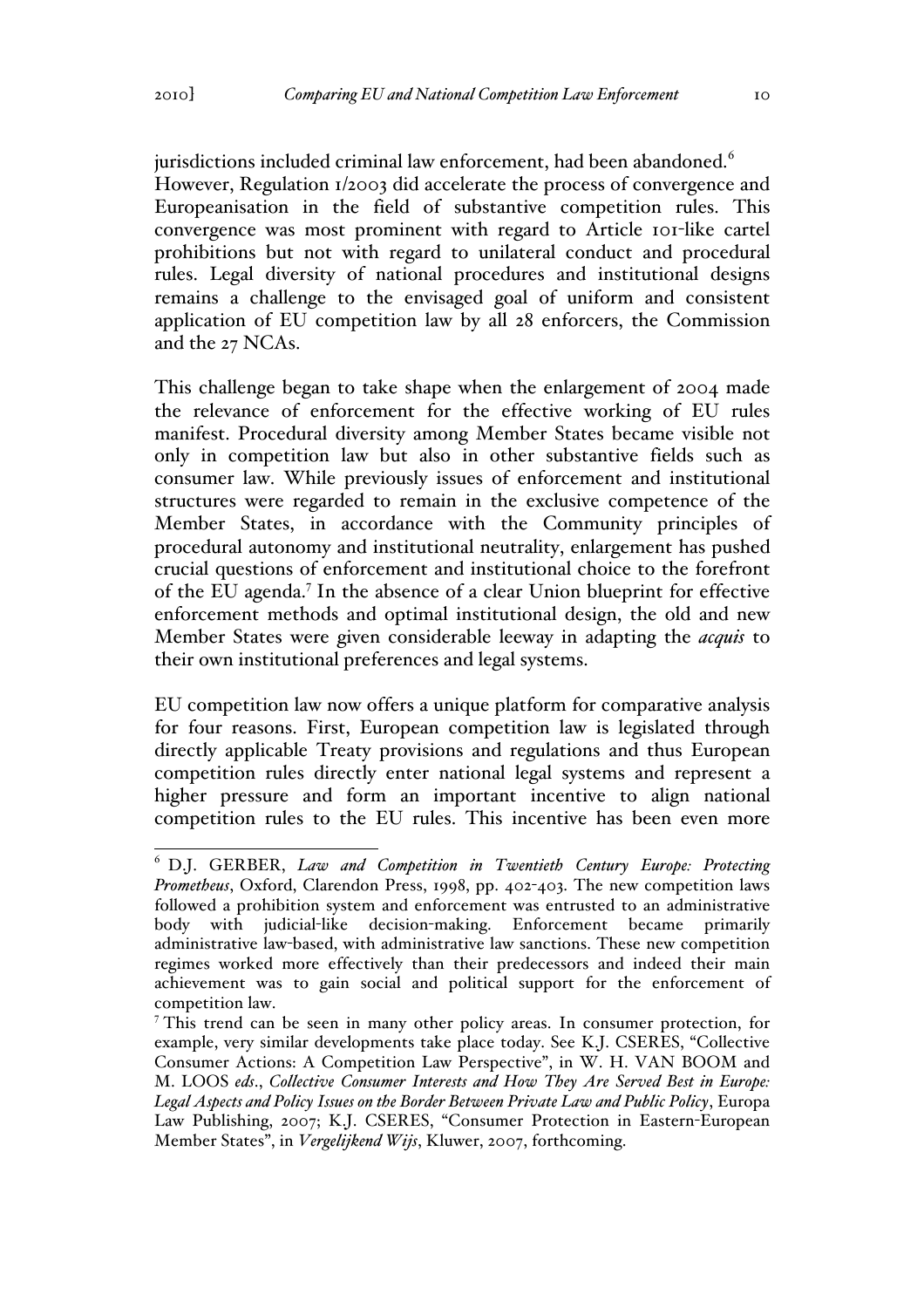pressing in the new Member States, where the whole arsenal of competition law had to be created within a short period of time.<sup>8</sup>

Second, Regulation  $1/2003^9$  and the so-called modernisation package devolved enforcement powers to the national competition authorities and the national courts<sup>10</sup> and have created a system of parallel competences and simultaneous application of EU and national competition law. The new enforcement system not only delegated enforcement powers to national actors but also increased the Europeanisation of competition laws through cooperation between the European Commission and the NCAs. In the new framework, national competition legislations operate in parallel with EU competition law and the national competition authorities and/or courts apply both national and European competition rules. In enforcing the EU competition rules, full cooperation between the Commission and the national authorities of the Member States is necessitated by the fact that the European competition rules became directly applicable in the whole Union. The interaction between the European Commission and the national competition authorities is required by Article 11 of Regulation 1/2003. The NCAs and the Commission form a network of public authorities co-operating closely together. This so-called European Competition Network provides a focus for regular contact and consultation on enforcement policy and the Commission has a central role in the network in order to ensure consistent application of the rules.

Third, the new decentralised enforcement system preserved one of the most controversial elements of the previous centralised system, namely the Commission's central role in the enforcement framework. Before the 2004 modernisation of EU competition law, the Commission had a central monopoly-like role in the enforcement of EU competition law. In fact, competition law and policy acted as the "first supranational policy in the European Union".<sup>11</sup> Under the enforcement framework of Regulation  $17/62$ <sup>12</sup>, the Commission enjoyed a broad margin of discretion in applying the conditions under Article 101(3). On several occasions, the European

 <sup>8</sup> Accession to the EU acted as considerable political and economic pressure and provided the most significant influence on the way competition laws have been shaped in the CEECs.

<sup>9</sup> EC Council, *Regulation on the Implementation of the Rules on Competition Laid Down in Articles 81 and 82 of the Treaty*, No 1/2003/EC, 16 Dec. 2002, *Official Journal*, 2003, L 1.<br><sup>10</sup> Articles 5 and 6 of Regulation 1/2003.<br><sup>11</sup> L. McGOWAN and S. WILKS, "The First Supranational Policy in the European

Union: Competition Policy", *European Journal of Political Research*, 1995, Vol 28, p. 141, at p. 149.

<sup>&</sup>lt;sup>12</sup> EEC Council, *First Regulation Implementing Articles 85 and 86 of the Treaty*, No 17/62 (EEC), *Official Journal*, 2003, L 1.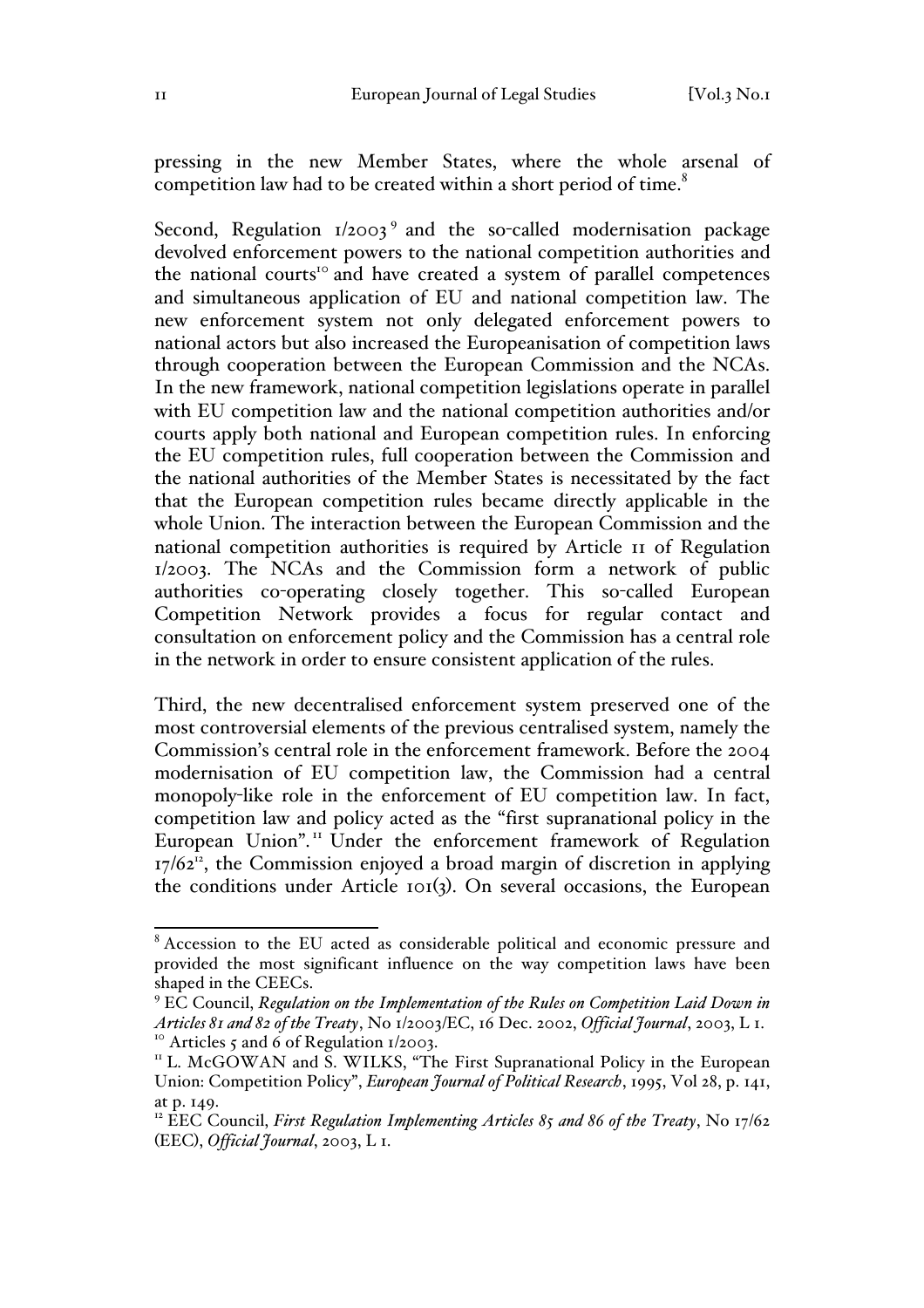Courts have acknowledged the Commission's discretionary powers under Article  $\text{tot}(3)^{13}$  and have neither dealt with the Commission's substantive application of the criteria under Article 101(3), nor intervened in Commission decisions.<sup>14</sup> The fact that the Commission no longer has a monopoly on the application of Article 101(3) and this provision can be applied by the NCAs and the national courts of the Member States has relevant implications for uniform law enforcement. As the Commission no longer has such considerable leeway under Article 101(3), it tried to narrow down the application of this provision to accommodate only procompetitive effects as potential justification for anti-competitive restraints.<sup>15</sup>

Regulation 1/2003 granted the Commission new enforcement powers and extended some existing ones,<sup>16</sup> and has given it the prerogative to end investigations under Article 101 and 102 by NCAs by opening its own

<sup>14</sup> This, however, did not mean that the logic and rationality of Commission decisions under Article 81 (3) have not been scrutinised and criticised. The CFI has on several occasions criticised the lack of a proper economic analysis in the Commission's decisions. See, for example, C.F.I., Case T-374/94, *European Night Services and Others v. Commission*, paras. 103-115, 140, 159; C.F.I., Cases T-528/93, T-542/93, T-543/93 and T-546/93, *Métropole Télévision and Others v. Commission*, para. 120.

<sup>15</sup> The Commission can set out the lines of European competition policy but cannot alter the legal framework, namely the open and broad norm of Article 101(3) that allows national authorities to balance public policy goals with competition principles. Even though the new approach is laid down in the Guidelines on the application of Article  $101(3)$ , the question whether and to what extent non-competition policy objectives can be taken into account under Article 101(3) remains unclear. H. SCHWEITZER, *Competition Law and Public Policy: Reconsidering an Uneasy Relationship. The Example of Art. 81*, EUI Working Paper, LAW 2007/30, Florence, European University Institute, 2007, pp. 8-9.

<sup>16</sup> Article 9 of Regulation  $1/2003$  grants the Commission the power of accepting commitments from the parties under investigation in Articles 101 and 102 procedures and making these commitments binding. Regulation 1/2003 also extended its search powers during sector inquiries.

<sup>&</sup>lt;sup>13</sup> E.C.J., Case C-26/76, Metro I v. Commission, para. 45; E.C.J., Case C-71/74, Frubo v. *Commission*, para. 43. The Courts have held that the judicial review of the Commission's decisions under Article  $8r(3)$  is limited to establishing whether the Commission committed a manifest error of assessment, whether procedural rules had been complied with, or whether proper reasons had been provided. E.C.J., Case C-42/84, *Remia BV and Others v. Commission*, para. 38; E.C.J., Case C-45/85 *Verband der Sachversicherer e.V. v. Commission*, para. 15; more explicitly, the CFI even noted that "the Commission is entitled to base itself on considerations connected with the pursuit of the public interest in order to grant exemption under Article  $85(3)$  of the Treaty." However, in this case it did not show that such considerations required exclusivity of rights to transmit sports events and that exclusivity was indispensable in order to allow a fair return on investments. C.F.I., Cases T-528/93, T-542/93, T-543/93 and T-546/93, *Métropole Télévision and Others v. Commission*, para. 118.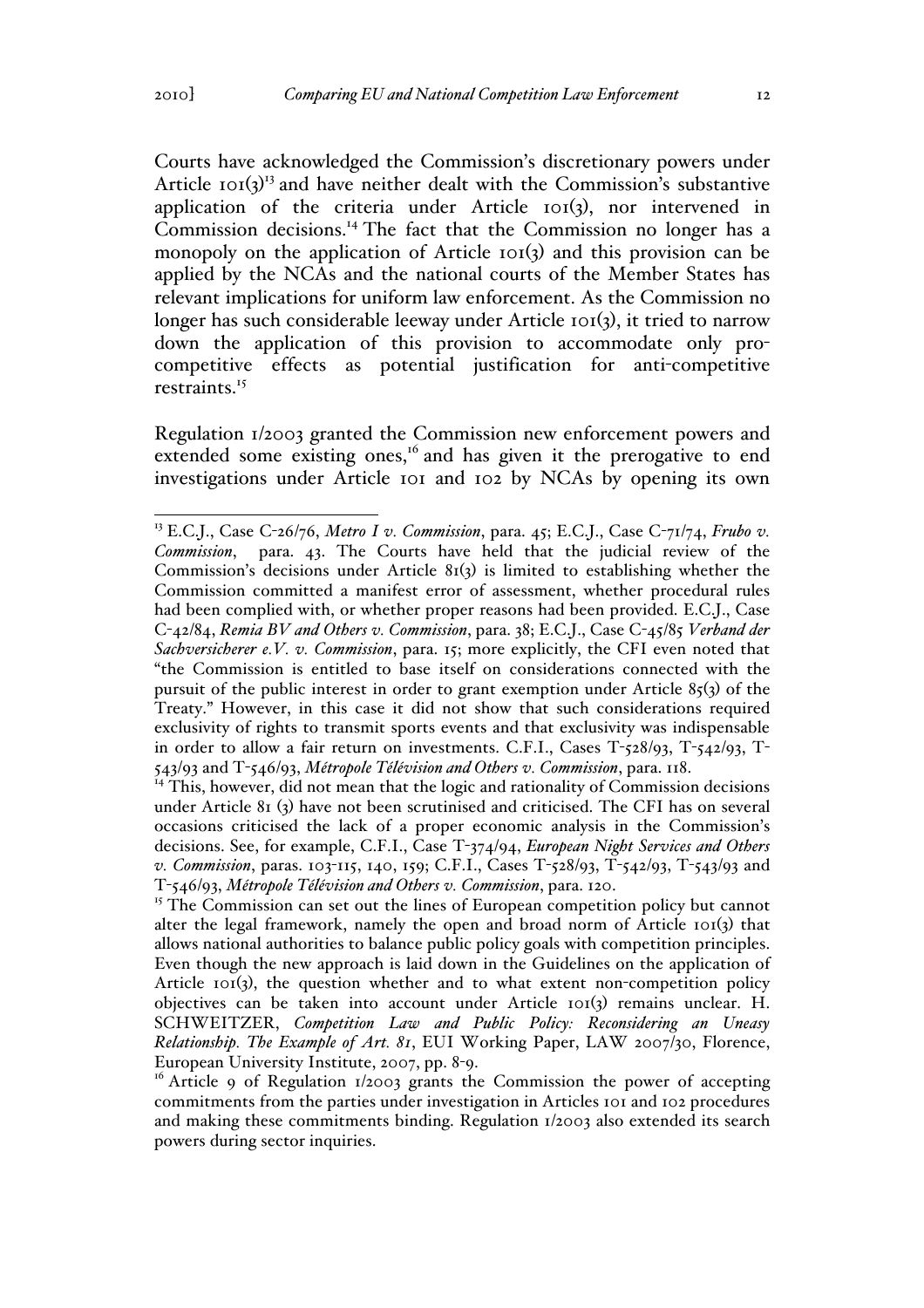proceedings against the same violation.<sup>17</sup> In the hierarchical structure of the ECN, the Commission acts as *primus inter pares* and as manager of the system that needs to guard uniform application of EU rules. However, the Commission escapes accountability and control mechanisms through the informal character of the ECN.

Fourth, while Member States significantly harmonised substantive competition rules, a similar convergence of procedural rules or institutional designs has not taken place. The exact puzzles of converging and diverging rules across the Member States and EU law are subject to comparisons by both the Commission and the Member States.

In sum, despite the obligatory and voluntary convergence of substantive an d certain procedural rules in national competition laws, the change was rad ical, with relevant policy implications for the Commission. On the one han d, the relevance of national competition laws and especially procedural rule s has increased and has been pushed to the center of the Commission's att ention. When NCAs apply Articles 101 and 102 TFEU, they make use of t heir national procedural rules and impose remedies and sanctions that are available in their respective legal system. On the other hand, the issue was raised whether consistent policy enforcement and the effective functionin g of a network requires a certain degree of harmonisation of procedures, re sources, experiences and independence of the NCAs.<sup>18</sup>

The Commission started relying on the effective administrative enforcement of EU rules through national administrative procedures and institutions. Immune from EU law regulation until 2004, now the national procedural rules and institutional settings became crucial for the uniform and consistent application of EU competition law, and, as a result, were subjected to the Commission's comparative analysis.

In the following, first, the present enforcement system will be described briefly by focusing on the impact of Regulation 1/2003 on the substantive, procedural rules and the institutional designs of the Member States. This

<sup>&</sup>lt;sup>17</sup> Article 11(6) of Regulation 1/2003.<br><sup>18</sup> F. CENGIZ, *Regulation 1/2003 Revisited*, *o.c.*, p. 17; C. GAUER, "Does the Effectiveness of the EU Network of Competition Authorities Require a Certain Degree of Harmonisation of National Procedures and Sanctions?", in C.D. EHLEMANN and I. ATANASIU eds., *European Competition Law Annual 2000: The Modernisation of EC Antitrust Policy*, Oxford, Hart Publishing, 2001, pp. 187-201; F. JENNY, "Does the Effectiveness of the EU Network of Competition Authorities Depend on a Certain Degree of Homogeneity within its Membership?", in C.D. EHLEMANN and I. ATANASIU eds., *European Competition Law Annual 2000*, *o.c.*, pp. 208-210.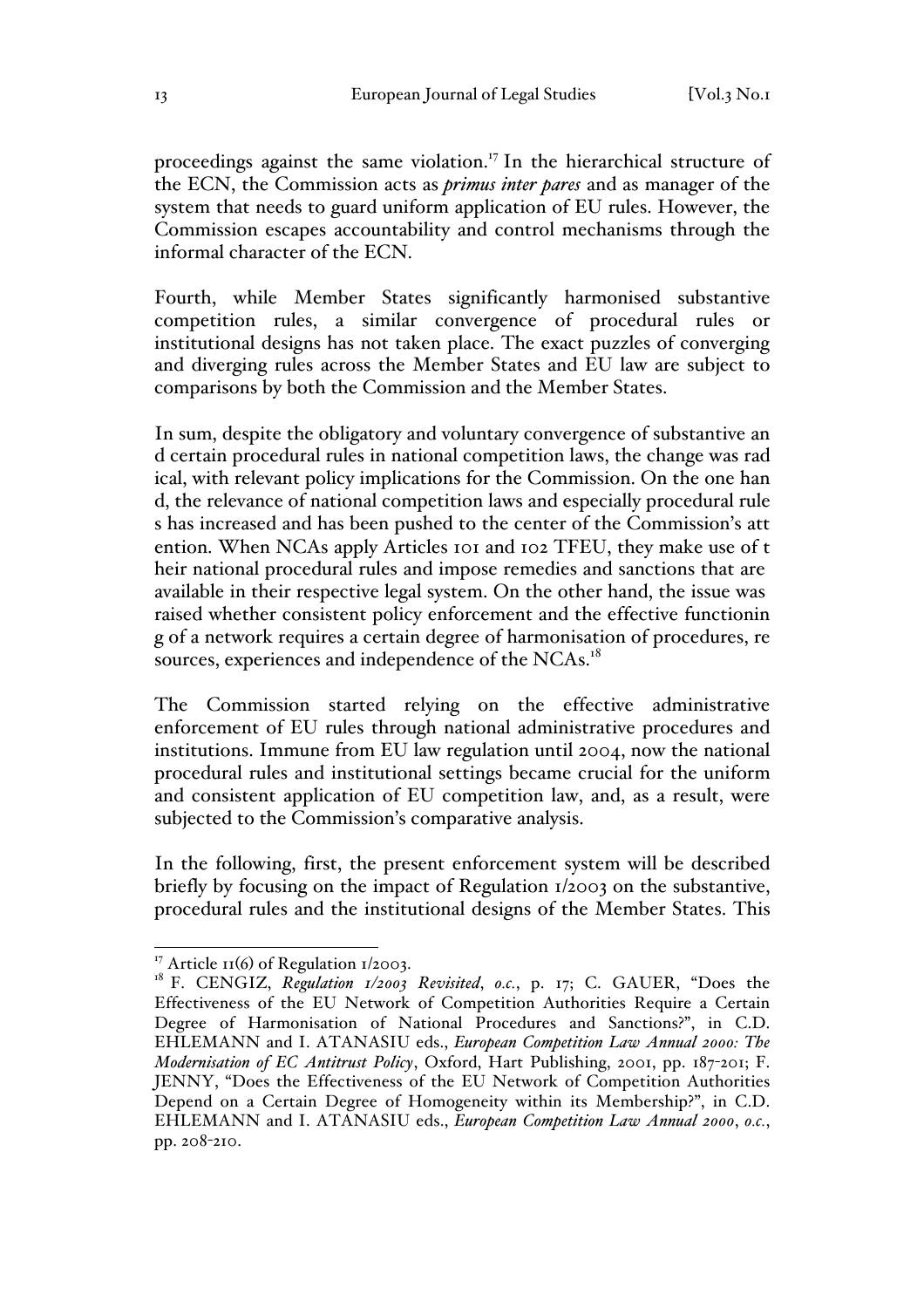section describes the scene where the new challenges of convergence and divergence between national laws took shape and which forms the subject of the comparative analysis in EU competition law. Then the Commission's and the ECN's comparative analysis will be further reviewed by revealing the ratio as well as the method of their comparative exercises. Finally, the harmonisation proposals will be evaluated.

### III. REGULATION 1/2003: THE FRAMEWORK OF COMPARISON

### a. *The impact of Regulation 1/2003*

The impact of Regulation 1/2003 on national legal systems can be seen clearly in the substantive competition rules. EU leverage has been most noticeable and direct on the statutory enactments of substantive competition law. However, the Regulation and the Commission's policy were less pronounced with regard to the development of procedural rules and the institutional framework to be chosen by the Member States.

The new procedural framework abolished the notification system and Article 101 became directly applicable in its entirety, thus including Article 101(3). This required the Member States to enforce Articles 101 and 102 TFEU, without the need for notification and a prior administrative decision on Article 101(3). The most important legal obligations that stemmed from Regulation 1/2003 for all the Member States were laid down in Article 3, namely the obligation for national competition authorities and national courts to apply Articles 101 and 102, as well as the convergence rule for Article 101, and in Article 35 in conjunction with Article 5, the obligation to empower national competition authorities.

Beyond these specific obligations laid down in Regulation 1/2003, it has not been made clear what institutional and substantive solutions the Member States had to implement in their respective legal system beyond the obligation to bring their competition rules in conformity with EU law. For example, the candidate countries were never presented the exact parameters of their obligation to harmonise their competition laws. Therefore, it can be argued that harmonisation in their respective legislative systems was required as far as it was indispensable. This is also in line with the general principle of subsidiarity as enshrined in Article 5 TEU. In other words, the new Member States, just like the old Member States, had considerable latitude in deciding what kind of substantive and institutional regime they would adopt.

This freedom is, however, not unlimited. Article  $4(3)$  TEU requires the Member States to take all appropriate measures to ensure fulfillment of the obligations arising out of the EU Treaty and facilitate achievement of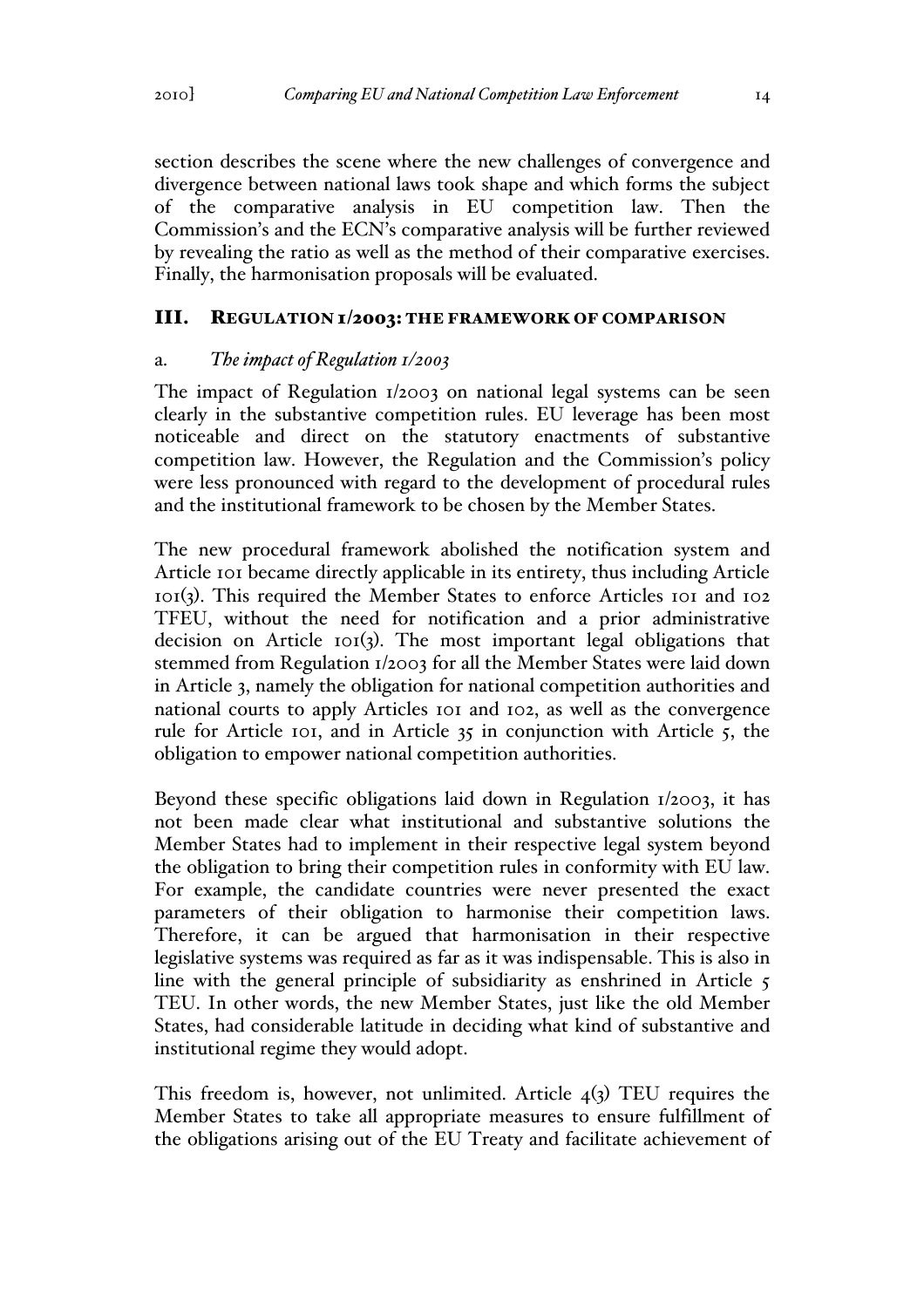the Community's tasks. Moreover, they should "abstain from any measure which could jeopardise the attainment of the objectives of this Treaty". On the basis of this loyalty principle, the European Court of Justice has also developed the so-called useful effect doctrine within the realm of competition law. According to this doctrine, the Member States may not introduce legislation or take decisions which would deprive the competition rules of their useful effect.<sup>19</sup>

### 2. *The impact of Regulation 1/2003 on substantive rules*

Article 3 of Regulation 1/2003 has directly influenced the substance of national competition rules. Article 3(1) defines the principle of simultaneous application of national law and competition law with the limitation posed in Article 3(2): Member States may not adopt and apply on their territory stricter national competition laws which prohibit agreements, decisions by associations of undertakings or concerted practices which may affect trade between Member States but which do not restrict competition within the meaning of Article 101(1), or which fulfill the conditions of Article 101(3) or which are covered by a Regulation for the application of Article 101(3). In other words, stricter national competition laws are not as such objectionable, as long as they are not applied, in breach of Article 3(2), to agreements, concerted practices and decisions of associations of undertakings that fall within the jurisdictional scope of the EU competition rules. The convergence rule contained in paragraph 2, seeks to create a level playing field by providing for a single standard of assessment which allows undertakings to design EU-wide business strategies without having to check them against all the relevant national sets of competition rules. While leeways for national law still exist under Article 3(2), such as inherent restrictions, national group exemptions and national statutory *de minimis* rules, most of the Member States have enacted similar provisions to Article 101 and certain countries such as Italy and Luxembourg even opted for the exclusive application of EU competition law.<sup>20</sup> Stakeholders from the legal and business communities have largely confirmed that Regulation 1/2003 has positively contributed to the creation of a level playing field, along with the substantive convergence of national laws with EC competition rules.<sup>21</sup>

<sup>&</sup>lt;sup>19</sup> This doctrine has no explicit legal basis in the EC Treaty. It was founded on Article  $\zeta_1$ ) (g)(now implemented in Protocol No. 27 on the internal market and competition), read in conjunction with Article 10 (now Article  $4(3)$  TEU) and Articles 81 and 82 EC (now Articles 101 and 102 TFEU). E.C.J., Case 267/86, *Van Eycke v. ASPA*, 1988 ECR 4769, para. 16.<br><sup>20</sup> European Commission, *Commission Staff Working Paper Accompanying the Report on* 

*the Functioning of Regulation 1/2003*, *o.c.*, paras .141, 152.<br><sup>21</sup> *Ibid.*, par a. 142.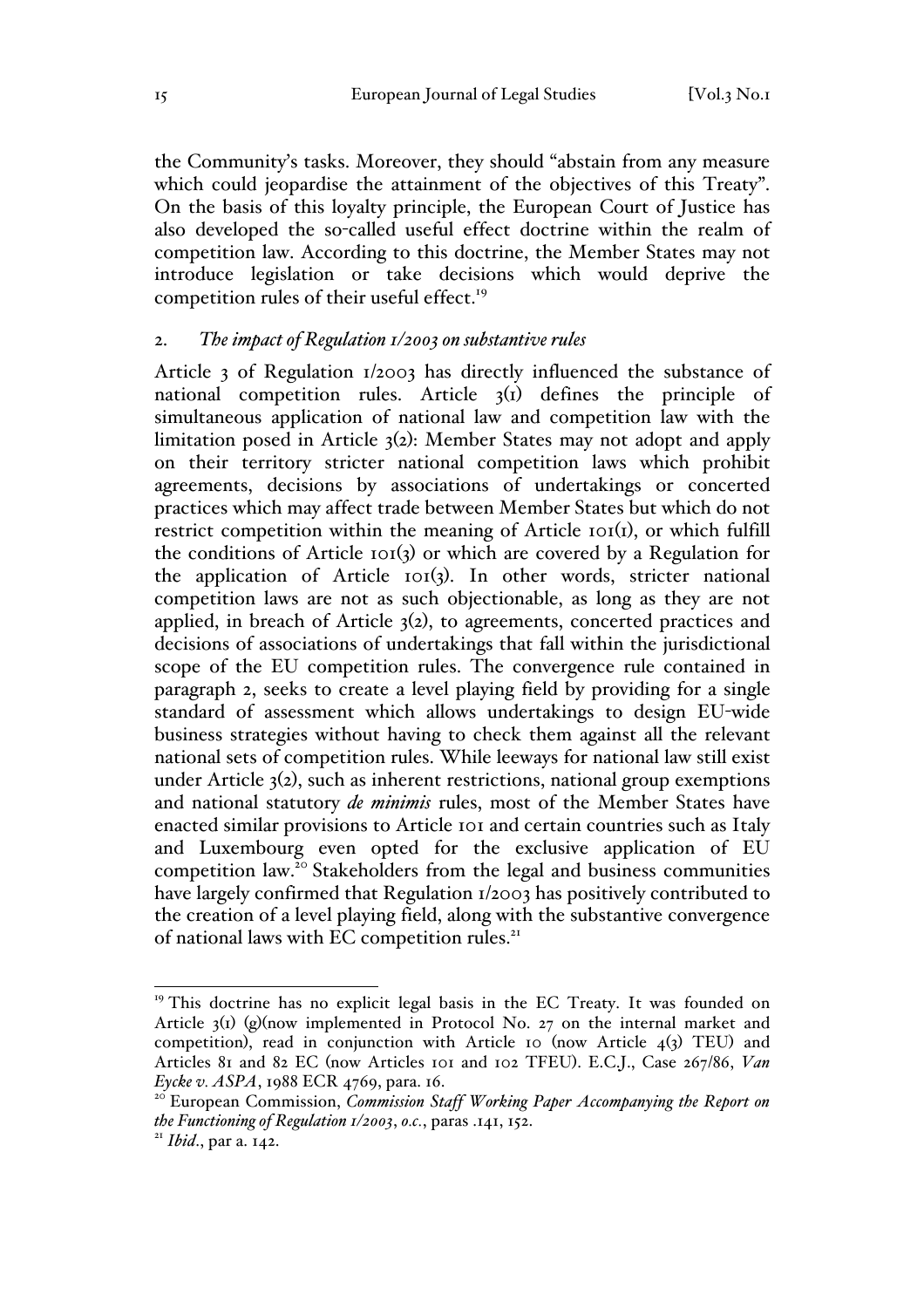Nevertheless, this principle of convergence does not apply with regard to prohibiting and imposing sanctions on unilateral conduct.<sup>22</sup> Article  $3(3)$ further excludes from the principle of convergence national merger laws and laws having a different objective than the protection of competition.<sup>23</sup>

The application of stricter national rules for unilateral conduct is worth further remarks. Recital 8 of Regulation 1/2003 explicitly mentions provisions regulating cases of abuse of superior bargaining power or economic dependence. The assessment of unequal bargaining power is currently the subject of vigorous discussion in competition law and one of the questions being discussed is whether competition law or private law or other specific legislation should regulate this issue and when regulation exists, whether competition authorities or civil courts should enforce it. Both the EU Commission *Staff Working Paper Accompanying the Report on the functioning of Regulation*  $I/2003^{24}$  *and a recent survey of the International* Competition Network<sup>25</sup> discussed the controversial topic of abuse of superior bargaining power (ASBP).<sup>26</sup>

Some jurisdictions, for example Germany, employ specific provisions in th eir competition law prohibiting abuse of superior buying power, others em ploy them in other specific contexts such as tort liability under the comme rcial code like France. Again in other jurisdictions, a private civil remedy (I taly) or separate administrative regulation of retail chains exist. A separate administrative act is often the legislative model opted for by the CEECs, li ke in Hungary,<sup>27</sup> Slovakia,<sup>28</sup> and a draft law in the Czech Republic.<sup>29</sup> Howev

<sup>&</sup>lt;sup>22</sup> Recital 8 of Regulation 1/2003.

<sup>&</sup>lt;sup>23</sup> Recital 9 of Regulation  $1/2003$ .

<sup>&</sup>lt;sup>24</sup> European Commission, *Commission Staff Working Paper Accompanying the Report on the Functioning of Regulation 1/2003*, *o.c.*, paras. 160-169, 180-181.

<sup>25</sup> International Competition Network, *Report on Abuse of Superior Bargaining Position*, 2008, http://internationalcompetitionnetwork.org/uploads/library/doc386.pdf; see also F. JENNY, *The "Coming Out" of Abuse of Superior Bargaining Power in the Antitrust World*, UNCTAD, 2008,

http://www.unctad.org/sections/ditc\_ccpb/docs/ditc\_ccpb0008\_en.pdf.<br><sup>26</sup> Abuse of superior bargaining power typically includes, but is not limited to, a situation in which a party makes use of its superior bargaining position relative to another party with whom it maintains a continuous business relationship to take any act such as to unjustly, in light of normal business practices, cause the other party to provide money, service or other economic benefits. A party in the superior bargaining position does not necessarily have to be a dominant firm or firm with significant market power. International Competition Network, *Report on Abuse of Superior Bargaining Position, o.c.*, p..3.

 $27$  Act on Trade of 2005 lists abuses of "significant market power", created basically for supermarket practices against retailers. It introduced specific rules on undertakings of significant market power and empowered the GVH (NCA) to apply the procedural rules on abuse of dominance in cases of infringements of the prohibitions enumerated by the Act on Trade.

 $^{\overline{28}}$  Act on Unfair Conditions in Business Relationships (AUC) of 11 April 2008.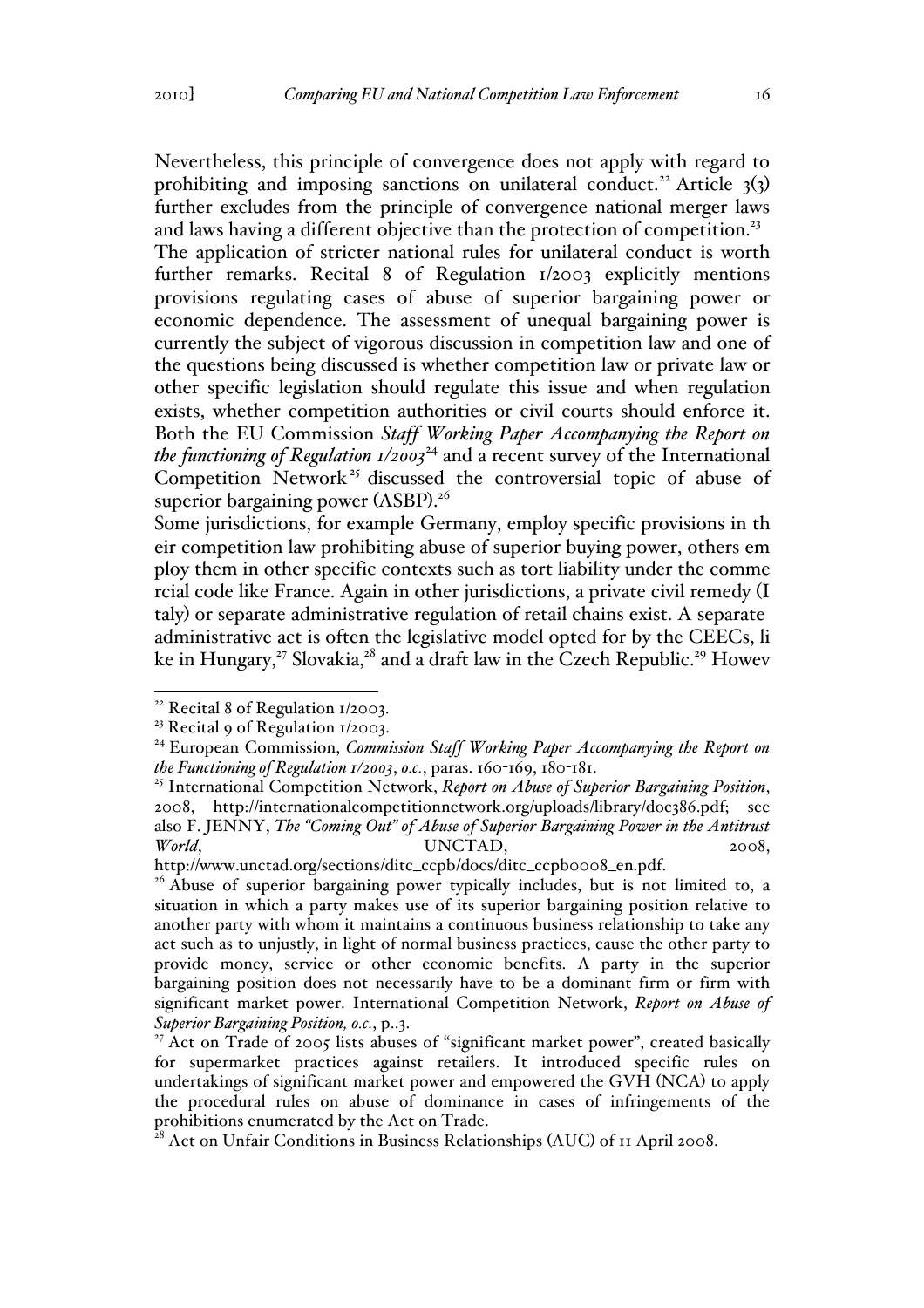er, in Latvia the provision is part of the competition law.30 The diversity of regulatory standards on unilateral conduct in the Member States has been critically assessed by stakeholders in the consultation process on Regulatio n 1/2003 and the Commission has devoted substantial analysis to the variou s legislations in the *Staff Working Paper*. <sup>31</sup> Moreover, the Commission has p roposed to examine further the matter both with regard to the problems s uch as the causes of diversity as well as the need for some kind of harmonis ation action.<sup>32</sup> This issue will be further discussed below in section IV.

#### 3. *The impact of Regulation 1/2003 on procedural rules*

Regulation 1/2003 also contains certain procedural rules with regard to the powers of the national competition authorities. Article  $\zeta$  lists the powers of the NCAs when they apply Articles 101 and 102 such as finding an infringement, ordering interim measures, accepting commitments and imposing fines. The *Commission Staff Working Paper accompanying the Report on Regulation 1/2003* admits that Article 5 is a very basic provision and does not formally regulate or harmonise the procedural rules followed by the NCAs or the ECN beyond Article 5.<sup>33</sup> This means that the NCAs apply the same substantive rules but in divergent procedural frameworks and they may impose different sanctions as well. These procedural differences were to some extent addressed in Articles 11 and 12 of Regulation 1/2003

 $30$  Section 13(2) of the Competition Law provides that a dominant position in the retail sector is held by such market participant or several market participants, which, taking into consideration its purchasing power for a sufficient length of time and dependency of suppliers in the relevant market, has the capacity to directly or indirectly apply or impose unfair and unjustified conditions, provisions and payments on the suppliers and has the capacity to significantly hinder, restrict or distort competition in any relevant market in the territory of Latvia. Any market participant that holds the dominant position in the retail sector is prohibited from abusing such dominant position in the territory of Latvia. The relevant section then provides an exhaustive list of abuses of a dominant position in the retail sector.

<sup>32</sup> *Ibid*., para. 179.

<sup>33</sup> *Ibid*., para. 200.

<sup>&</sup>lt;sup>29</sup> There have been several attempts to introduce the prohibition of the abuse of economic dependency into national law. A proposal currently being discussed in parliament suggests that such a position on the relevant market, which enables an undertaking to establish substantially more favourable business conditions with an economically dependent undertaking than it could without such a position, shall be considered an abuse of economic dependency and shall be prohibited. It seems that at least concerning food, the described regulations will be introduced. D. BICKOVÁ and A. BRAUN, *Section 4: Country Chapters, Czech Republic*, in *The European Antitrust Review 2010*; International Competition Network, *Report on Abuse of Superior Bargaining Position, o.c.*, p. 6; European Commission, *Commission Staff Working Paper Accompanying the Report on the Functioning of Regulation 1/2003*, *o.c.*, paras. 160-169.

<sup>&</sup>lt;sup>31</sup> European Commission, *Commission Staff Working Paper Accompanying the Report on the Functioning of Regulation 1/2003*, *o.c.*, paras. 160-176.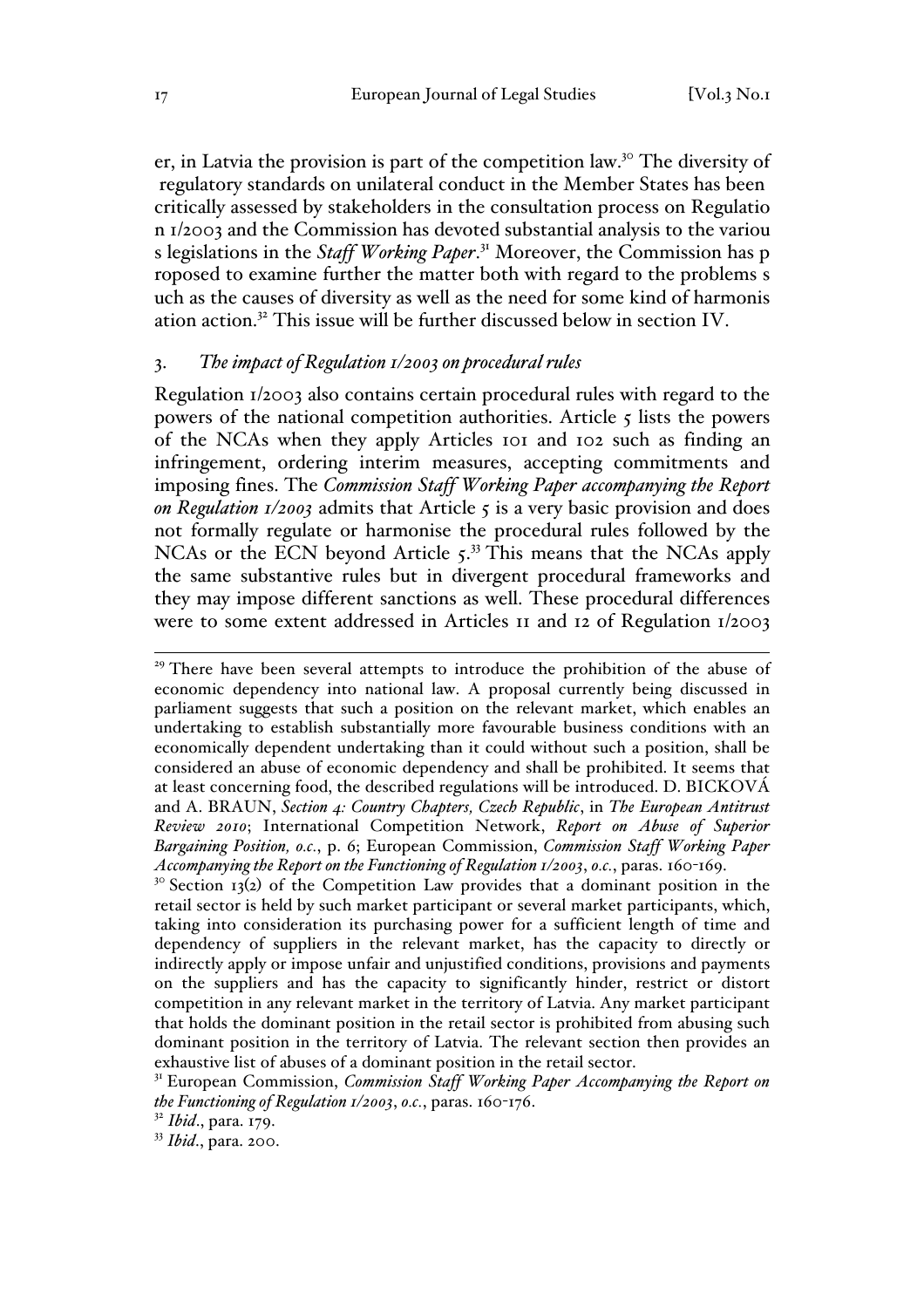with regard to the cooperation within the ECN. Despite this fact, the Member States have voluntarily converged their procedural rules to the EU procedural provisions applicable to the Commission. Table I. below shows this voluntary convergence.

| Convergence<br>οf<br>national<br>competition<br>laws<br>Regulation<br>with<br>1/2003 | <b>YES</b>                                                                                                                                                                                                                                              | N <sub>O</sub>                                                                                                           | Partial<br>implementation                             |
|--------------------------------------------------------------------------------------|---------------------------------------------------------------------------------------------------------------------------------------------------------------------------------------------------------------------------------------------------------|--------------------------------------------------------------------------------------------------------------------------|-------------------------------------------------------|
| impose<br>Power<br>to<br>structural remedies                                         | Czech<br>Republic,<br>Slovenia,<br>Austria,<br>Belgium,<br>Spain,<br>Greece,<br>Ireland,<br>Malta, Netherlands,<br>UK, Germany                                                                                                                          | Estonia,<br>Hungary,<br>Latvia.<br>Lithuania,<br>Poland,<br>Slovakia,<br>Denmark,<br>Finland,<br>Portugal,<br>Luxembourg | Bulgaria,<br>Romania,<br>Sweden, France               |
| order<br>Power<br>to<br>interim measures                                             | Poland,<br>Hungary,<br>Czech<br>Republic,<br>Romania, Lithuania,<br>Slovakia,<br>Slovenia,<br>Austria,<br>Belgium,<br>Greece,<br>Spain,<br>Ireland,<br>Malta,<br>UK,<br>Netherlands,<br>Finland,<br>Germany,<br>France,<br>Sweden,<br>Portugal, Italy   | Estonia, Denmark                                                                                                         | Bulgaria,<br>Luxembourg, Cyprus                       |
| Power<br>adopt<br>to<br>commitments                                                  | Bulgaria,<br>Romania,<br>Lithuania, Hungary,<br>Slovenia,<br>Slovakia, Czech<br>Poland,<br>Republic,<br>Austria,<br>Belgium,<br>Spain,<br>Greece,<br>Ireland,<br>Netherlands,<br>UK.<br>Finland,<br>Germany,<br>France,<br>Sweden,<br>Italy, Luxembourg | Estonia, Malta                                                                                                           | Latvia,<br>Portugal,<br>Cyprus                        |
| Power<br>to<br>seal<br>premises,<br>business<br>books                                | Lithuania,<br>Hungary,<br>Czech<br>Slovakia,<br>Poland,<br>Republic,<br>Belgium,<br>Spain,<br>Greece,<br>Netherlands,<br>UK.<br>Finland,<br>Germany,<br>France.<br>Sweden,<br>Denmark                                                                   | Slovenia,<br>Austria,<br>Ireland,<br>Luxembourg                                                                          | Bulgaria,<br>Latvia,<br>Romania,<br>Italy,<br>Cyprus, |

TABLE I - Powers of NCAs: legislative implementation after Regulation 1/2003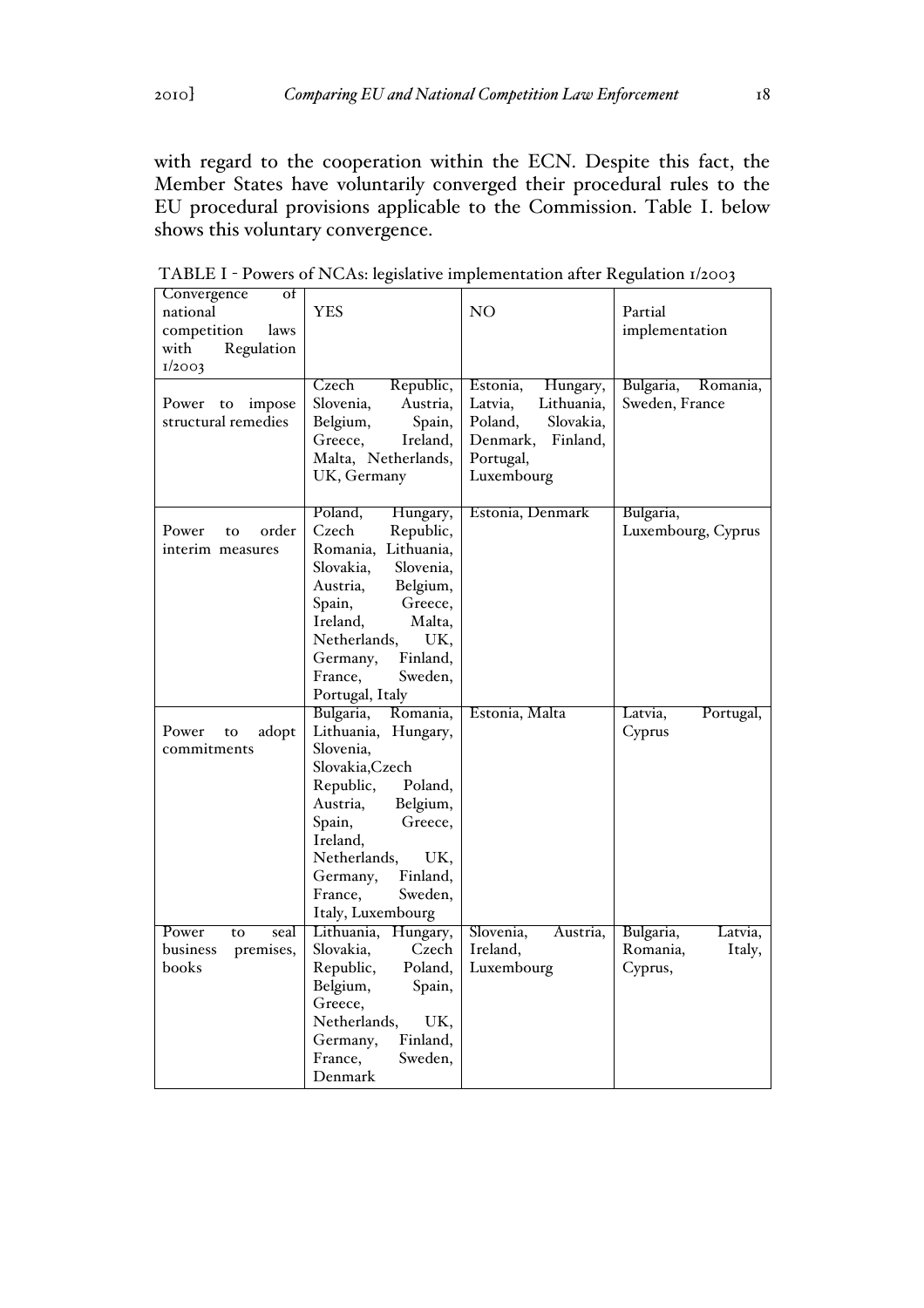|                                | Estonia,<br>Hungary,         | Bulgaria,<br>Italy,   | Lithuania,<br>Cyprus,   |
|--------------------------------|------------------------------|-----------------------|-------------------------|
| inspect<br>Power to            | Poland,<br>Czech             | Portugal, Denmark     | Germany                 |
| private premises               | Republic,<br>Slovakia,       |                       |                         |
|                                | Slovenia,<br>Romania,        |                       |                         |
|                                | Belgium,<br>Austria,         |                       |                         |
|                                | Finald,<br>Spain,            |                       |                         |
|                                | France,<br>Greece,           |                       |                         |
|                                | Ireland,                     |                       |                         |
|                                |                              |                       |                         |
|                                | Luxembourg, Malta,           |                       |                         |
|                                | Netherlands,                 |                       |                         |
|                                | Sweden, UK                   |                       |                         |
|                                | Republic,<br>Czech           | Estonia (fixed)       |                         |
| Calculation of fine            | Slovenia,<br>Slovakia,       |                       |                         |
| $_{\text{IO}}\%$<br>Max.<br>of | Romania,<br>Latvia,          |                       |                         |
| undertaking's                  | Lithuania, Bulgaria,         |                       |                         |
| turnover                       | Hungary, Poland              |                       |                         |
|                                |                              |                       |                         |
|                                | Latvia<br>Hungary,           | Slovakia,<br>Estonia, | Czech<br>Republic,      |
| Fines on association           | Lithuania, Belgium,          | Slovenia,<br>Poland,  | Bulgaria,<br>Austria,   |
| of undertakings                | Spain,<br>Finland,           | Romania               | Germany, Denmark,       |
|                                | Netherlands                  | Luxembourg            | France,<br>Greece,      |
|                                |                              |                       | Ireland,<br>Italy,      |
|                                |                              |                       | Sweden,<br>Portugal,    |
|                                |                              |                       | UK                      |
|                                | Poland,<br>Latvia,           | Czech<br>Republic,    | Lithuania,<br>Slovakia, |
| Informal guidance              | Slovenia,<br>Romania,        | Hungary,<br>Estonia,  | Bulgaria,<br>Finland,   |
|                                | Belgium,<br>Austria,         | France,<br>Greece,    | Italy, Cyprus           |
|                                |                              |                       |                         |
|                                |                              |                       |                         |
|                                | Denmark, Germany,            | Luxembourg, Malta     |                         |
|                                | Ireland,<br>Spain,           |                       |                         |
|                                | Netherlands,                 |                       |                         |
|                                | Portugal,<br>Sweden,         |                       |                         |
|                                | UK                           |                       |                         |
|                                | Czech<br>Republic,           | Malta                 | Slovenia <sup>34</sup>  |
| Leniency                       | Slovakia,<br>Hungary,        |                       |                         |
|                                | Poland,<br>Latvia,           |                       |                         |
|                                | Lithuania, Romania,          |                       |                         |
|                                | Bulgaria,<br>Estonia,        |                       |                         |
|                                | Austria,<br>Belgium,         |                       |                         |
|                                | Denmark, Germany,            |                       |                         |
|                                | Ireland,                     |                       |                         |
|                                | Spain,<br>Netherlands,       |                       |                         |
|                                |                              |                       |                         |
|                                | Portugal,<br>Sweden,         |                       |                         |
|                                | UK, France, Greece,          |                       |                         |
|                                | Luxembourg,                  |                       |                         |
|                                | Finland,<br>Italy,<br>Cyprus |                       |                         |

*Source: Results of the questionnaire on the reform of Member States' national competition laws after EC Regulation No. 1/2003; International Comparative Legal Guide, Enforcement of Competition Law 2009, Global Legal Group, Cartels & Leniency 2009, Country Reports, 2009*

<sup>&</sup>lt;sup>34</sup> A true leniency program does not exist. However, according to Article 76 of the Competition Act the fine applicable to an undertaking in a cartel may be waived by the Office if certain conditions are fulfilled. Z. ZORIC, N. PIPAN NAHTICAL, "Chapter 37: Slovenia" in Global Legal Group, *Cartels & Leniency*, 2009, p. 219.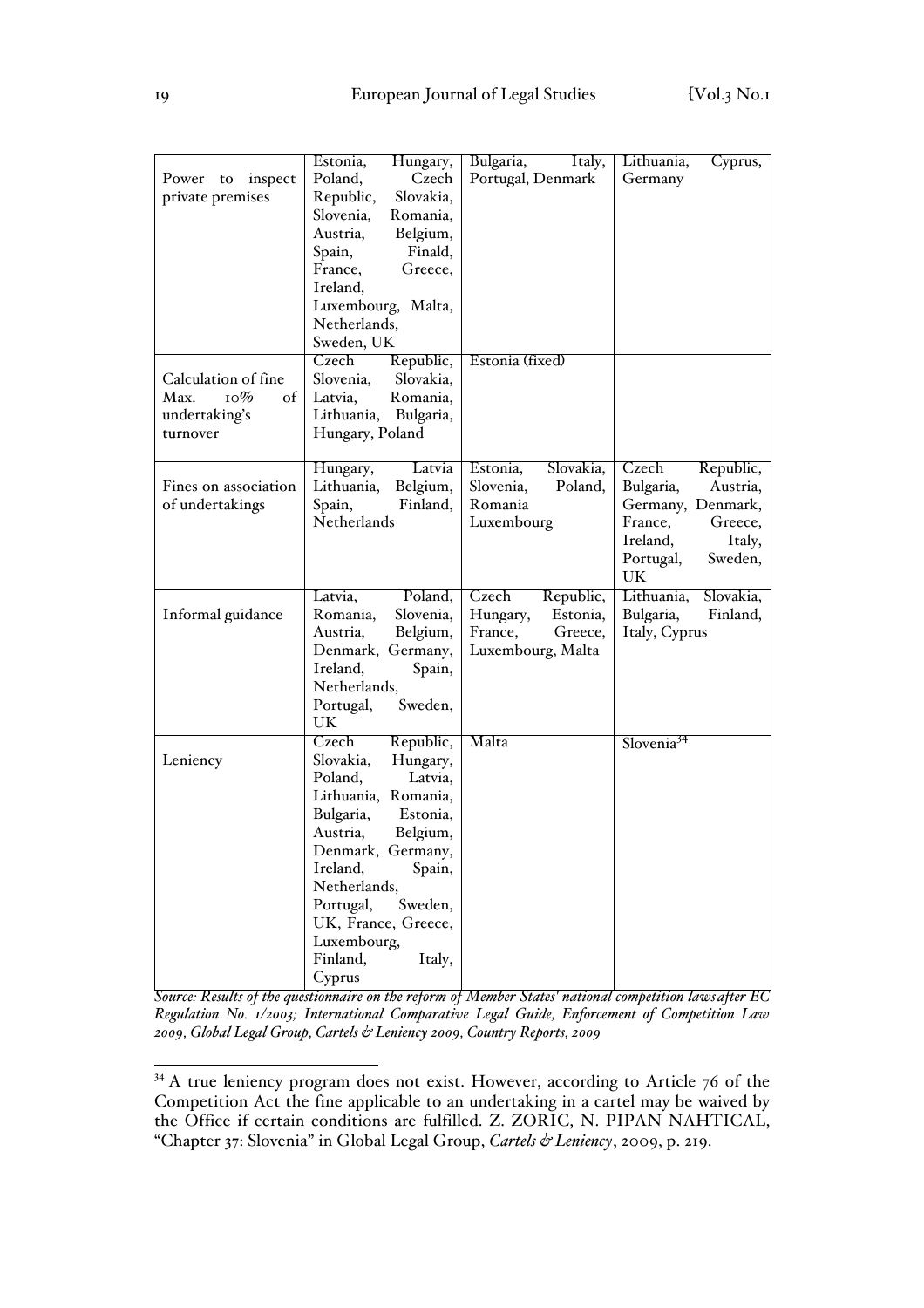Yet, the Commission acknowledges that divergences of Member States' en forcement systems remain on important aspects such as fines, criminal san ctions, liability in groups of undertakings, liability of associations of undert akings, succession of undertakings, prescription periods and the standard o f proof, the power to impose structural remedies, as well as the ability of M ember States' competition authorities to formally set enforcement prioriti es. The *Commission Staff Working Paper* provides neither data nor an overview of these divergences; however, these differences have significant implications for how cases are eventually enforced by the NCAs. For example, the Member States' procedural rules on complaints and the rights of complainants during investigation largely differ from one another. While some countries provide extensive rights for complainants more or less on similar conditions as the European Commission<sup>35</sup> in a number of countries the NCAs initiate proceedings exclusively on their own initiative and use complaints merely as a source of information. Differences still exist among those countries that grant certain procedural rights to complainants. The varying degrees of participation rights in the national procedures can jeopardise the uniform application of EU competition  $law<sup>36</sup>$ 

<sup>&</sup>lt;sup>35</sup> The legal framework for handling of complaints has been laid down by Regulation 1/2003, *Commission Regulation (EC) 773/2004 of 7 April 2004 relating to the conduct of proceedings by the Commission pursuant to Articles 81 and 82 of the EC Treaty*, No 773/2004/EC, 7 April 2004, *Official Journal*, 2004, L 123, and the *Commission Notice on the handling of complaints by the Commission under Articles 81 and 82 of the EC Treaty, Official Journal*, 2003, L 1.

<sup>&</sup>lt;sup>36</sup> Complaints are not only significant sources of market information for NCAs, but complainants' participation in the competition law proceedings constitutes relevant procedural safeguards of good administration. On the one hand, while the rights of complainants are not "as far reaching as the right to a fair hearing of the companies which are the object of the Commission's investigation" and their limits "are reached where they begin to interfere with those companies' right to a fair hearing" (E.C.J., Joined Cases 142 and 156/84*, BAT and Reynolds v. Commission*, 1987, para. 20), both too broadly and too narrowly defined rights of complainants can lead to problems of administrative accountability *vis-à-vis* the undertakings concerned. On the other hand, granting certain procedural rights to those persons and organisations, in particular end-consumers whose economic rights have been adversely and directly affected by anti-competitive practices, also serves the purpose of sufficiently accounting for the representation of these interests in the procedure of the NCAs. NCAs are administrative authorities that must act in the public interest, not a judicial authority the function of which is to safeguard individual rights. Moreover, denying participation rights to complainants and structuring the procedure exclusively around the rights of the defence of the undertakings targeted is inconsistent with the overall aim of the procedure: effective enforcement of competition rules. It is also incongruous with the ultimate aim of these rules: ensuring consumer welfare. See also C.F.I., Joined cases T-213/01 and T-214/01,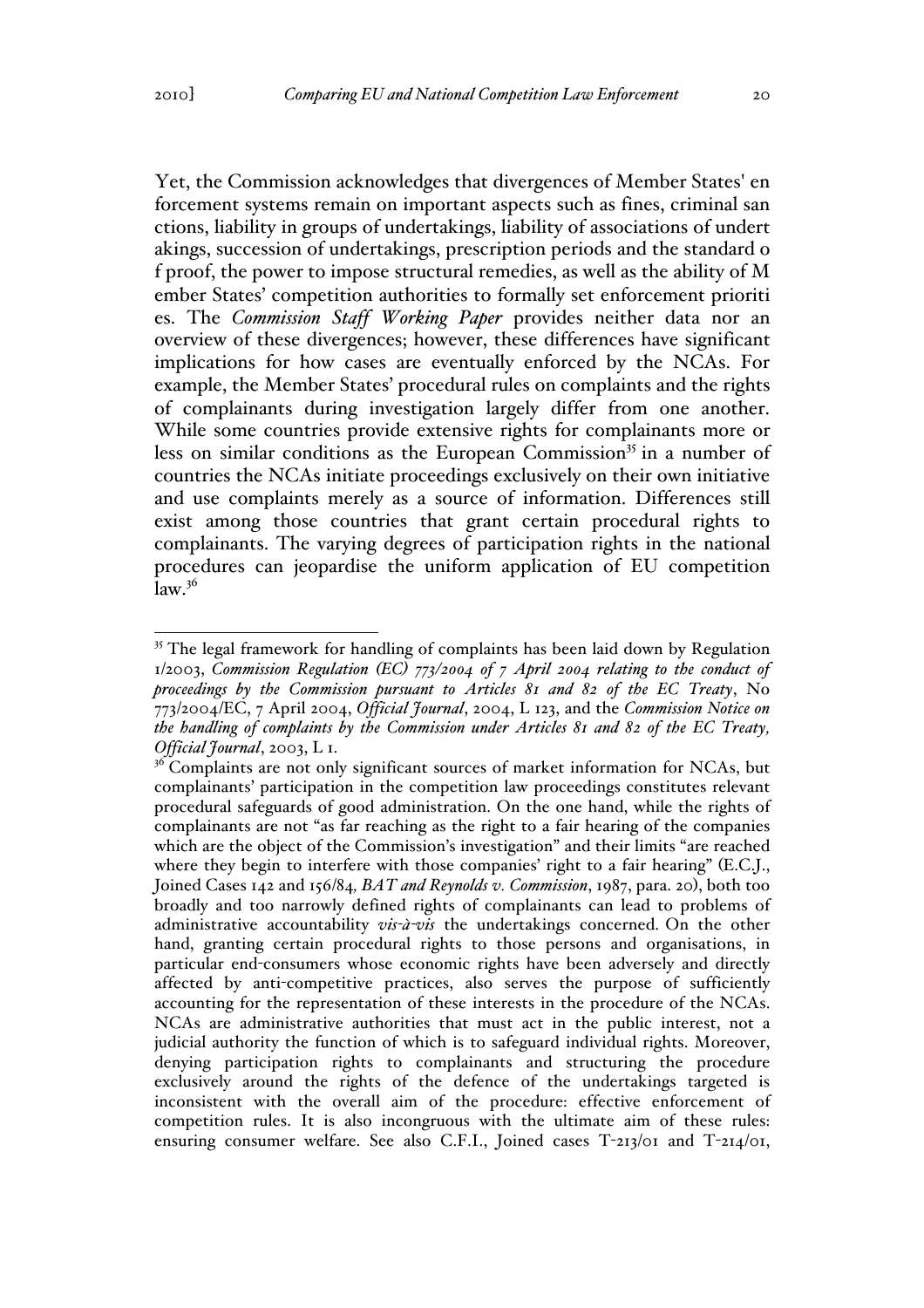#### 4. *The impact of Regulation 1/2003 on institutions*

While the transfer of substantive rules could rely on well-defined EU rules, clear guidance on how to enforce these rules has not been provided by the EU. Crucial questions of institutional choice were left unanswered except for some very general rules in Regulation 1/2003.

Under Article 35 of Regulation 1/2003, each Member State had a clear obligation to draw up a national competition law and designate a competition authority responsible for the application of Articles 101 and 102 before 1 May 2004; $37$  however, the details were left to the Member States themselves. These authorities could be administrative or judicial. The only requirement imposed by Article 35, was that the authorities had to be designated in order to guarantee that the provisions of Regulation  $1/2003$  were effectively complied with.<sup>38</sup> The accession process merely required an adequate administrative capacity through well-functioning competition authorities and thus the new Member States had a great deal of freedom in designing the institutional framework of competition law enforcement. Beyond Article 35 of Regulation 1/2003, neither further requirements nor formal rules had been formulated on the powers and procedures of these competition authorities.<sup>39</sup> The competences of the national authorities were very roughly set out in Articles 5 and 6 of Regulation 1/2003.

<sup>&</sup>lt;u>.</u> *Österreichische Postsparkasse v. Commission*, para. 112; T-114/92, *BEMIM* v *Commission*, 1995, ECR II-147, para. 28.

<sup>&</sup>lt;sup>37</sup> Article  $35^{(1)}$  of Regulation  $1/2003$ : "The Member States shall designate the competition authority or authorities responsible for the application of Articles 81 and 82 of the Treaty in such a way that the provisions of this regulation are effectively complied with. The measures necessary to empower those authorities to apply those Articles shall be taken before 1 May 2004. The authorities designated may include courts."

<sup>&</sup>lt;sup>38</sup> Point 2 of the Notice on cooperation within the Network of Competition Authorities provides that "[u]nder general principles of Community law, Member States are under an obligation to set up a sanctioning system providing for sanctions which are effective, proportionate and dissuasive for infringements of EC law". See also, E.C.J., Case C-176/03, *Commission of the European Communities v. Council of the European Union*, 13 September 2005, ECR I-7879, paras. 46-55.

<sup>&</sup>lt;sup>39</sup> Although national procedural rules have to provide for admission of the Commission as *amicus curiae* in national procedures, NCAs will have to be empowered to conduct examinations in accordance with Regulation 1/2003, and Member States will have to report to the Commission. The Commission retains broad supervisory powers that allow it to intervene in proceedings before the national authorities and which in fact enable it to act as *primus inter pares*. See Article  $II(6)$ .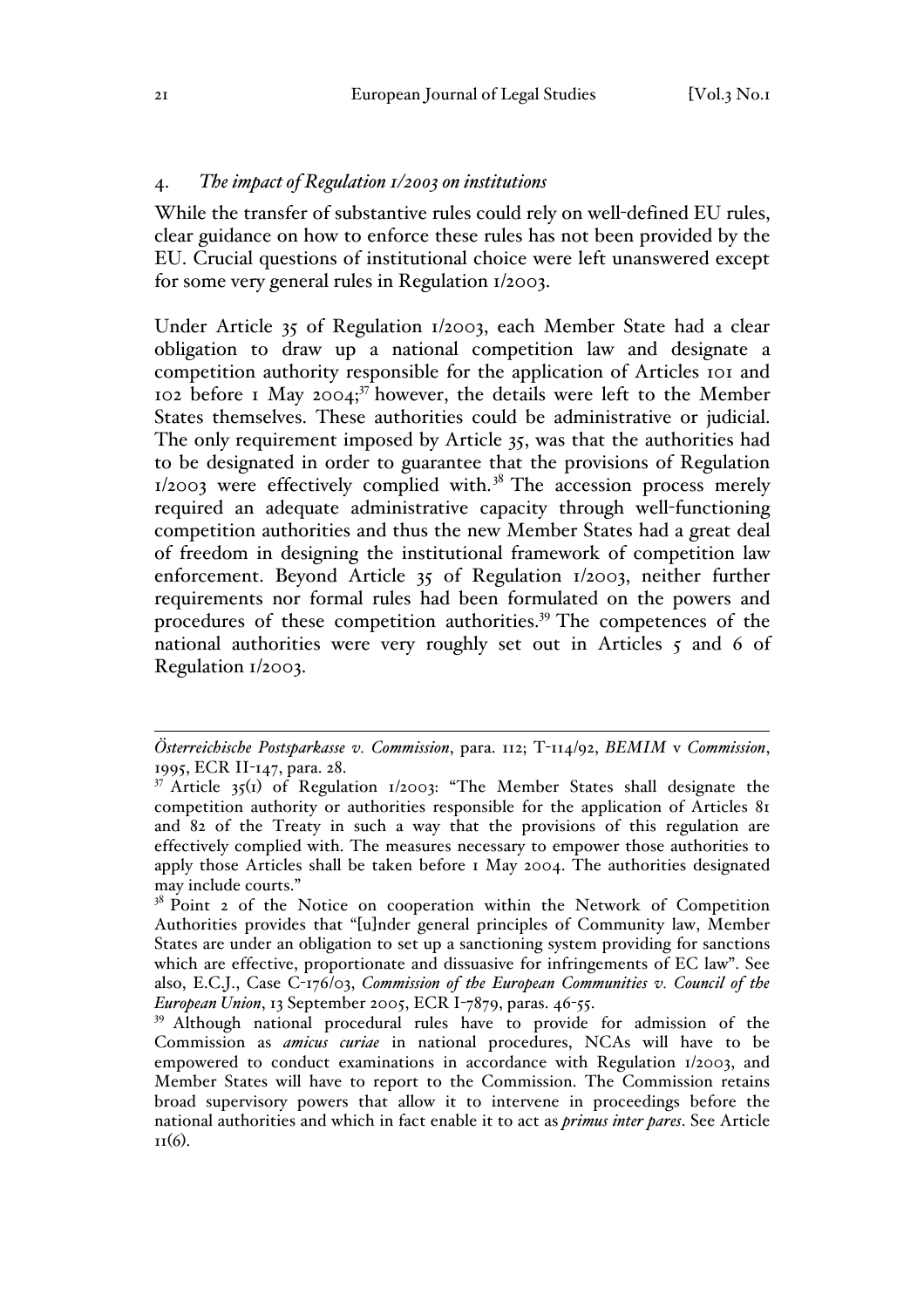The *Report on the Functioning of Regulation 1/2003*<sup>40</sup> has acknowledged this institutional deficit. In the absence of Community guidance, institutional choices were guided by a learning process characterised by improvisation and experimentation. While the Community institutions seemed to have pushed towards separate treatment of competition law, unfair trade practices and consumer protection, the institutional division of competencies at the Community level (DG Competition, DG Sanco, DG Internal Market) has not served as a prototype in all Member States. In fact, many Member States have enforcement powers in several fields of market regulation and combine several (quasi-)regulatory competences in one agency. The diversity of institutional design among competition authorities across the EU is based on country-specific institutional traditions and legacies. For example, traditionally the new Member States in Central and Eastern Europe entrusted their regulatory agencies with broad market regulatory tasks and sometimes with overlapping competences (see Table II).

Three different models can be distinguished. There are NCAs that have competences in other regulatory fields than competition law. For example, the Netherlands Competition Authority (NMa) also accommodates the Energy Chamber. Similar institutional change has taken place in Estonia and Bulgaria recently. The Estonian NCA (ECA) was transformed into an i ntegrated authority by merging with the previously separate communicatio ns, energy market and railway regulators at the beginning of 2008.<sup>41</sup> The B ulgarian NCA took up regulatory tasks in the fields of procurement and concession procedures under the Public Procurement Act and the Concession Act.<sup>42</sup> Monitoring public procurement is a task that can be found in the portfolio of other NCAs as well, for example in Germany. Th en there are NCAs that combine the enforcement of competition law and some specific parts of consumer law related to information, such as rules against deception or misleading advertising. This is the case in Hungary or Italy. A variation on this model is an agency with a double mission: responsibilities for the enforcement of both competition law and

<sup>&</sup>lt;sup>40</sup> European Commission, *Commission Staff Working Paper Accompanying the Report on the Functioning of Regulation 1/2003*, *o.c.*, paras. 190 and 200.

<sup>&</sup>lt;sup>41</sup> As a result of the merger, the ECA consists of three divisions - competition, railway and energy regulation and communications regulation. Hence, the different divisions of the ECA regulate also specific sectors.

<sup>42</sup> Bulgarian Law on Protection of Competition (LPC), *State Gazette*, Issue 102, 28 Nov. 2008, entered into force in May 2009. Prior to the adoption of the 2008 Law on Protection of Competition, there was quite some debate around whether or not prosecution of unfair trade practices should be excluded from the remit of the Commission for the Protection of Competition and vested with the Commission for Consumer Protection. Eventually, the Commission for the Protection of Competition retained the powers to enforce the unfair trade practice rules.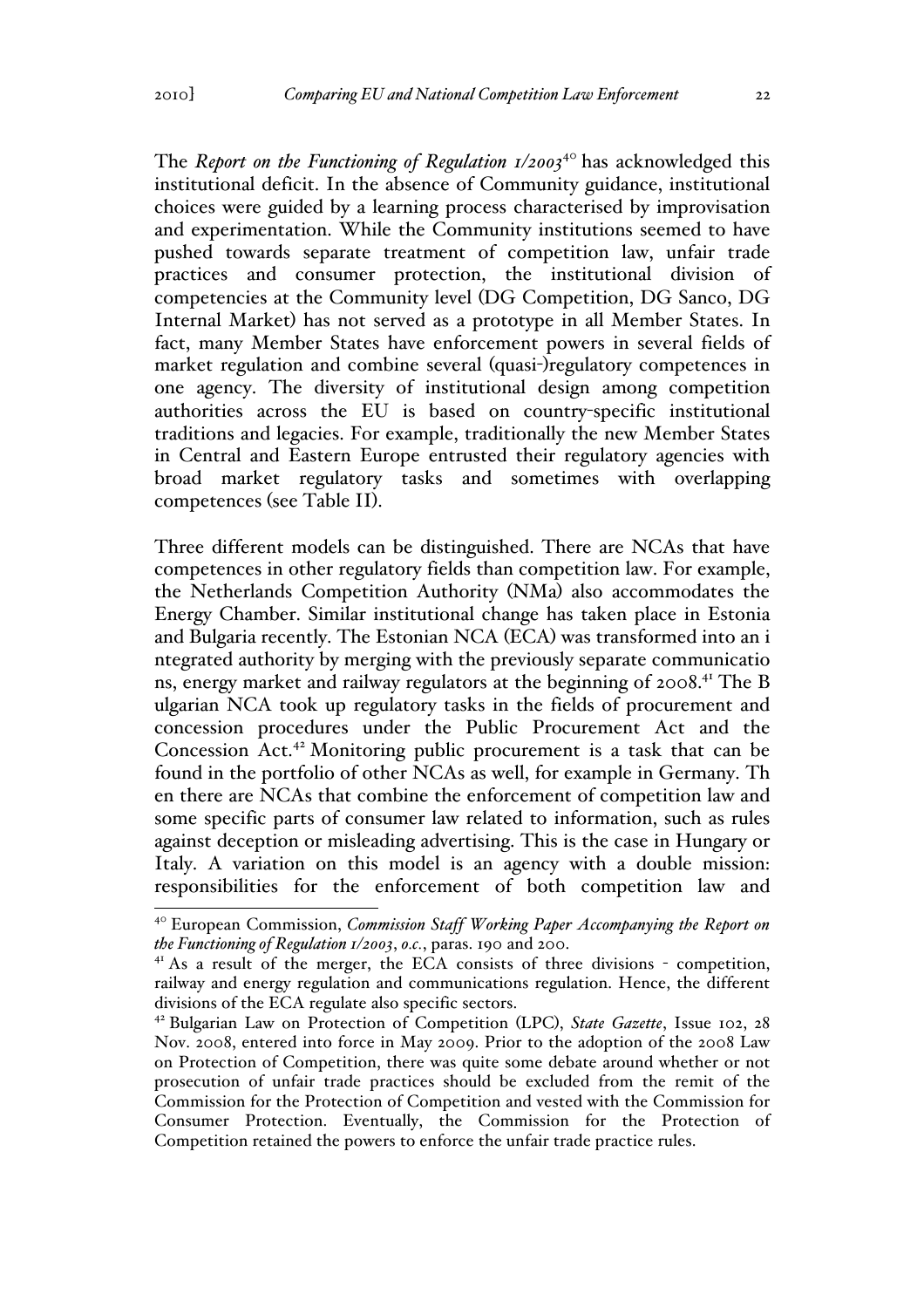consumer protection law such as the United Kingdom's Office of Fair Trading (OFT) or the Polish Office of Competition and Consumer Protection (*UOKiK*).<sup>43</sup> The third model is where the sole competence of the NCA includes the enforcement of competition law, like in Romania or Portugal. An overview of the different models is provided in Table II.

TABLE II - Competences of the NCAs

| Competence           |            | of Competence of competition agency                       | Competence<br>- of    |
|----------------------|------------|-----------------------------------------------------------|-----------------------|
| competition          | agency     | includes other regulator yarea than                       | competition agency    |
| includes             | unfair     | competition law                                           | include<br>sonly      |
| competition          | <b>or</b>  |                                                           | competition law       |
| consumer protection  |            |                                                           |                       |
|                      |            |                                                           |                       |
| Bulgaria,            | Poland,    | Bulgaria, Poland, Hungary,<br>Austria,                    | Romania,<br>Greece,   |
| Hungary,             | Lithuania, | Lithuania, Latvia, Estonia, Czech                         | Portugal, Belgium,    |
|                      |            | Latvia, Estonia, Italy, Republic, Netherlands,<br>Sweden, | Luxembourg,           |
|                      |            | Malta, France, United   Denmark, Germany                  | Finland,<br>Slovakia, |
| Kingdom,<br>Ireland, |            |                                                           | Cyprus, Slovenia      |
| Spain                |            |                                                           |                       |
|                      |            |                                                           |                       |

The relevance of the different agency models can be seen in the growing recognition of the importance of institutions in economic and legal reforms. Institutions can considerably influence the implementation of legal rules and administrative policies.<sup>44</sup> Therefore, the effectiveness of law and economic reforms also depends on the institutional environment comprising background constraints that guide individual behaviour. These

<sup>&</sup>lt;sup>43</sup> The Office of Competition and Consumer Protection (UOKiK) was established in 1990 as the Antimonopoly Office. (AO) A significant change took place in 1996, when after the reform of the central administration, the AO received its present name - the Office of Competition and Consumer Protection (*Urząd Ochrony Konkurencji i Konsumentów - UOKiK*.) The extent of its activities was simultaneously extended to include the protection of consumer interest. In 2000 the Office started monitoring the state aid granted to entrepreneurs and supervision of general product safety. On 16 February 2007 a new Act of Competition and Consumer Protection was adopted. In order to improve the effectiveness of the Office's operations, the Act eliminated the institution of proceedings launched upon a motion with regard to practices restricting competition and infringing collective consumer interests. The Act empowers the President of the Offices to impose fines on undertakings which have infringed collective consumer interest. In 2002 the Offices made an effort to create a market supervision system for products under community directives and a fuel quality monitoring system.

<sup>44</sup> The relevance of institutions has already been emphasised by Stiglitz, who argued that stages of economic development indicated the existence of the necessary preconditions for the development of the institutions required for a well-functioning market economy and the capability of the institutional apparatus to generate wealth for the citizens. J. STIGLITZ, "Participation and Development: Perspectives from the Comprehensive Development Paradigm", *Review of Development Economics*, Vol. 6, No. 2, June 2002, pp. 163-182, at p. 164.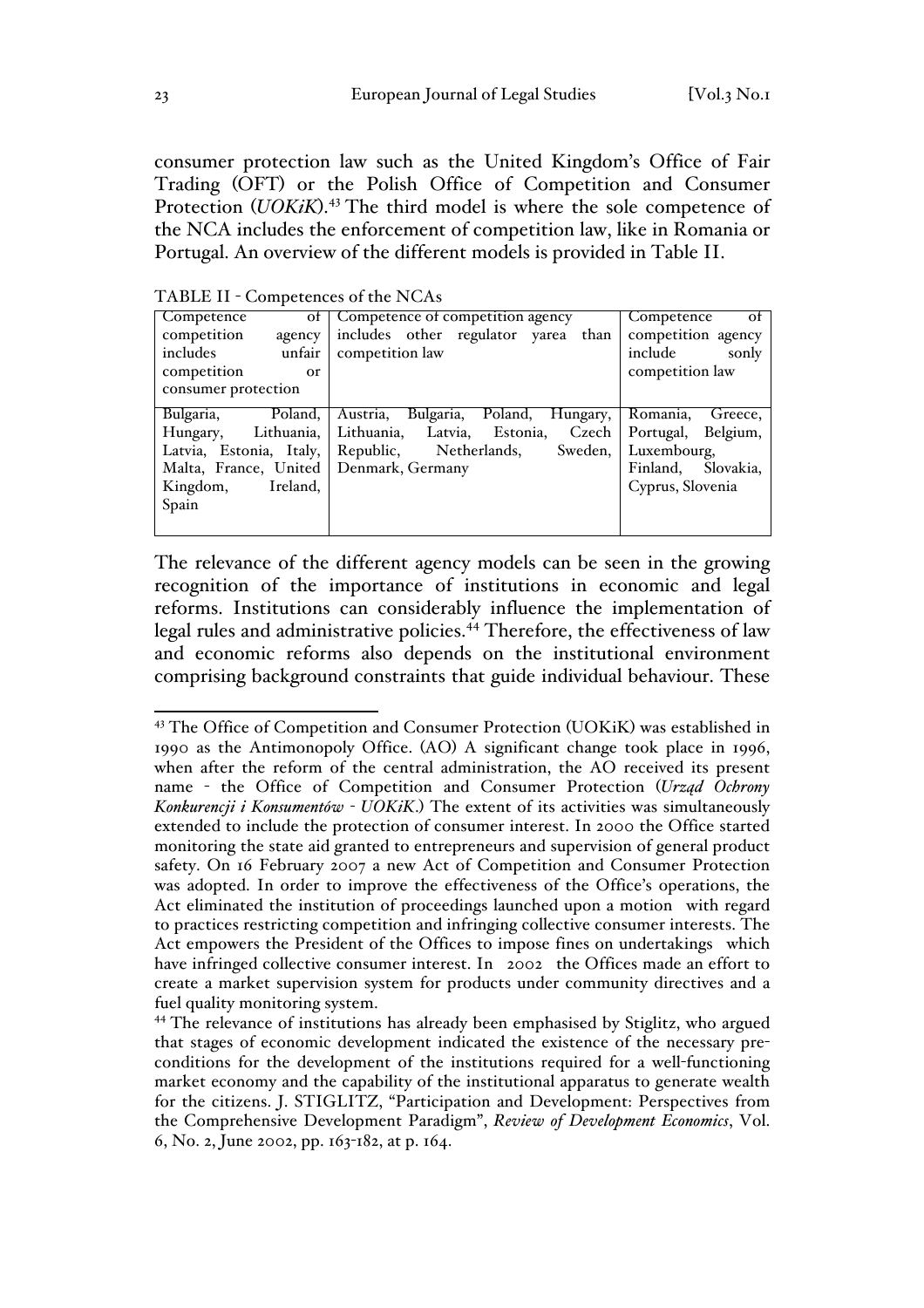constraints can be formal explicit rules such as codes of conduct, norms of behaviour and conventions, and informal, often implicit, rules.<sup>45</sup> Moreover, not only the institutional design but also reorganisations in the form of shifting legislative powers between regulatory agencies, can substantially influence the actual enforcement of legal rules. For example, many Member States have introduced the power to investigate private premises, but its practical application has remained limited. Similarly, many Member States have followed the Commission's example in introducing leniency programmes, but the application of these programmes has faced resource constraints, or, due to inappropriate design of the law, has resulted in uncertainty for businesses with regard to eligibility.

Despite the relevance of institutional designs, comparative studies have so far remained modest and have taken place within the framework of larger international organisations such as the OECD and the ICN. The OECD has previously discussed optimal competition agency, but the focus of this survey was on the 'external' design, that is, the place of this authority in the administrative structure, its relations to other bodies - horizontal and vertical - and its competences rather than the 'internal' organisational structure. <sup>46</sup> The Seventh Global Competition Forum of the OECD discussed the allocation of regulatory powers in the field of consumer protection and competition law.<sup>47</sup> Discussions on agency design have taken place within the International Competition Network, which has even launched a project and allocated a Working Group to the subject of agency effectiveness.  $4^8$  The ICN project produced a report in 2009, which contains an analysis of the relation between the definition of priorities and resource allocation and the effectiveness of competition agencies' decisions with a focus on compliance with agency decisions (e.g. payment of fines, compliance with behavioural and structural remedies imposed; for

 <sup>45</sup> P.G. KLEIN, "New Institutional Economics", in B. BOUCKAERT and G. De GEEST eds., *Encyclopedia of Law and Economics*, Cheltenham, Edward Elgar, 2000, pp. 458-459; W.E. KOVACIC, "Institutional Foundations for Economic Legal Reform in Transition Economies: The Case of Competition Policy and Antitrust Enforcement", *Chicago-Kent Law Review*, Vol. 77, 2001, p. 265.

<sup>46</sup> OECD, *Optimal Design of a Competition Agency*, C CNM/GF/COMP(2003)2, p. 2.

<sup>47</sup> OECD, *Global Forum on Competition, The interface between competition and consumer policies, Background Note*, DAF/COMP/GF(2008)4.

<sup>48</sup> International Competition Network, Competition Policy implementation Working Group: sub group 1, Agency Effectiveness Project, http://www.internationalcompetitionnetwork.org/working-groups/current/agencyeffectiveness.aspx. See also W.E. KOVACIC, *The Federal Trade Commission at 100: Into Our Second Century*, Presentation Before the 21st Annual Western Conference of the Rutgers University Center for Research in Regulated Industries, Monterey, California, 18 June,2008.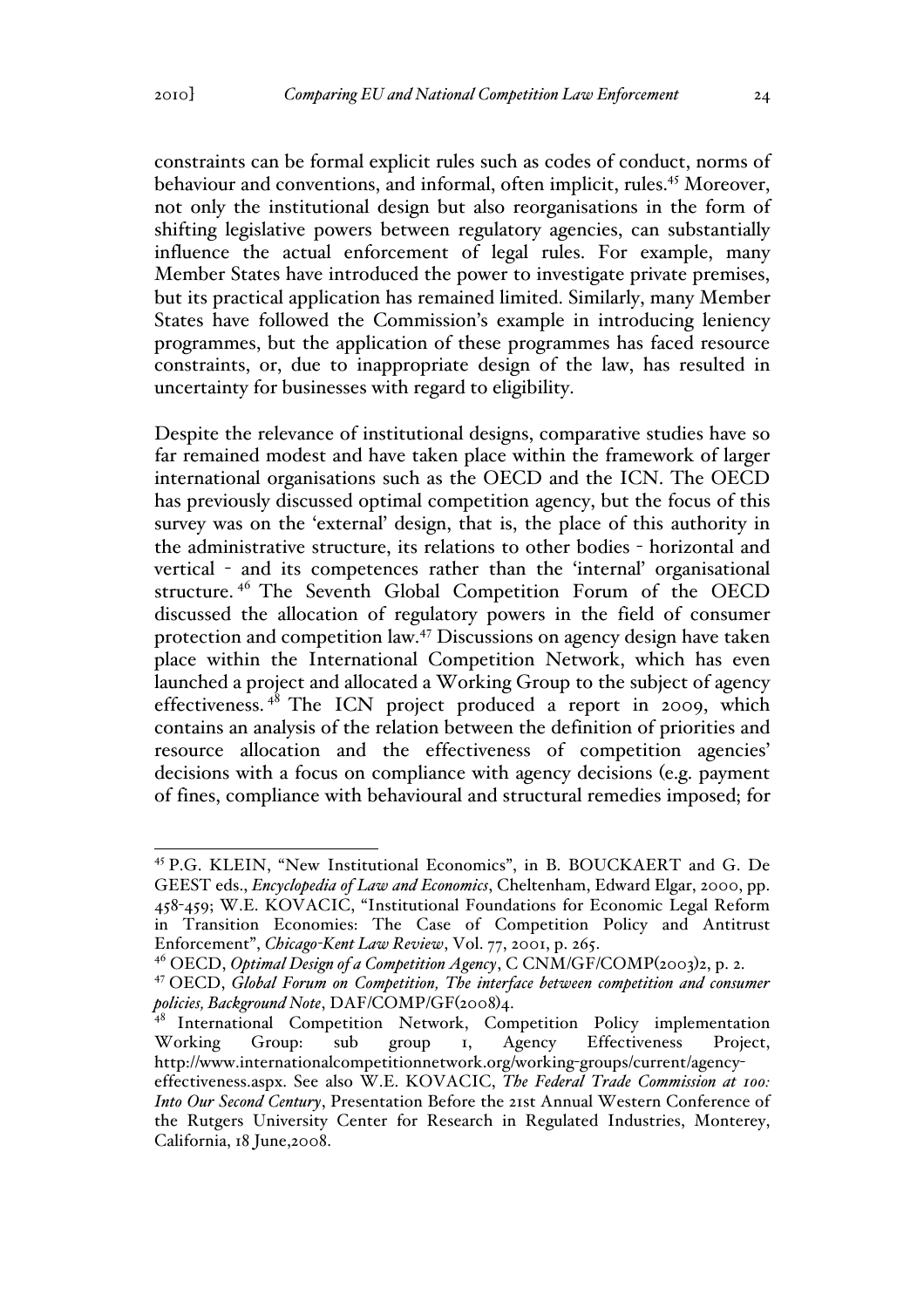example, divestitures, amendments to contracts). <sup>49</sup> The report acknowledges that effectiveness of agencies depends on a variety of factors such as strategic planning, prioritisation, project delivery, knowledge management, ex-post evaluation, human resource management and communication and accountability. However, it does not elaborate on the portfolio of the authorities, the tasks and competences they have and how those factors influence the effectiveness of enforcement. No similar studies exist on the institutional designs of the NCAs in the EU Member States.

#### IV.COMPARING COMPETITION LAWS OF THE EUMEMBER STATES

In the following the Commission's and the Member States' incentives and methods as well as the effects of comparing national and EU competition laws will be discussed by analysing the *Report on the Functioning of Regulation 1/2003* and the work of the ECN.

### 1. *Report on the functioning of Regulation 1/2003*

Regulation 1/2003 required the Commission to prepare a report on its oper ation by 1 May 2009. The aim of the Report on the functioning of Regulation 1/2003 was to understand and ass ess how modernisation of the EU competition enforcement rules has work ed during the first five years from its entry into force. The preparation of t he report involved a fact-finding phase to obtain input from stakeholders.<sup>50</sup>

The *Report on the Functioning of Regulation 1/2003* and the accompanying *Staf f Working Paper* evaluate the substantive and procedural aspects of the enfo rcement of Articles 101 and 102 by both the Commission and the national authorities. Thus in fact, these two documents serve as a comparative analy sis of the EU and national legal rules as well as EU and national practice of enforcement. The Staff Working Paper extensively discusses national rules concerning unilateral conduct where the convergence rule does not apply,  $5<sup>T</sup>$  the procedural rules defining the NCAs' enforcement powers<sup>52</sup> as well as

 <sup>49</sup> International Competition Network, *Report on the Agency Effectiveness Project: Second Phase – Effectiveness of Decisions*, 2009,

http://www.internationalcompetitionnetwork.org/uploads/library/doc375.pdf.<br><sup>50</sup> The Commission received submissions from businesses and business associations,

law firms, lawyers' associations and academia. The Member States' competition authorities have been closely associated with the preparation of the report and have provided detailed input.

<sup>&</sup>lt;sup>51</sup> European Commission, *Commission Staff Working Paper Accompanying the Report on the Functioning of Regulation 1/2003*, *o.c.*, paras. 160-176

<sup>52</sup> *Ibid*., paras. 195-207.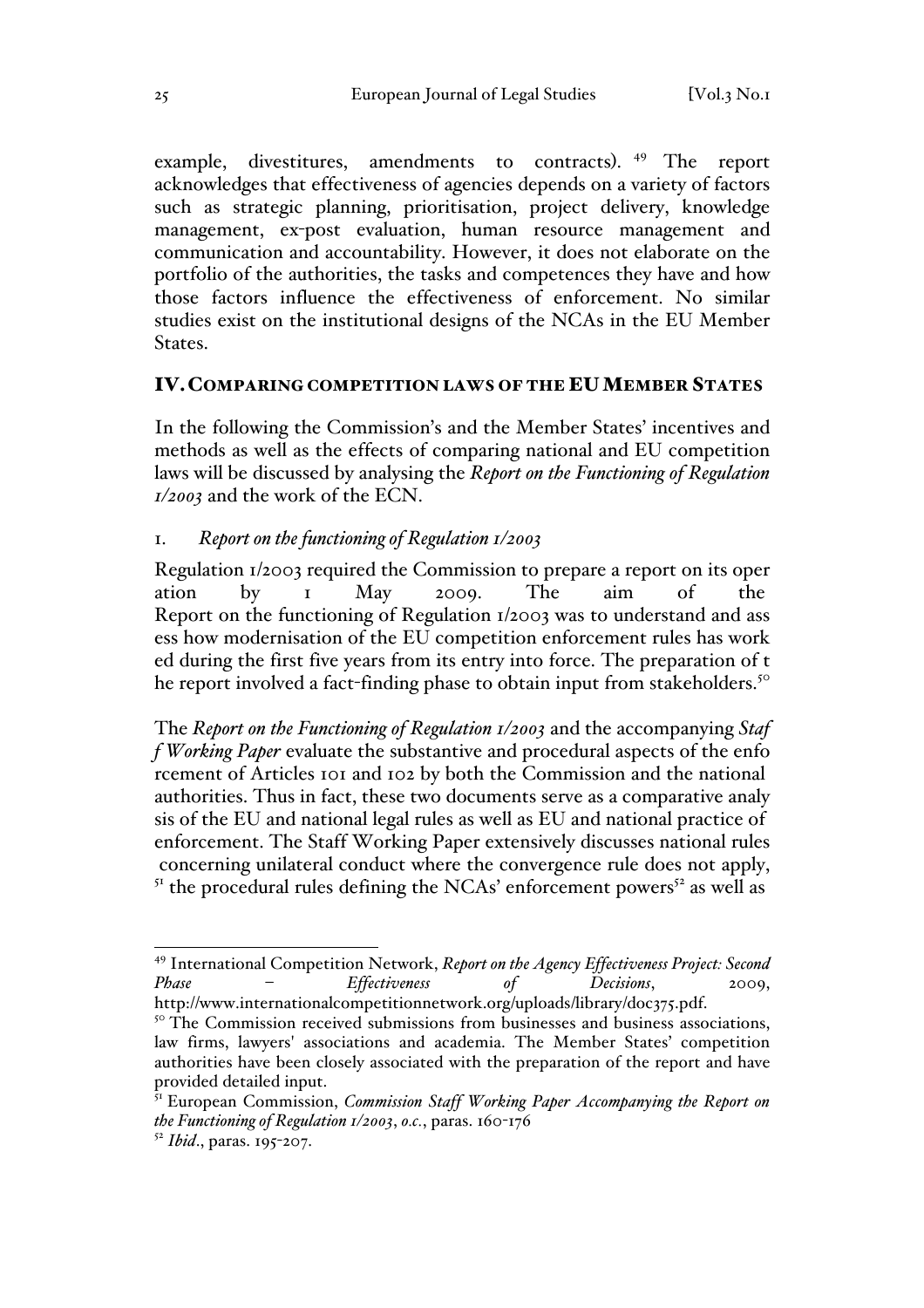the evolving structures of NCAs.<sup>53</sup>

The Commission concludes that the *Report*, and thus this comparative anal ysis, serve as a basis for the Commission to assess, at a further stage, wheth er it is appropriate to propose any revision of the Regulation and extend th e conversion of national rules in accordance with the EU legal framework. The *Staff Working Paper* actually says that "such a policy discussion should also explore the means by which procedural convergence could best be achieved, e.g. soft harmonisation or the adoption of certain minimum standards through legislative rules." <sup>54</sup>

The report highlights a limited number of areas which merit further evalua tion, such as the procedures of national competition authorities and the ar ea of unilateral conduct. However, the enforcement of EU competition la ws is not only influenced by the fact that NCAs apply the EU rules accordi ng to divergent procedures and may impose a variety of sanctions, but also by divergent institutional settings, which should also be examined. The pos sibility of further harmonisation will be discussed in section V. In the next section the comparative work of the ECN will be analysed.

### 2. *Comparing laws in the ECN*

The ECN is a network formed by the national competition authorities of the EU Member States and the Commission, co-operating closely on European competition law. The ECN was created as a forum for discussion and regular contact and consultation in the application and enforcement of EU competition policy as well as in cases where NCAs apply Articles 101 and 102 TFEU. The two main pillars of the network are case allocation and information exchange.

The ECN is a highly juridified network with detailed cooperation mechanisms defined in Regulation 1/2003 and the *Notice on Cooperation within the Network of Competition Authorities*. <sup>55</sup> The ECN did not emerge at the initiative of the Member States, but was centrally designed and established by the Commission. It is characterised by formalism in order to safeguard consistent law application and it has a hierarchical structure where the Commission holds a central position *vis-à-vis* the Member States. While the ECN was primarily designed as a policy enforcement network, in fact it seems to function as a policy making network operating through policy discussions and mutual policy learning among the NCAs. It

 <sup>53</sup> *Ibid*., paras. 190-194.

<sup>54</sup> *Ibid*., para. 207.

<sup>55</sup> European Commission, *Notice on Cooperation within the Network of Competition Authorities*, 27 April 2004,*Official Journal*, 2004, C 101.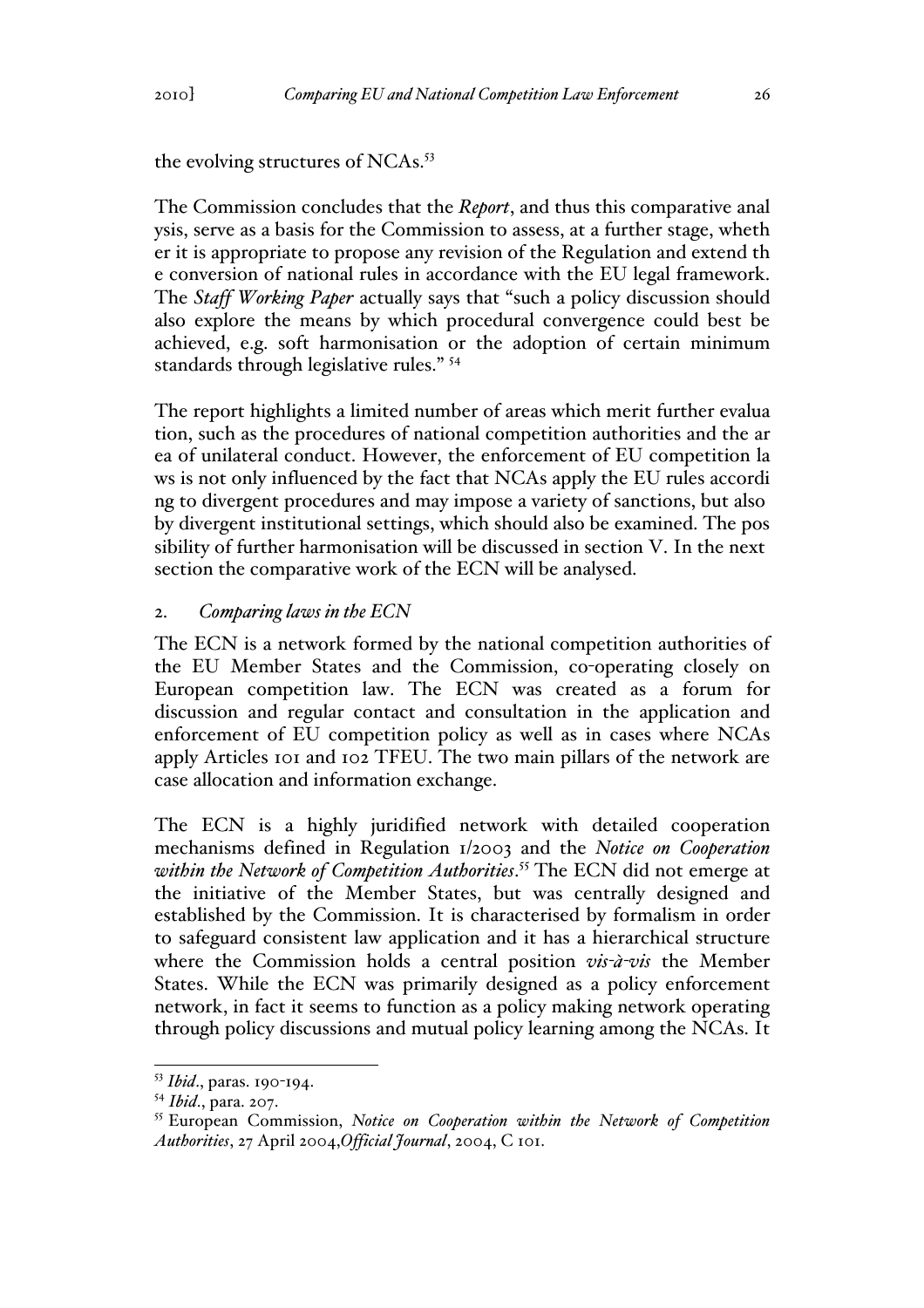is clear that the ECN represents an active platform of comparative analysis among the NCAs<sup>56</sup>, resulting in visible harmonisation, such as the ECN Model Leniency Programme,<sup>57</sup> the review process of Article 102 and sector specific regulations. $5^8$ 

The work of the ECN is organised at four different levels: yearly meetings of the Directors General of the European Competition Authorities, Plenar y meetings, horizontal working groups and sector-specific subgroups. The Director General's meeting is the forum for discussing major policy issues such as the review of the Commission's policy on Article 102, the ECN Mo del Leniency Programme, increases in food and energy prices and the finan cial crisis. The ECN Plenary discusses horizontal policy issues of common interest such as the ability of national competition authorities to disapply s tate measures in their application of the EU competition rules. Within the ECN Plenary, several working groups operate which deal with horizontal i ssues of a legal, economic or procedural nature, situated at the interface be tween EU law and the different national laws, for example leniency progra mmes, sanctions, or even the review of vertical and horizontal agreements. Within these horizontal working groups, there are subgroups that engage i n discussions on particular sectors. 59

The ECN has a clear influence on both EU and national competition laws, demonstrated by the voluntary harmonisation of procedural rules. Cengiz argues that the success of the ECN is mainly to be found in its informal mechanisms of information exchange. She adds that at the same time, this comes with certain costs in terms of accountability and due process as a result of the ECN's isolation from the outside world.<sup>60</sup> While in theory national parliaments control NCAs, and the European Parliament the Commission, these mechanisms have proved weak due to information asymmetries.<sup>61</sup> Moreover, the procedures of the ECN and its main output in the form of soft law instruments marginalise judicial control by the European courts, as confirmed by the General Court in *France Télécom*. 62

 <sup>56</sup> See ECN Working Group on Cooperation Issues, *Results of the Questionnaire on the Reform of Member States National Competition Laws after EC Regulation No. 1/2003*, 14 April 2008,

http://ec.europa.eu/competition/ecn/ecn\_convergencequest\_April2008.pdf. <sup>57</sup> ECN Model Leniency Programme, *Report on Assessment of the State of Convergence*,

<sup>2009,</sup> http://ec.europa.eu/competition/ecn/model\_leniency\_programme.pdf. 58 European Commission, *Commission Staff Working Paper Accompanying the Report on the Functioning of Regulation 1/2003*, *o.c.*, paras. 248-249.

<sup>59</sup> *Ibid*. <sup>60</sup> F. CENGIZ, *Regulation 1/2003 Revisited*, *o.c.*, pp. 23-25.

<sup>61</sup> *Ibid.*, p. 24; C. SCOTT, "Accountability in Regulatory State", *Journal of Law and Society*, 2000, pp. 38-60.

<sup>62</sup> C.F.I., Case T-340/03, *France Télécom SA v. Commission*, 2007, ECR II-107, para.83.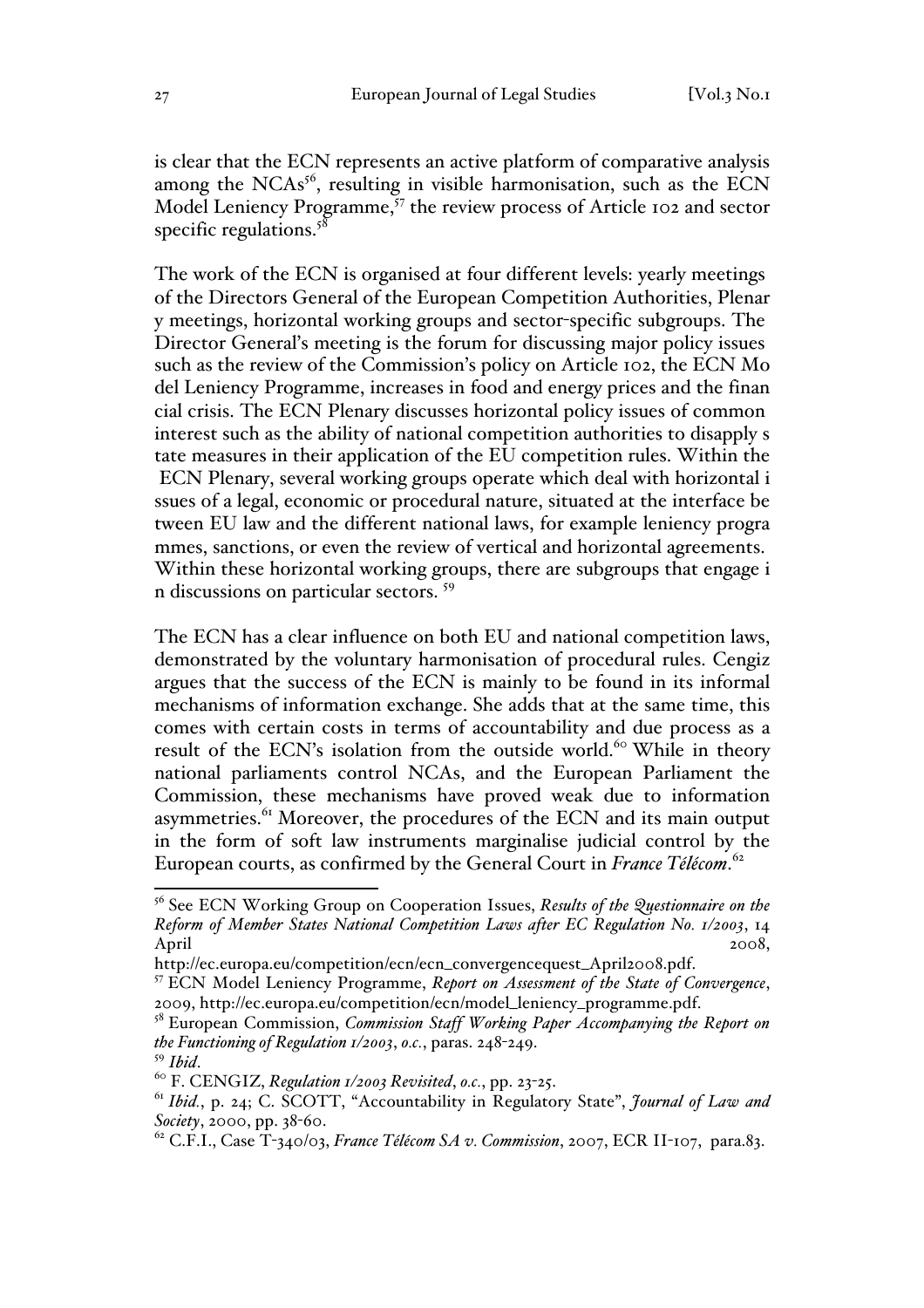The output of the ECN as well as these accountability problems also have to be evaluated by having regard to the Commission's role in the ECN. The comparative work within the ECN and the possibility to function as a melting pot of national laboratories is limited by the dominance of the Commission and its clear intention to push EU law as the benchmark of harmonisation. This can be seen through the convergence rule in Article 3 of Regulation 1/2003 and the Commission's plan to harmonise further substantive and procedural rules.

## 3. *The purpose of comparing laws*

The reason behind comparing national and EU competition laws is the need for coherent and uniform application of EU competition law, effective judicial protection and effective administrative enforcement in compliance with the principle of *effet utile*. Comparing national laws was brought about by the increased role of national procedural rules in the enforcement of EU competition rules. The direct connection between procedural and substantive rules can affect the outcome of a case considerably. As mentioned above, the decentralised enforcement of EU competition law made the actual outcome of EU competition rules subject to 27 administrative procedural laws. The Commission is concerned about the transparency of such a multi-faceted enforcement system and how this affects legal certainty and ultimately the level playing field for undertakings. Transparency, equal and fair access to justice might not be guaranteed by such an enforcement system with diverging national procedures. $63$ 

As for the Member States, they can use the consultative nature of the ECN to justify 'Europeanisation' of national policy. On the other hand, while the NCAs are being held accountable and they are evaluated by national control and audit mechanisms such as annual reports submitted to the parliaments, there is also a certain 'peer accountability' present within the ECN and other international networks such as the ICN and the OECD.<sup>64</sup> Even though the ECN was initially created in order to guard uniform and consistent enforcement of Articles 101 and 102 TFEU, it has

<sup>&</sup>lt;sup>63</sup> Similarly, the Storme Commission argued that international businesses required an effective and transparent system of procedural law, and citizens an equal and fair access to justice; these results could only be achieved if a harmonised system of procedural rules was set up. M. STORME *ed.*, *Approximation of Judiciary Law in the European Union*, Dordrecht, Martinus Nijhoff, 1994, pp. 44-45.

 $64$  Within the ECN, for example, all NCAs' annual reports are published in English on the website of the Commission's DG Competition, http://ec.europa.eu/comm/competition/ecn/annual\_reports.html.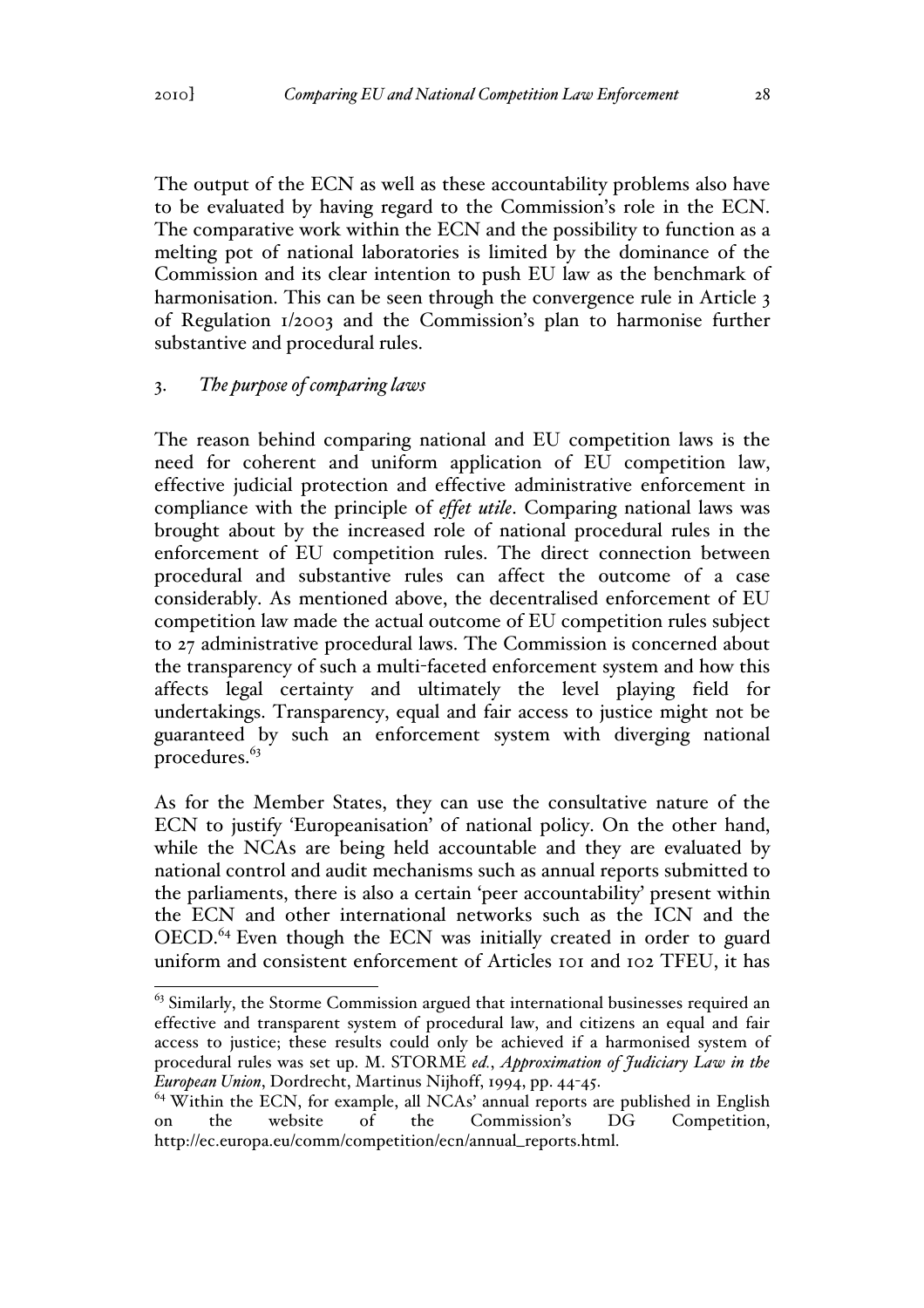proved to be a notable forum for discussing enforcement methods, for mutual learning and even for informally converging enforcement policies. It is apparent from the Report on the functioning of Regulation 1/2003 that the Commission is using Regulation 1/2003 and its further legislation in EU competition law, such as the Leniency Notice<sup>65</sup>, as the benchmark of comparison.<sup>66</sup> However, if the ECN was to serve as a valid framework for regulatory competition between Member States' laws, then it should be left to this competitive process to yield the most effective or most efficient rules between all the 27 national laws and the EU law. The comparison of national laws should not be steered by the Commission and should not be based on the benchmark provided by the EU rules. Even though application of EU rules in parallel with national law makes convergence with EU law easier in practice, it is argued that a more objective and more efficient approach would be to enable competition between all 28 alternatives.

So far, the Commission has conducted the most extensive and comprehensive comparative studies in the field of private enforcement of c ompetition law with the clear purpose of harmonising national procedural laws at a later stage. This comparative exercise is worth mentioning as it al so illuminates the Commission's overall policy with regard to harmonising national procedural rules.

## a. Comparing laws for private enforcement of competition law

Irrespective of the Community's lack of competence in private law matters, the European Commission has taken a number of concrete steps in order to facilitate damages actions for the breach of European competition rules. The Commission published the Ashurst study in 2004, which found an "astonishing diversity and total underdevelopment" of private damages actions in the EU.<sup> $67$ </sup> In order to stimulate private enforcement, the Commission published a *Green Paper* on how to facilitate actions for damages caused by violations of EC competition rules in December 2005.<sup>68</sup> The *Green Paper* outlined the reasons for the low levels of private enforcement of competition rules and found that the failure is largely due to various legal and procedural hurdles in the Member States' rules governing actions for antitrust damages before national courts. In

 <sup>65</sup> European Commission, *Notice on Immunity from Fines and Reduction of Fines in Cartel Cases*, 8 Dec. 2006, *Official Journal*, C 298.

<sup>66</sup> ECN Working Group on Cooperation Issues, *Results of the Questionnaire on the Reform of Member States National Competition Laws after EC Regulation No. 1/2003*, *o.c.*

<sup>67</sup> D. WAELBROEK, D. SLATER and G. EVEN-SHOSHAN, *Study on the Conditions of Claims for Damages in Case of Infringement of EC Competition Rules*, 2004.

<sup>68</sup> European Commission, *Green Paper: Damages Actions for Breach of the EC Anti-trust Rules*, No COM(2005) 672 final, 19 December 2005.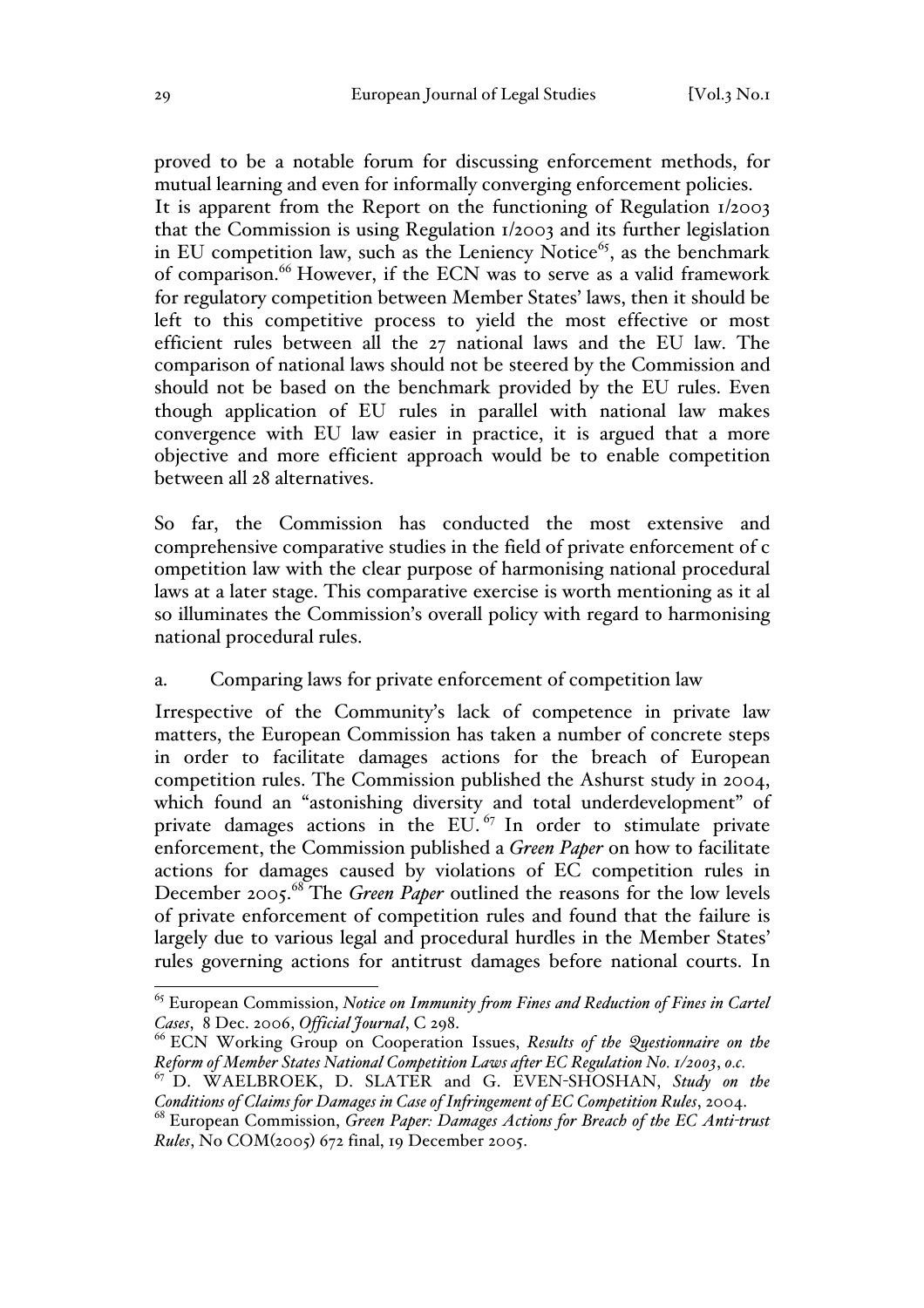2008, the Commission published a *White Paper*<sup>69</sup> that made detailed and specific proposals to address the obstacles to effective damages actions.

Both the *Green Paper* and the *White Paper* addressed the main divergences of tort laws across the various Member States. The documents in fact argued that the differences among the various models of tort laws jeopardise the effective private enforcement of European competition law. At the same time they also clearly contrasted the high convergence of competition laws with the considerable divergences in tort laws.70

After the major comparative Ashurst study on the development of damage s claims in the 25 Member States the Commission laid a causal link betwee n the low degree of litigation resulting in much of the harm caused by anticompetitive practices remaining uncompensated, and the disparities in the tort and procedural laws of the Member States. This causal link was clearl y stated in both the *Green Paper* of 2005 and the *White Paper* of 2008. In bo th documents the Commission concluded that the exercise of the right to damages in Europe is still facing considerable hurdles because the "traditio nal tort rules of the Member States, either of a legal or procedural nature, a re often inadequate for actions for damages in the field of competition law, due to the specificities of actions in this field." In addition, the different a pproaches taken by the Member States can lead to differences in treatmen t and to less foreseeability for the victims as well as the defendants, *i.e.* to a high degree of legal uncertainty. $7<sup>T</sup>$ 

The Commission established a similar line of argumentation in the *Report on the Functioning of Regulation 1/2003* and its accompanying *Staff Working Paper*, indicating that it is necessary to assess the potential problems

 <sup>69</sup> European Commission, *White Paper on Damages Actions for Breach of the EC Antitrust rules*, No COM(2008) 165, 2 April 2008; European Commission, *Commission Staff Working paper Accompanying the White Paper on Damages for Breach of the EC Antitrust Rules*, No SEC(2008) 404, 2 April 2008.

<sup>70</sup> F. MARCO and A. SÁNCHEZ GRAELLS, "Towards a European Tort Law? Damages Actions for Breach of the EC Antitrust Rules: Harmonizing Tort Law through the Back Door?, *ERPL*, 3/2008, p. 472-473

 $71$  "[A]ntitrust damages cases display a number of particular characteristics that are often insufficiently addressed by traditional rules on civil liability and procedure. This gives rise to a great deal of legal uncertainty. These particularities include the very complex factual and economic analysis required, the frequent inaccessibility and concealment of crucial evidence in the hands of defendants and the often unfavourable risk/reward balance for claimants." *White Paper*, Section 1.1; European Commission, *Commission Staff Working paper Accompanying the White Paper on Damages for Breach of the EC Antitrust Rules*, *o.c.*, point 5; European Commission, *Impact Assessment Accompanying the White Paper on Damages COM(2008) 165 final*, No SEC(2008) 405, 2 April 2008, Section 2.3.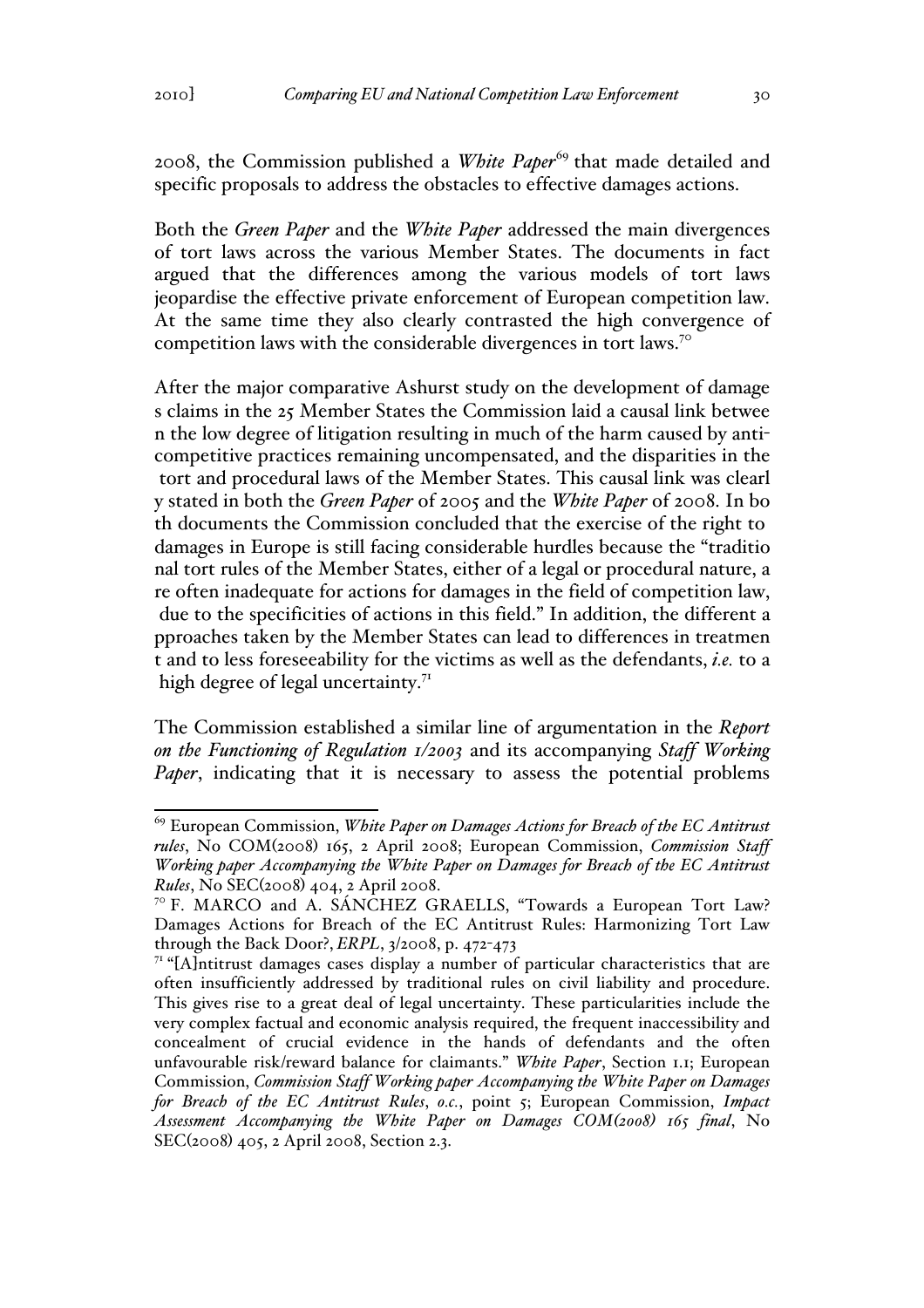related to the divergences of unilateral conduct rules, procedural rules and institutional matters and to explore alternative further actions. <sup>72</sup> The Commission in fact, now makes a far-reaching attempt to bridge "what until now seemed to be the 'unbridgeable'."<sup>73</sup>

# V. FURTHER HARMONISATION OF NATIONAL SUBSTANTIVE AND P ROCEDURAL RULES

While harmonisation and convergence of substantive competition laws is well advanced, a similar convergence and harmonisation of the procedural rules and institutional frameworks has not taken place. The Commission a rgued that these divergences merit further examination and reflection. In f act, it has taken an initial step towards further harmonising substantive rul es on unilateral conduct and procedural rules. It has stated that it considers soft harmonisation or the adoption of certain minimum standards through legislative rules. <sup>74</sup> Whether procedural rules and substantive rules on unilateral conduct (mostly administrative but in some Member States criminal) should be harmonised is questionable.

In the following, a critical look is taken at the Commission's proposal to further harmonise rules on unilateral conduct and the procedural framework of competition law enforcement. First, it will be examined whether this is legally, *i.e.* what legal basis and which legal arguments the Commission could use in order to further harmonise procedural rules. Second, it will be examined whether harmonising rules on unilateral conduct and further harmonisation of procedural rules would be more efficient than the existing legal diversity. The economics of harmonisation will be applied to assess the top-down harmonisation by the Union and comparative law and economics is applied to evaluate the bottom-up voluntary harmonisation of the Member States.

## 1. *Harmonisation of procedural rules through the backdoor?*

The Commission's intention to further harmonise national procedural rules for the public enforcement of EU competition law exhibits similar legal problems as the Commission's ongoing ambitious policy project on private enforcement, where in fact the harmonisation of private law rules

 <sup>72</sup> European Commission, *Report on the Functioning of Regulation 1/2003*, *o.c.*, paras. 22, 33; European Commission, *Commission Staff Working Paper Accompanying the Report on the Functioning of Regulation 1/2003*, *o.c.*, paras. 177, 179, 207.

<sup>73</sup> W. VAN GERVEN, "Bridging the Unbridgeable: Community and National Tort Laws After *Francovich* and *Brasserie*", *International and Comparative Law Quarterly*, Vol. 45, 1996, pp.507-544.

<sup>74</sup> European Commission, *Commission Staff Working Paper Accompanying the Report on the Functioning of Regulation 1/2003*, *o.c.*, para. 207.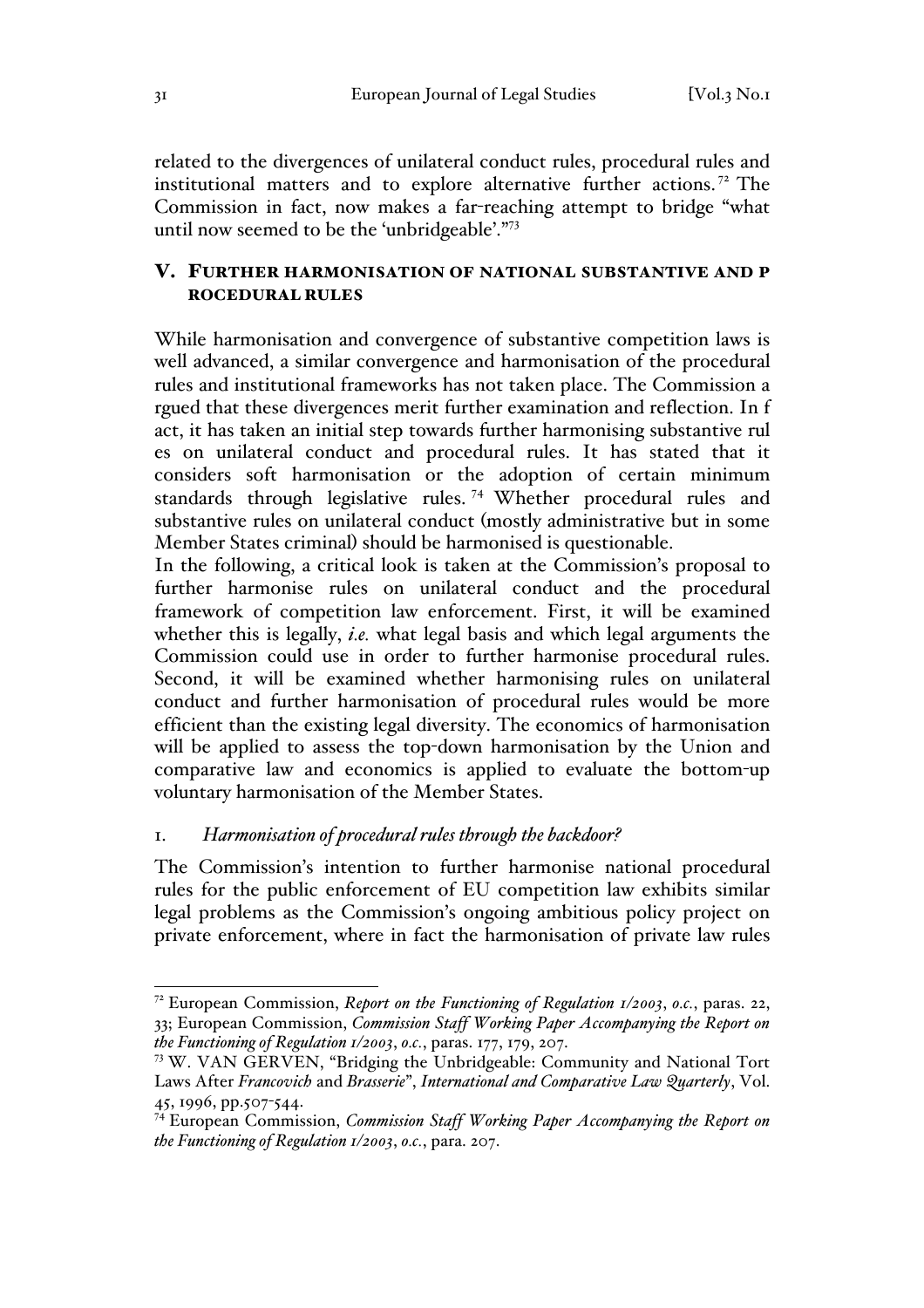and civil procedures is at stake.<sup>75</sup> In both cases, the Commission faces the problem that it lacks competence and a clear legal basis to harmonise procedural rules. The private law consequences of competition law infringements as well as the administrative procedures fall within the competence of the Member States in accordance with the principle of subsidiarity and so-called national procedural autonomy. It is, therefore, for the Member States to provide for remedies to effectuate damages actions and it is for the national courts to hear cases.<sup>76</sup>

In accordance with Article  $\zeta$  TEU, the Union is only empowered to act within the competences conferred upon it by the Treaty. With regard to the harmonisation of procedural rules, one could turn to Article 114 TFEU (ex 95 EC), which forms the legal basis for harmonisation measures when such measures have as their objective the establishment and the functioning of the internal market. For example, the Public Procurement Remedies Directives were issued on this legal basis.<sup>77</sup> However, this Article has been strictly interpreted by the Community Courts and it can be applied only when it can be proved that without the harmonisation measures the functioning of the internal market would be endangered and

<sup>&</sup>lt;sup>75</sup> Private enforcement of competition law in fact is a question of national private law rules, contract, tort and corresponding civil procedural rules. The ECJ's judgment in *Courage* raised a number of legal questions that are related to the core of private law, such as invalidity of contract clauses, contractual and non-contractual liability, the nature of the damages (direct pecuniary loss and lost business opportunities) as well as the amount of damages, causal link between the damages and the infringement. E.C.J., Case C-453/99, *Courage v. Crehan*, 2001 ECR I-6297.

 $7<sup>6</sup>$  The ECJ has consistently held that "in the absence of Community rules governing the matter, it is for the domestic legal system of each Member State to designate the courts and tribunals having jurisdiction and to lay down the detailed procedural rules governing actions for safeguarding rights which individuals derive directly from Community law, provided that such rules are not less favourable than those governing similar domestic actions (principle of equivalence) and that they do not render practically impossible or excessively difficult the exercise of rights conferred by Community law (principle of effectiveness)." E.C.J., Joined cases C-295/04 to C-298/04 *Manfredi v. Lloyd Adriatico Assicurazioni SpA and Others*, 2006 ECR, para. 62; E.C.J., Case 33/76, *Rewe-Zentralfinanz eG and Rewe-Zentral AG v. Landwirtschaftskammer für das Saarland (Rewe I)*, 1976 ECR 1989, para. 5; E.C.J., Case C-261/95 *Palmisani v. INPS*, 1997 ECR I-4025, para. 27; E.C.J., Case C-453/99, *Courage v. Crehan*, para. 29,

<sup>77</sup> EEC Council, *Directive on the Coordination of the Laws, Regulations and Administrative Provisions Relating to the Application of Review Procedures to the Award of Public Supply and Public Works Contracts*, No 89/665/EEC, 21 December 1989, *Official Journal*, 1989, L 395/33; EEC Council, *Directive Coordinating the Laws, Regulations and Administrative Provisions Relating to the Application of Community Rules on the Procurement Procedures of Entities Operating in the Water, Energy, Transport and Telecommunications Sectors*, No 92/13/EEC, 25 February 1992, *Official Journal*, 1992, L 76/14.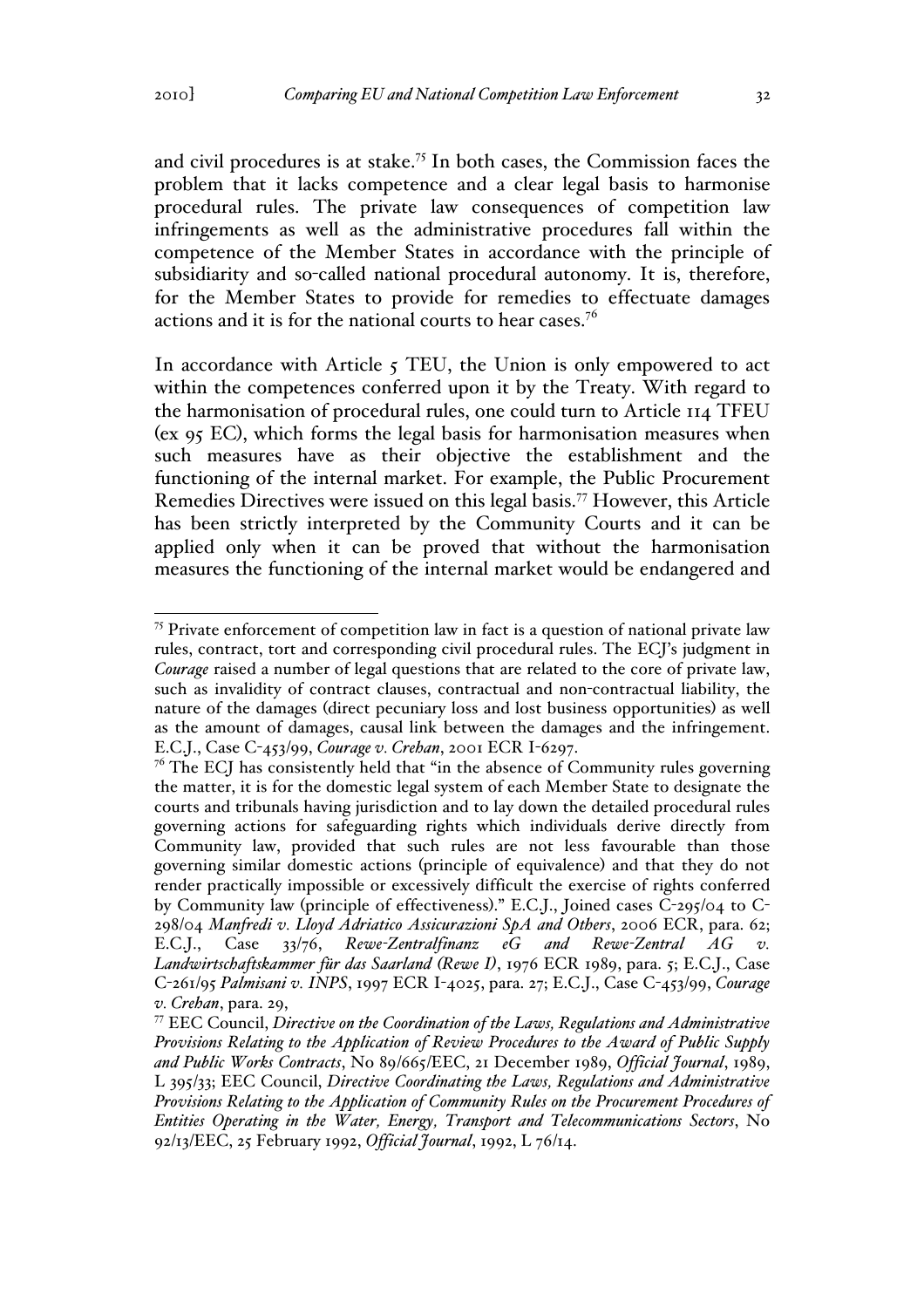competition distorted. The ECJ, among others, held that the goal of the Commission's intervention had to be stated precisely by explaining the actual problems consumers faced in the internal market and the actual obstacles to the free movement principles as well as the distortions of competition. In *Germany v. Parliament and Council*, the ECJ said explicitly that "a measure adopted on the basis of Article 100a of the Treaty must genuinely have as its object the improvement of the conditions for the establishment and functioning of the internal market. If a mere finding of disparities between national rules and of the abstract risk of obstacles to the exercise of fundamental freedoms or of distortions of competition liable to result therefrom were sufficient to justify the choice of Article 100a as a legal basis, judicial review of compliance with the proper legal basis might be rendered nugatory."78 Accordingly, the Commission has to define the legal problems precisely by providing clear evidence of their nature and magnitude, explaining why they have arisen and identifying the incentives of affected entities and their consequent behaviour.

Since the Amsterdam Treaty, Article 81 TFEU (ex Article 65 TEC) can be applied as the legal basis for harmonisation of civil procedural law. This legal basis can be used with regard to civil matters which have cross-border implications and as long as common rules are necessary for the functioning of the internal market. It could be argued that even though this legal basis concerns civil procedural measures, it could be applicable also to administrative procedural law.<sup>79</sup>

Both Article 114 and 81 TFEU require a justification for procedural

 <sup>78</sup> E.C.J., Case C-376/98, *Germany v. Parliament and Council*, 5 Oct. 2000, ECR I-8419, para. 84. Two years later, in the 'Tobacco Labelling' judgment, when applying the same arguments, the Court approved the adoption of the Tobacco Labelling Directive on the basis of Article 95 EC and it thereby reaffirmed its interpretation of Article 95 as a legal basis for measures of harmonisation. E.C.J., Case C-491/01, *British American Tobacco v. The Queen*, 2002 ECR; EC Council, *Directive 2001/37 on Tobacco Labelling*, *Official Journal*, 2001, L 194/26. The Court argued that the measures referred to in Article 95 EC "are intended to improve the conditions for the establishment and functioning of the internal market" and "must genuinely have that object, actually contributing to the elimination of obstacles to the free movement of goods or to the freedom to provide services, or to the removal of distortions of competition." The ECJ further stated that "recourse to Article 95 EC as a legal basis is possible if the aim is to prevent the emergence of future obstacles to trade resulting from multifarious development of national laws, the emergence of such obstacles must be likely and the measure in question must be designed to prevent them." *Germany v. Parliament and Council*, paras. 83-84, cited in *British American Tobacco*, paras. 60-61.

<sup>79</sup> M. ELIANTONIO, "The Future of National Procedural Law in Europe: Harmonisation vs. Judge-made Standards in the Field of Administrative Justice", *Electronic Journal of Comparative Law*, Vol. 13.3, September 2009, p. 4.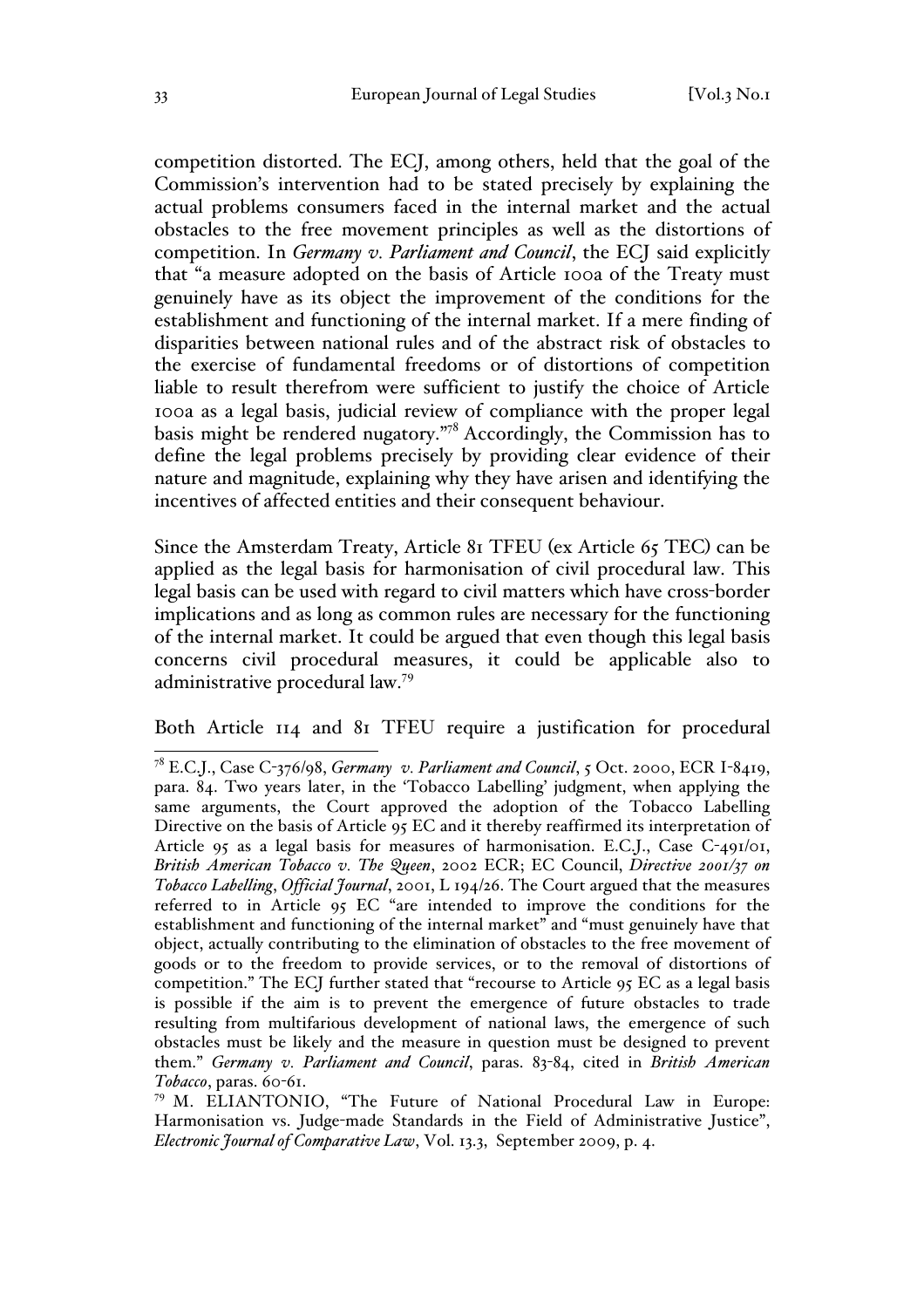harmonisation measures by showing that the functioning of the internal market is at stake, namely that the direct effect of substantive EU law might be at risk and market competition would not take place on equal terms, unless at least some minimal requirements concerning procedure were upheld in all Member States. Only then, there would be adequate grounds to support the introduction of harmonised remedies in national courts. Accordingly, in order to decide upon the necessity of EU harmonisation measures in the field of procedural law, the negative effects of diverging judicial remedies for European integration should be estimated.

The influence of procedural differences in the Member States on the internal market could be analysed by looking at their impact on business actors. For example, competition would be distorted when business actors have to reduce their business in a certain Member State because of the difficulty that they might encounter in enforcing their EU law. Consequently, the benefits of harmonised procedural rules may be transparency and legal certainty, which might be much appreciated especially from the perspective of economic policy and competition. In particular, it can be argued that those participating in the economic life of the Community would benefit from a clear and transparent system in which they would be able to enforce their claims against public authorities all over Europe, pursuant to the same procedural rules.<sup>80</sup> This raises the question whether procedural harmonisation may be pursued in a 'compartmentalised' way for specific policy areas. $81$ <sup>x</sup> Two suggestions in the private enforcement debate are worth mentioning with regard to administrative procedures. They both concern a separate harmonisation of economic torts or in the present case economic administrative procedures. Heinemann proposed that general tort rules of the DCFR could be examined against the backdrop of the special needs of competition law.<sup>82</sup> Van Boom proposed a compartmentalised approach to work with the existing modest body of European tort law. By addressing the policy issues involved in each of these torts one by one, the European Union can make harmonised tort law more attainable. He pointed out that a likely

<sup>&</sup>lt;sup>80</sup> *Ibid.*, p. 6; J. NORMAND, "Le Rapprochement des Procédures Civiles dans l'Union Européene", *European Review of Private Law*, 1998, Vol. 6, pp. 383-399.

<sup>&</sup>lt;sup>81</sup> In the *White Paper on Damages Claims*, the Commission did acknowledge that some of the problems identified in the *Green Paper on Damages Actions* also occur in other areas of civil/tort litigation and that some of the suggestions of the *White Paper* might thus also be appropriate beyond the boundaries of competition damages actions. European Commission, *Commission Staff Working paper Accompanying the White Paper* 

*on Damages for Breach of the EC Antitrust Rules*, *o.c.*, point 312. <sup>82</sup> T.M.J. MÖLLERS and A. HEINEMANN *eds.*, *The Enforcement of Competition Law in Europe,* Cambridge, Cambridge University Press, 2007, p.377.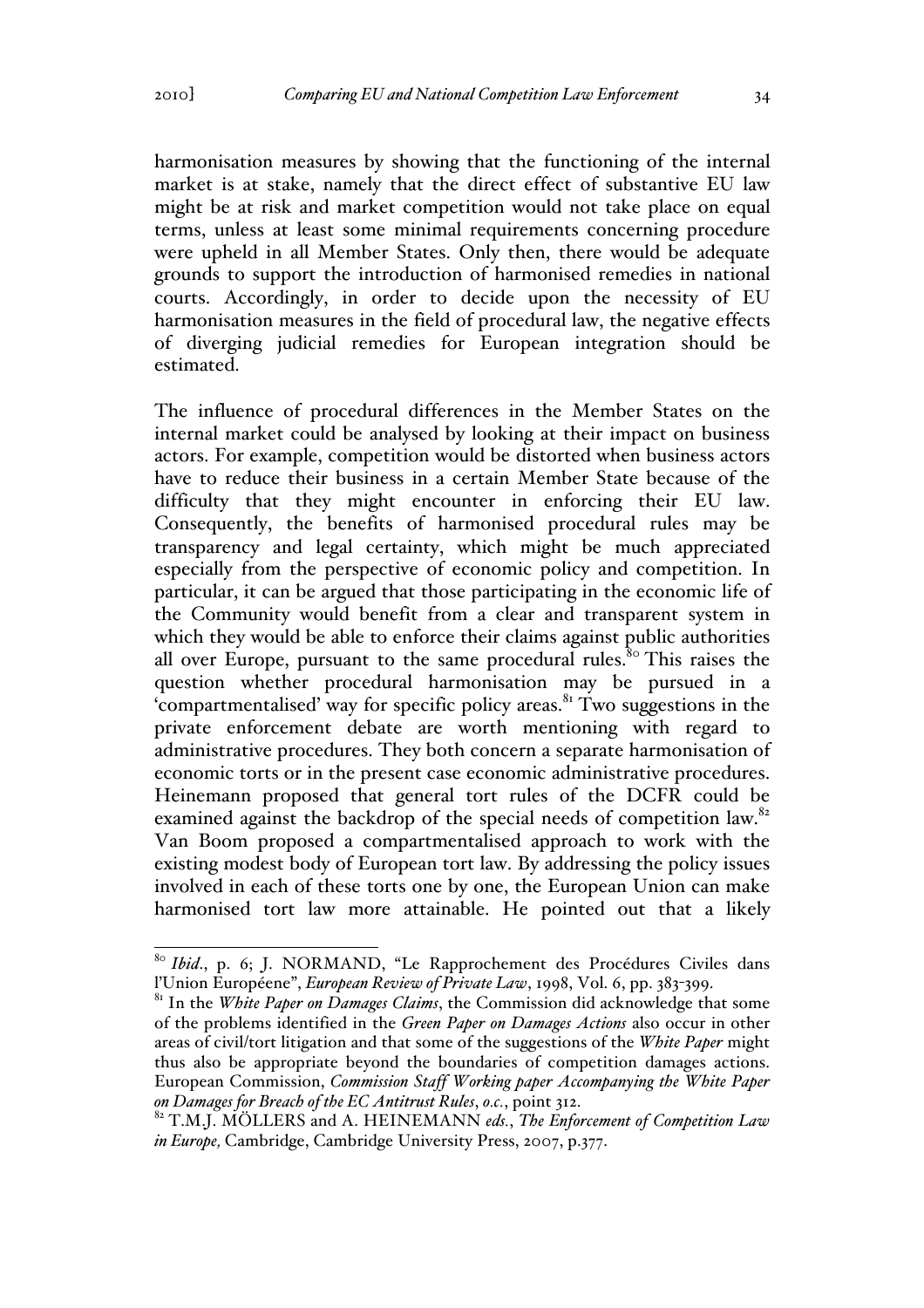candidate for harmonisation is the category of economic torts, such as the protection of intellectual property through tort law, liability for infringement of competition rules and liability for misleading advertising. $83$ The next section discusses the economic arguments of harmonisation and legal diversity.

#### 2. *The economics of harmonisation*

As mentioned above, in EU law the harmonisation process is governed by the principles of subsidiarity and proportionality. These principles entail a cost-benefit analysis of legislation and require minimisation of transaction costs. The economics of harmonisation discusses the costs and benefits of legal diversity and harmonization. It addresses the optimal level of intervention by applying the economic theory of federalism as extended to the theory of regulatory competition.

The idea that decentralised decision making may contribute to efficient policy choices in markets for legislation was first formulated by Tiebout in his classic article on the optimal provision of local public goods.  $84$ Tiebout's model has been extended to legal rules and institutions. The theory of regulatory competition applies the dynamic view of competition to sellers of laws and choice between legal orders offering a number of

<sup>&</sup>lt;sup>83</sup> W.H. VAN BOOM, "European Tort Law: An Integrated or Compartmentalized Approach?", in A. VAQUER *ed*., *European Private Law Beyond the Common Frame of Reference – Essays in Honour of Reinhard Zimmermann,* Europa Law Publishing, 2008, pp. 133-149.

 $84$  This economic theory argues that local authorities have an information advantage over central authorities and are therefore better placed to adjust the provision of public goods to the preferences of citizens. Under certain strict conditions, the diffusion of powers between local and central levels of government favours a bottomup subsidiarity. The economics of federalism deals with the allocation of functions between different levels of government. Tiebout argued that buyers "vote with their feet" by choosing the jurisdiction which offers the best set of laws that satisfy their preferences. The economics of federalism rests upon a number of assumptions. When the 'Tiebout conditions' are fulfilled, competition between legal orders will lead to efficient outcomes. There has to be a sufficiently large number of jurisdictions from which consumers and firms can choose. Consumers and firms enjoy full mobility among jurisdictions at no cost. Last, there are no information asymmetries, which on the one hand means that states have full information as to the preferences of firms and citizens and on the other, suppliers of production factors must have complete information on the costs and benefits of alternative legal arrangements. Only in the presence of these information requirements will consumers and firms be able to choose the set of laws, which maximises their utility or profit. Furthermore, no external effects should exist between states and regions. There must be no significant scale economies or transaction savings that require larger jurisdictions. C. TIEBOUT, "A Pure Theory of Local Expenditures", *Journal of Political Economy*, 1956, Vol. 64, No. 5, pp. 416-424.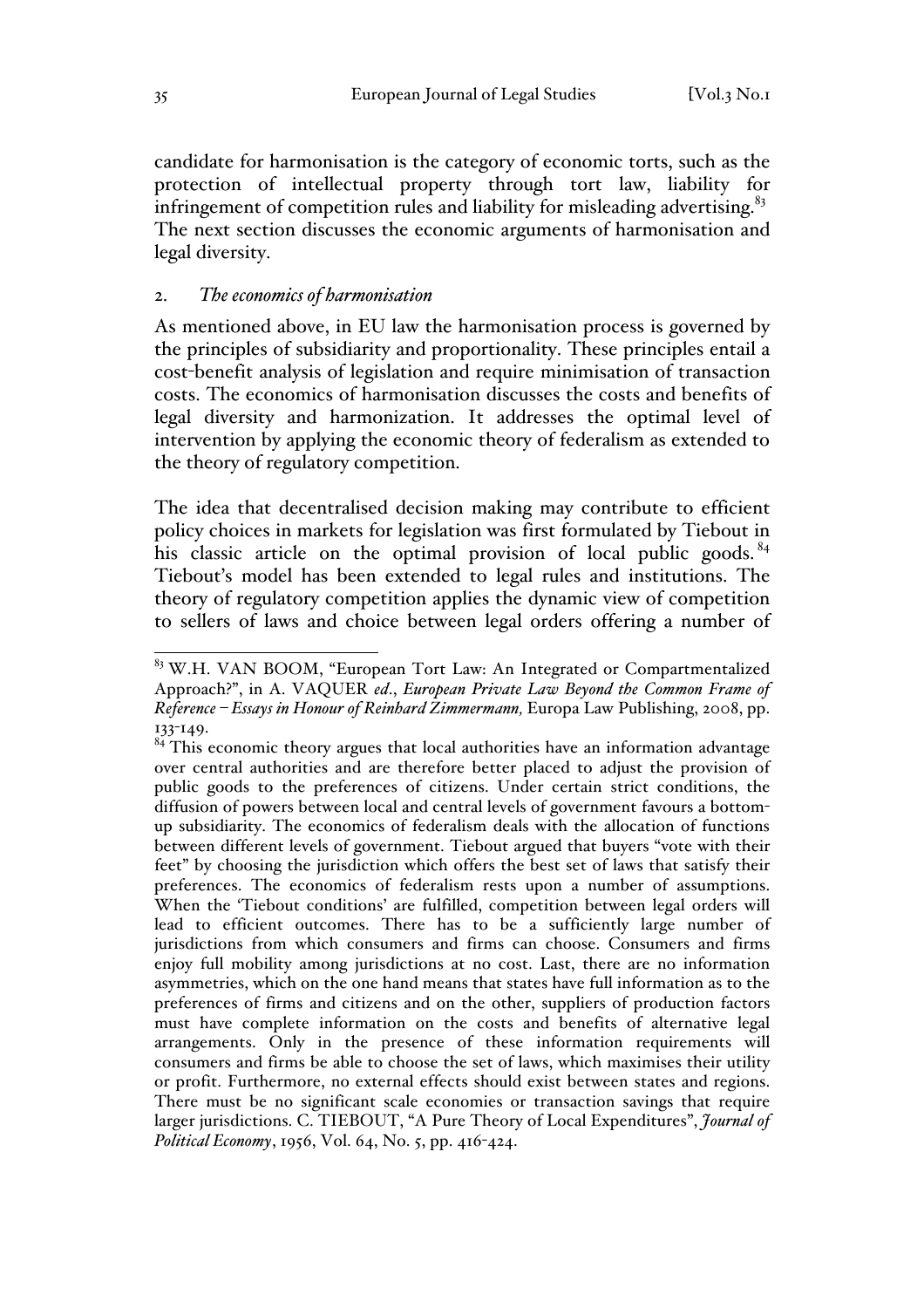criteria to judge whether centralisation or decentralisation is more successful in achieving the objectives of the proposed legislation.<sup>85</sup> In this section, these criteria will be applied to the Commission's harmonisation proposals in order to analyse the probable costs and benefits of top-down rule-making.

One reason to harmonise rules of unilateral conduct as well as procedural rules is that their difference across countries may lead to adverse externalities for other Member States. Such negative spillover effects could very likely flow from the protection of national interests by unilateral conduct rules, but might be present with regard to different procedures as well. While such negative externalities can be internalised by harmonisation, bargaining between the Member States can also solve this problem. According to the Coase theorem, when property rights are well specified, transaction costs are low, and information is complete, bargaining can be an efficient solution.<sup>86</sup> In fact, the ECN provides an appropriate institutional framework for such bargaining between the Member States. As mentioned above, one of the successes of the ECN has been policy cooperation in the field of unilateral conduct and procedures.

Another reason in favour of harmonisation is that different legal rules carry the risk of destructive competition. Such a 'race to the bottom' development has often been linked to and criticised as a result of competition among jurisdictions. It has been argued that competition among legal rules drives social, environmental, cultural and other standards down. This argument has mainly been embraced in international corporate law by making reference to the 'Delaware effect'. However, the risk of such declining levels of standards has not yet been proved $87$  and what little empirical evidence exists is inconclusive. Furthermore, international trade

<sup>&</sup>lt;sup>85</sup> R. VAN DEN BERGH, "The Subsidiarity Principle in European Community Law: Some Insights from Law and Economics", *Maastricht Journal of European and Comparative Law*, 1994, Vol. 1, p. 337; R. VAN DEN BERGH, "Modem Industrial Organisation versus Old-fashioned European Competition Law", *European Competition Law Review*, 1996, pp. 7-19; R. VAN DEN BERGH, "Regulatory Competition or Harmonization of Laws? Guidelines for the European Regulator in The Economics of Harmonizing European Law", in A. MARCIANO and J.-M. JOSSELIN *eds.*, *The Economics of Harmonizing European Law*, Cheltenham, Edward Elgar, 2002.

<sup>86</sup> R.J. VAN DEN BERGH and P.D. CAMESASCA, *European Competition Law and Economics*, *o.c.*, p. 132.

<sup>87</sup> G. WAGNER, *The Virtues of Diversity in European Private Law*, in J. SMITS, *The Need for a European Contract Law: Empirical and Legal Perspectives*, Europa Law Publishing, 2005.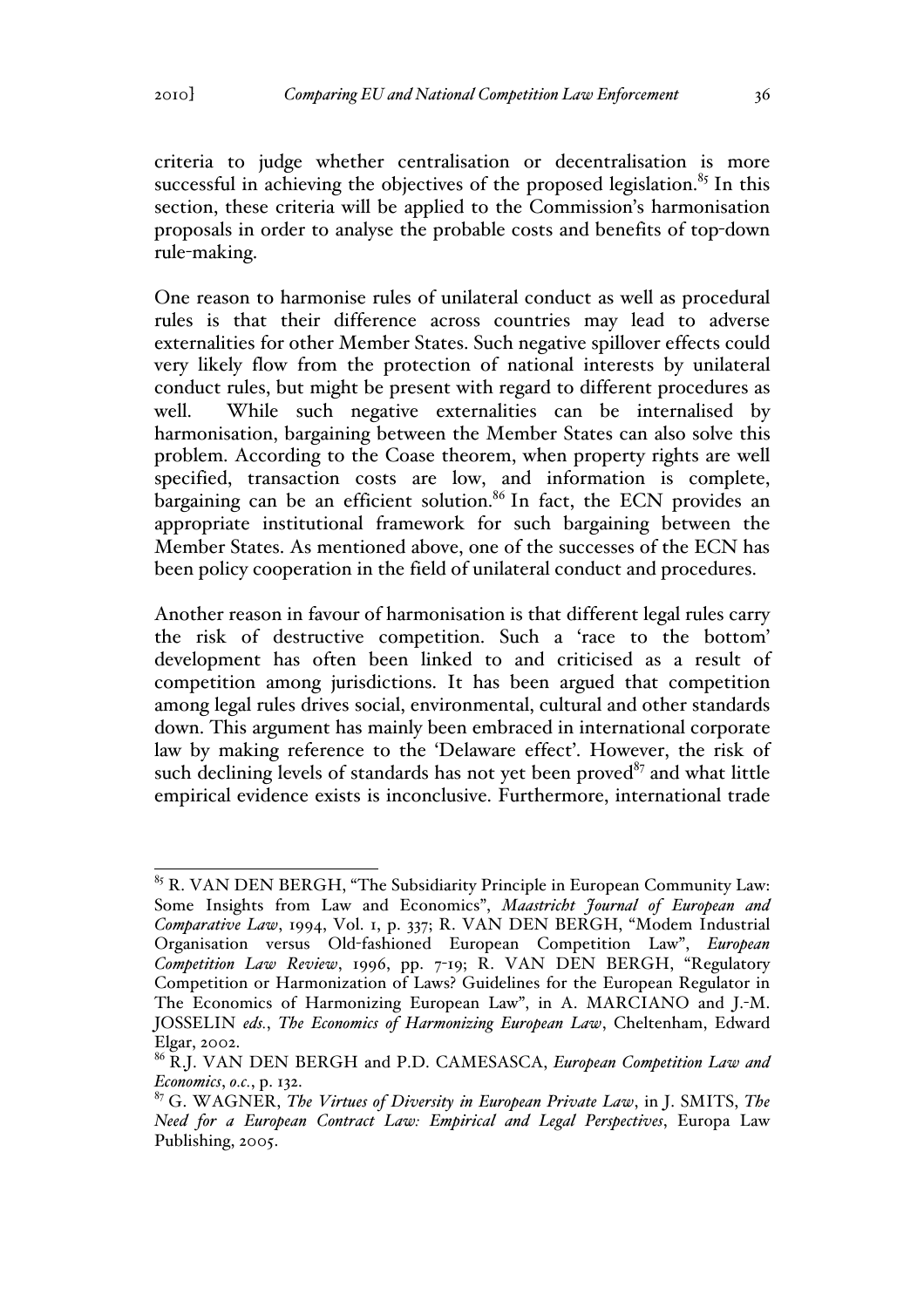may even stimulate a race to the top.<sup>88</sup> Gomez also argues that the outcome of such a competitive process cannot be examined without taking into account the relative power of the affected groups. $89$  Such competition might not harm powerful and well-organised groups, but could have different effects for small and medium sized enterprises and consumers. Furthermore, the ECN serves as a platform for discussion and cooperation, and as such it can function as an information device between Member States. This function of the ECN reduces the prisoners' dilemma conditions, where a race to the bottom is likely to take place. As explained above, it also acts as an incentive to align the national laws voluntarily.

A third argument often raised to support harmonisation, is to achieve economies of scale and to reduce transaction costs. Transaction costs can be high when firms and consumers have to search and comply with different sets of national rules. In case of uniform rules, the search costs of information could be saved and complying with one set of rules can achieve economies of scale. Uniform competition rules can guarantee more stable and predictable jurisprudence and contribute considerably to transparency and legal certainty. These arguments promote centralised rules in competition law, and this has clearly been formulated by the stakeholders in the review process of Regulation  $1/2003$  as well. <sup>90</sup> However, these costs can be especially relevant for large firms operating in interstate commerce, the same might not hold for small and medium sized undertakings operating mainly in national markets or for consumers. Therefore, as mentioned above the impact of such harmonization also has to be analyzed with having regard to the relative power of the affected groups.

Furthermore, while uniform rules help to maintain economies of scale, which is an important argument for centralisation, they can only be advantageous from an *ex ante* perspective, when neither the Member States nor the Community have as yet adopted certain legislation.<sup>91</sup> This is neither the case with regard to the rules on unilateral conduct, nor with regard to administrative procedural rules, which are rooted in old legal traditions and characteristics of the different legal systems.

 <sup>88</sup> R.J. VAN DEN BERGH and P.D. CAMESASCA, *European Competition Law and Economics*, *o.c.*, pp. 153-154.

<sup>&</sup>lt;sup>89</sup> F. GOMEZ, "The Harmonization of Contract Law through European Rules: a Law and Economics Perspective", *ERCL*, 2/2008.

<sup>&</sup>lt;sup>90</sup> R. VAN DEN BERGH, "The Subsidiarity Principle in European Community Law", *o.c.*; European Commission, *Commission Staff Working Paper Accompanying the Report on the Functioning of Regulation 1/2003*, *o.c.*, para. 206.

<sup>&</sup>lt;sup>91</sup> R. VAN DEN BERGH, "Modem Industrial Organisation versus Old-fashioned European Competition Law", *o.c.*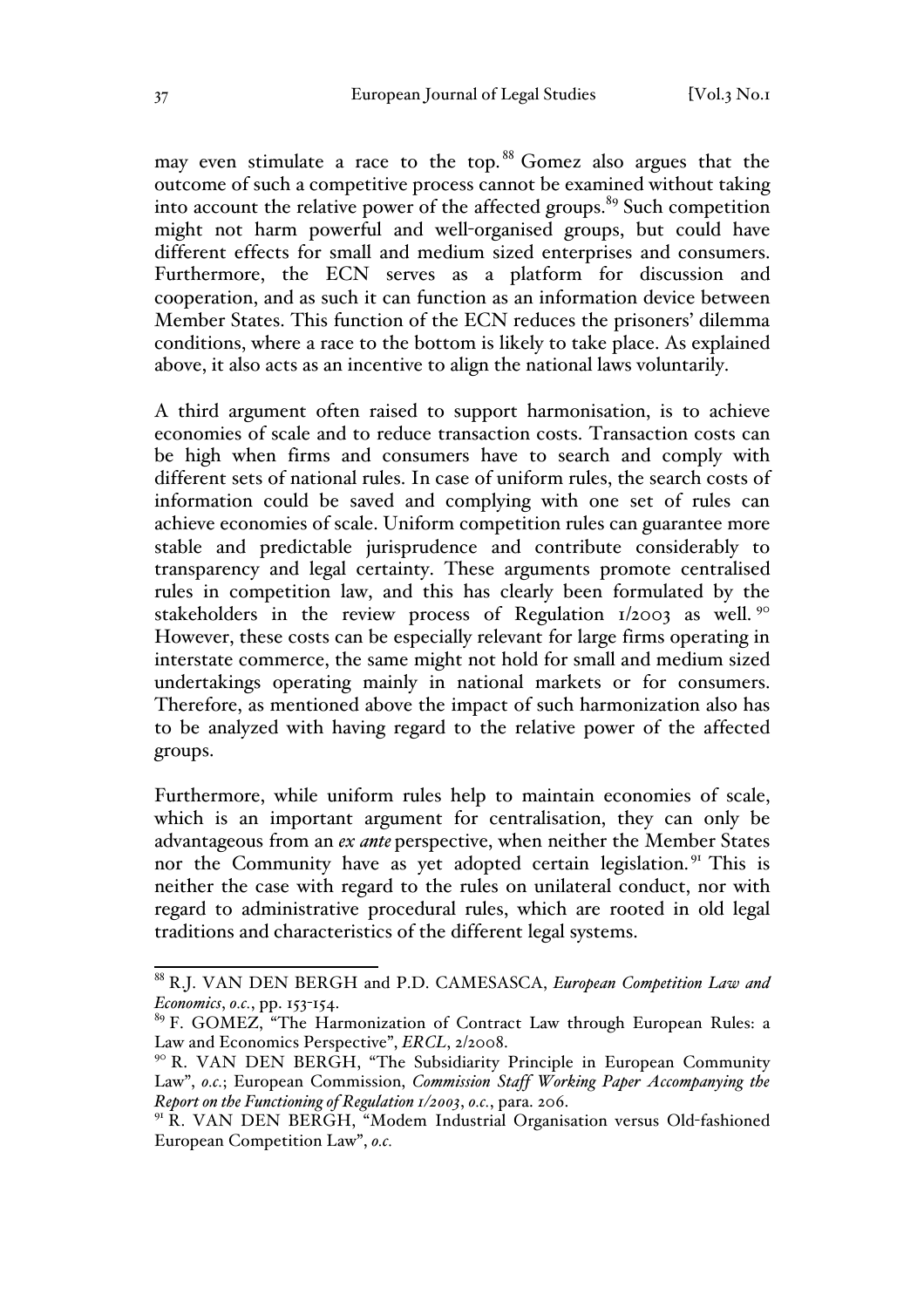When all parties in one region have identical preferences, cost efficiency considerations might point to harmonising through one single instrument that suits all. This is clearly in line with the preferences of the business community, which is in favour of uniform rules.  $92$  However, the preferences of consumers and public administration can diverge significantly. In fact, it has been argued that the legal systems of the Member States are built through habits, customs and practices which dictate how law is going to be interpreted,<sup>93</sup> and that public law "has particularly deep roots inside a cultural and political framework".94 This is clearly the case with regard to unilateral conduct as the above description of the various legislative alternatives of the Member States has shown.

Accordingly, the possibility of achieving a common procedural administrative law in Europe is doubtful, because the political conditions are missing and because the national legal systems are based on very different conceptions.<sup>95</sup> The same is true for bridging the gaps between the various economic policies and the corresponding national rules on unilateral conduct. Harmonisation of administrative procedures might conflict with legitimate national interests, such as the need to protect fairness and efficiency in the administration of justice.<sup>96</sup> Due to these fundamental differences in national administrative procedures, it would be very difficult to agree on common rules for all 27 jurisdictions. In fact, it has been argued that "a general codification could be achieved only by reducing the requirements to the level of a common denominator, in which case it would prove as a barrier rather than an asset for an effective and uniform enforcement of Community law".97 Moreover, some Member

<sup>&</sup>lt;sup>92</sup> R. VAN DEN BERGH, "The Subsidiarity Principle in European Community Law", *o.c.*; European Commission, *Commission Staff Working Paper Accompanying the Report on the Functioning of Regulation 1/2003*, *o.c.*, para. 206.

<sup>&</sup>lt;sup>93</sup> P. LEGRAND, "Public Law, Europeanisation and Convergence: Can Comparatists Contribute?", in P. BEAUMONT, C. LYONS and N. WALKER *eds.*, *Convergence and Divergence in European Public Law*, London, 2002, p. 230.

<sup>94</sup> C. HARLOW, "Voices of Difference in a Plural Community", in P. BEAUMONT, C. LYONS and N. WALKER *eds.*, *Convergence and Divergence*, *o.c.*, p. 208.

<sup>&</sup>lt;sup>95</sup> For example, in some countries there is no procedural code, and there is no desire to have one; moreover, in some countries, there is no difference between the procedural rules with regard to civil and administrative claims. M. ELIANTONIO, "The Future of National Procedural Law in Europe", *o.c.*, p. 8. <sup>96</sup> *Ibid*., p. 7.

 $97$  This point can also be found in Jürgen Schwarze's well-known publication, in which the national experts taking part in the research project were asked whether they thought that a codification of administrative rules concerning the indirect enforcement of Community law would be possible. J. SCHWARZE, "The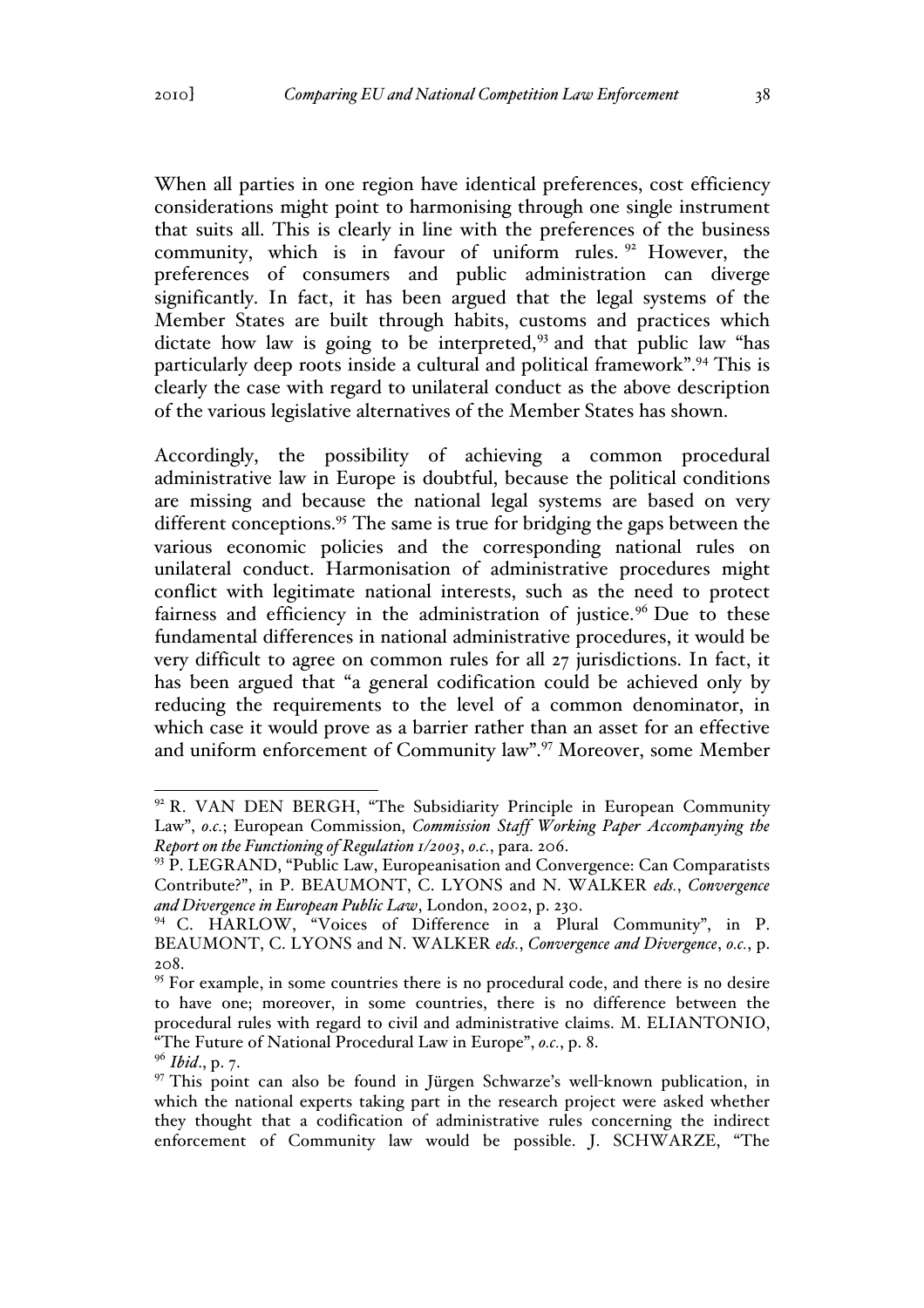States may prefer to implement criminal law procedures for the enforcement of the most severe competition law violations, as is already the case in a significant number of Member States.<sup>98</sup>

In sum, there are insufficient economic arguments in favour of harmonisation, but there are good economic arguments in support of legal diversity. One such argument is that a larger set of legislations can satisfy a wider range of preferences, which leads to allocative efficiency. The broad range of preferences can easily be seen behind the various different regulations on unilateral conduct, but it also holds for administrative procedures. Another argument is the existence of information asymmetries which support decentralisation by maintaining the principles of subsidiarity and procedural autonomy. When information at the local level is more valuable for rule-making and law enforcement, decentralisation is more efficient.<sup>99</sup> Competition between these legal rules has the advantages of a learning process. National laboratories<sup>100</sup> produce different rules that allow for different experiences and which can improve the understanding of alternative legal solutions. These advantages are relevant both to the formulation of substantive rules as well as law enforcement. Moreover, legal diversity and competition does not necessarily exclude harmonisation. In fact, dynamic competition between legal rules can lead to voluntary convergence, which in turn can be more effective and successful than forced coordination of legislations. Instead, the Commission could guarantee the conditions for regulatory competition and let this process work up to voluntary harmonisation.

 Europeanization of National Administrative Law", in J. SCHWARZE *ed.*, *Administrative law under European Influence: on the Convergence of the Administrative Laws of the EU Member States*, London, 1996, p. 832.

<sup>98</sup> The United Kingdom, Ireland, the Czech Republic, Estonia, Romania, Slovenia, Slovakia and Latvia have introduced criminal sanctions for the most severe violations of cartel rules while Hungary, Germany, and Poland have adopted criminal procedures for specific cartel cases such as bid-rigging. Actual invocation of criminal sanctions and procedures has, however, not taken place in these countries.

<sup>99</sup> Information asymmetries arise because centralised actors have an information disadvantage compared to decentralised actors with respect to the firms they have to control. As firms may be unwilling to reveal information needed for central agencies, there is a possibility of providing false information. Therefore, the information obtained might have to be checked and cross-checked against information from competitors, consumers and official sources. Local authorities will have a better overview of the market and thus of the firms to be controlled than a supranational authority.

<sup>100</sup> Justice Brandeis' famous metaphor for states as laboratories of law reform and his plea for decentralisation has been laid down in his dissenting opinion in United States Supreme Court, *New State Ice Corp. v. Liebmann*, 1932, 285 US 262; see also R. VAN DEN BERGH, "Regulatory Competition or Harmonization of Laws?", *o.c.*, p. 255.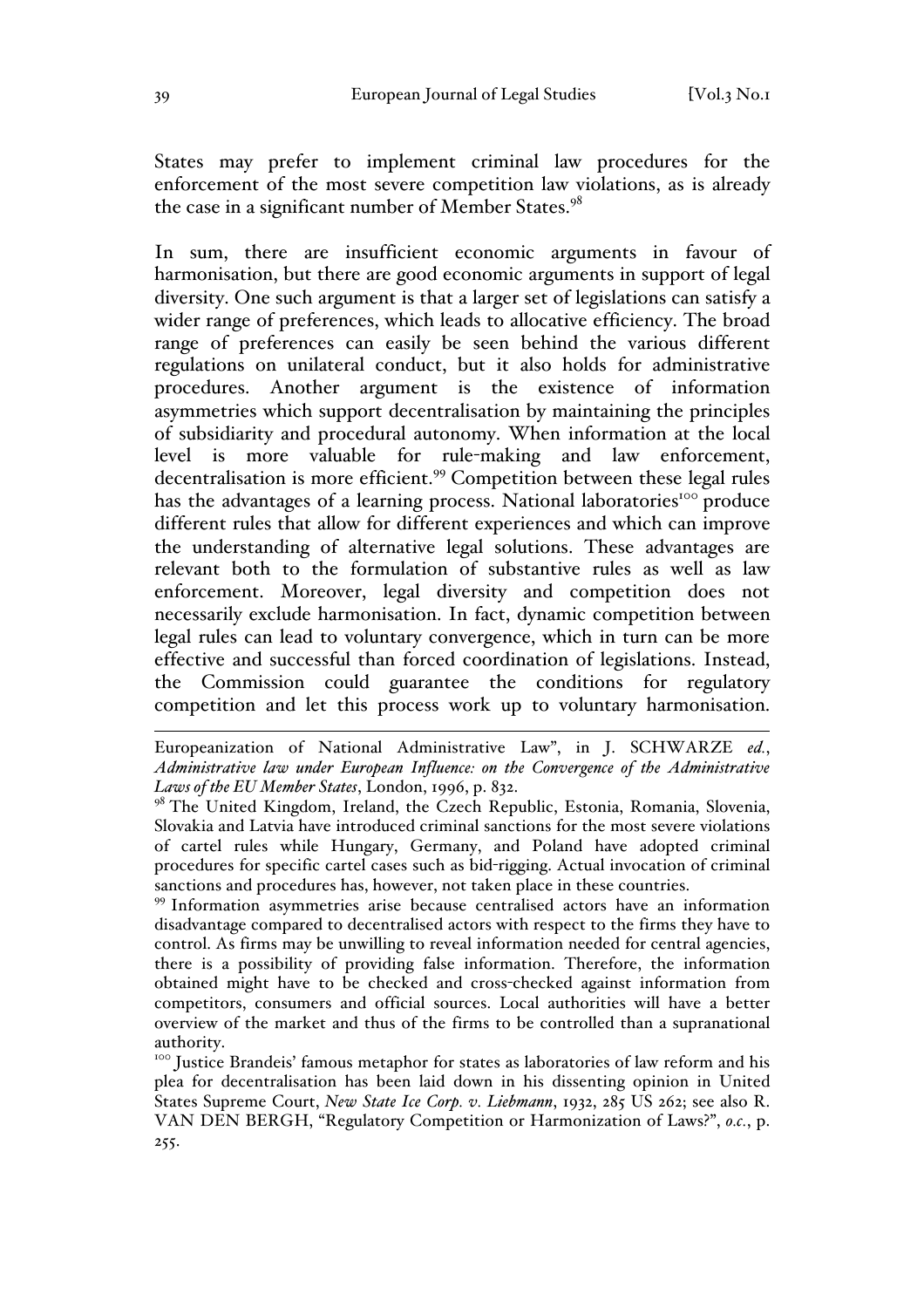These conditions could in fact be ensured within the ECN. However, the ECN does have some relevant shortcomings in functioning as a true platform for regulatory competition and voluntary harmonisation. These shortcomings will be addressed in the next section.

### 3. *Voluntary harmonisation*

As explained above, Regulation 1/2003 did not formally intervene in the procedures of national competition authorities over and beyond Article 5 of the Regulation and the rules applicable to cooperation mechanisms. The *Staff Working Paper stated* that in important respects, the Regulation reconciled the requirements of substantive coherence with the existing procedural diversity amongst European competition authorities.<sup>101</sup> Moreover, the *Joint Statement of the Council and the Commission on the Functioning of the Network of Competition Authorities* stated that the "Member States accept that their enforcement systems differ but nonetheless mutually recognize the standards of each other's system as a basis for cooperation."102 Still, the *Staff Working Paper* acknowledged that the entry into force of Regulation 1/2003 has generated an unprecedented degree of voluntary convergence of the procedural rules dedicated to the implementation of Articles 101 and 102 TFEU. This section will analyse the underlying reasons and incentives behind this process of voluntary harmonisation by making use of insights from comparative law and economics.

Comparative law and economics compares and evaluates the law of alternative legal systems with the 'efficient' model offered by economic theory.103 It deals with 'legal transplants' by measuring them with the tool of efficiency and offers an economic analysis of institutional alternatives tested in legal history.<sup>104</sup> It "deals with the transplants that have been made, why and how they were made, and the lessons to be learned from

<sup>&</sup>lt;sup>101</sup> European Commission, *Commission Staff Working Paper Accompanying the Report on the Functioning of Regulation 1/2003*, *o.c.*, para. 200.<br><sup>102</sup> *Joint Statement of the Council and the Commission on the Functioning of the Network of* 

*Competition Authorities*, http://ec.europa.eu/competition/ecn/joint\_statement\_en.pdf, point 8.

<sup>&</sup>lt;sup>103</sup> U. MATTEI, L. ANTONIOLLI and L. ROSSATO, "A. Comparative Law and Economics", in B. BOUCKAERT and G. De GEEST eds., *Encyclopedia of Law and Economics*, Cheltenham, Edward Elgar, 2000, pp. 506-507; See also U. MATTEI, "Efficiency in Legal Transplants: An Essay in Comparative Law and Economics", *International Review of Law and Economics*, 1994, Vol. 14, pp. 3-19.

<sup>104</sup> N.K. KOMESAR, *Imperfect Alternatives: Choosing Institutions in Law, Economics and Public Policy*, Chicago, University of Chicago Press, 1994.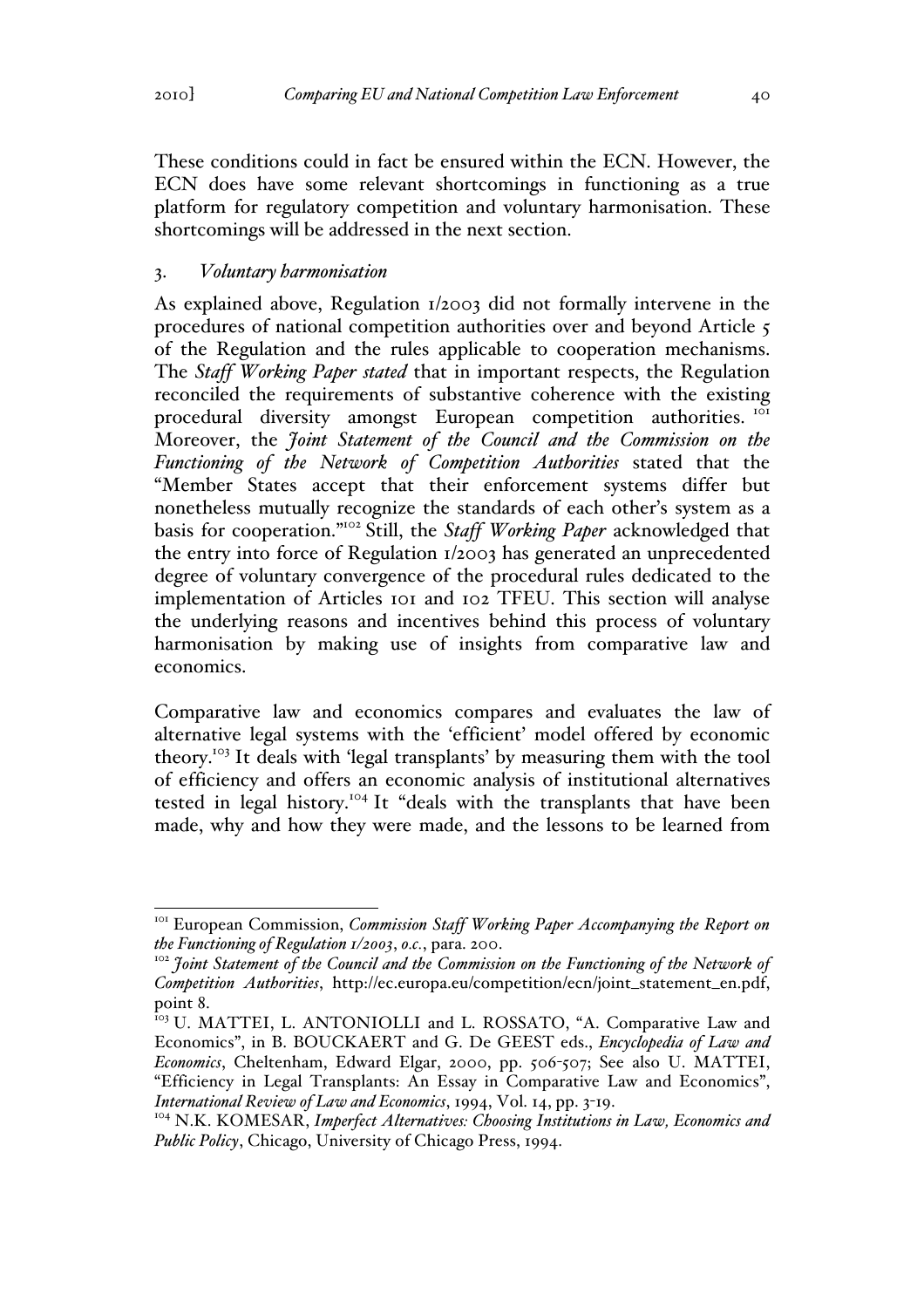this".<sup>105</sup> While providing comparative lawyers with the measuring tools of economics, it places the notion of efficiency in a dynamic perspective by offering a comparative dimension with concrete alternative rules and institutions.<sup>106</sup>

Convergence between different legal rules towards an efficient model may take place as a result of a legal transplant or as an outcome of a competitive process between different legal formants.<sup>107</sup> In the first case, legal transplants are implemented because they proved to be efficient in other legal systems. In the second case, convergence towards efficiency is the result of the interaction between different legal formants. So, while legal transplants are governed by hierarchy, the second scenario is characterised by competition.<sup>108</sup>

As section 2 of this paper and Table I demonstrated above, EU Member States voluntarily harmonised some elements of the national procedures in competition law. Yet, this process displays some shortcomings in terms of the used benchmark and in terms of the ECN's methods to achieve convergence.

Convergence between the different national rules uses Regulation 1/2003 and some accompanying soft-law instruments as its benchmark. Thus, harmonisation took place so far took place through imposed legal transplants and through implementation by the Member States of similar procedural rules as those of the Commission's. The underlying rationale might be that if these rules and enforcement methods have worked effectively and efficiently in the hands of the Commission, they will prove successful in the hands of the NCAs as well. However, the efficiency of these rules and their comparative advantage *vis-à-vis* other national rules have neither been analysed nor confirmed. Furthermore, the success of such legal transplants is not guaranteed in the different institutional frameworks of the Member States, where agencies often have to divide resources between several competences. The actual outcome of enforcement depends heavily on the existing institutional framework.

The influence of the institutional framework should not be underestimated in measuring actual law enforcement and in understanding why a certain legal rule proves to be successful or fails in different

<sup>&</sup>lt;sup>105</sup> A. WATSON, "Comparative Law and Legal Change", *Cambridge Law Journal*, 1978, p. 313, at p. 318.

<sup>&</sup>lt;sup>106</sup> U. MATTEI, L. ANTONIOLLI and L. ROSSATO, "Comparative Law and Economics", *o.c.*, pp.512-13.

<sup>&</sup>lt;sup>107</sup> *Ibid.*, pp.508-511.

<sup>&</sup>lt;sup>108</sup> *Ibid.*, pp. 510-511.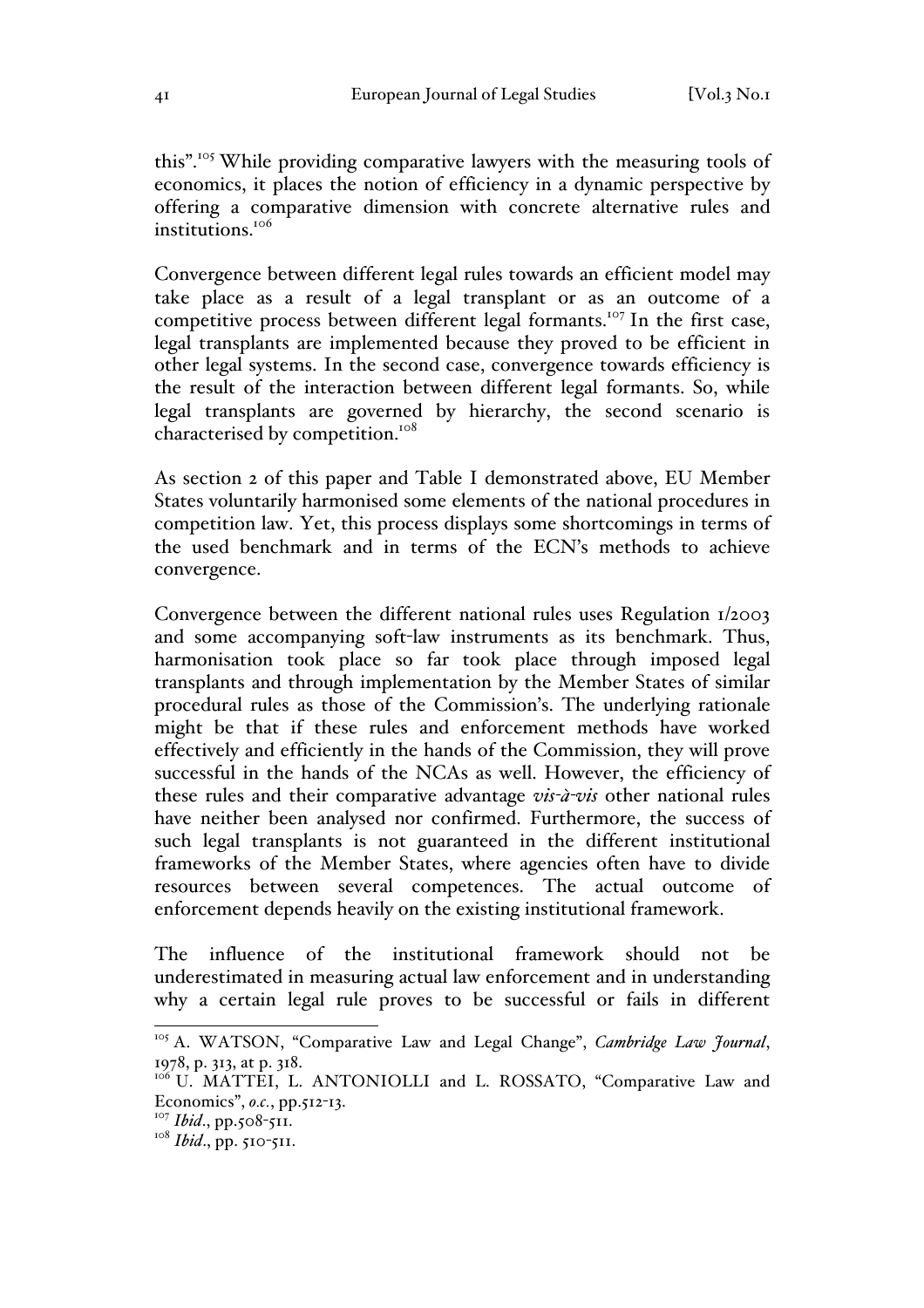institutional contexts.<sup>109</sup> Neo-institutional economics<sup>110</sup> emphasises the relevance of institutions and path dependence in explaining the evolution of legal systems both when legal change is endogenous and when it results from a legal transplant. Similar measures will lead to different outcomes because of diverging informal rules and informal constraints in different economies. Institutional path dependency is the downstream institutional choice inherent in any institutional framework which makes it difficult to alter the direction of an economy once it is in a certain institutional path. Formal rules can be changed overnight, but informal constraints change slowly.<sup>111</sup>

The insights of institutional economics have proved especially helpful in explaining the experience of the CEECs with regard to their transition process from central planning to a market economy and the implementation of competition laws.<sup>112</sup> The new enforcement models of the European Commission have a strong influence in all Member States. However, actual application of the mode was especially weak in the  $CEECs.<sup>113</sup>$ 

Despite the blueprint convergence of procedural rules the NCAs could not or did not actually enforce these rules due to certain constraints present in their institutional framework. The strengthened enforcement tools have not always delivered the expected results in actual enforcement. This is, for example, the case with regard to the power to investigate private premises. No actual experience of this form of investigation exists in Cyprus, Spain, Sweden, the Czech Republic, Greece, Luxembourg, Estonia, Hungary, Malta, Romania, Slovenia and Slovakia. In Portugal, Bulgaria, Finland, Italy and Denmark, this form of investigation has not

<sup>&</sup>lt;sup>109</sup> Institutions consist of formal rules (such as laws and regulations) and informal rules (derived from culture, tradition, custom and attitude) that determine the behaviour of individuals and organisations. Formal rules and informal constraints are interdependent and in constant interaction.<br><sup>110</sup> See *supra* note 44.<br><sup>111</sup> D.C. NORTH, *The Contribution of the New Institutional Economics to an Understanding* 

*of the Transition Problem*, WIDER Annual Lectures, Helsinki, March 1997, p. 13.<br><sup>112</sup> The failure to take institutions into account when designing reform policies has

generated serious difficulties and challenges in these countries. OECD, *Small economies and competition policy: background paper*, OECD Global Forum on Competition, CCNM/GF/COMP(2003)4, pp. 9-10.

 $113$  In the CEECs, there are significant socio-economic factors, both formal and informal, that have a decisive impact on whether and how the implemented rules are actively invoked. These socio-economic factors are related to the process of economic transition, to the lack of previously existing market mechanisms and experience with free markets, to the absence of interaction between market regulation and constitutional and institutional reforms, and to the revival of private law and private law courts.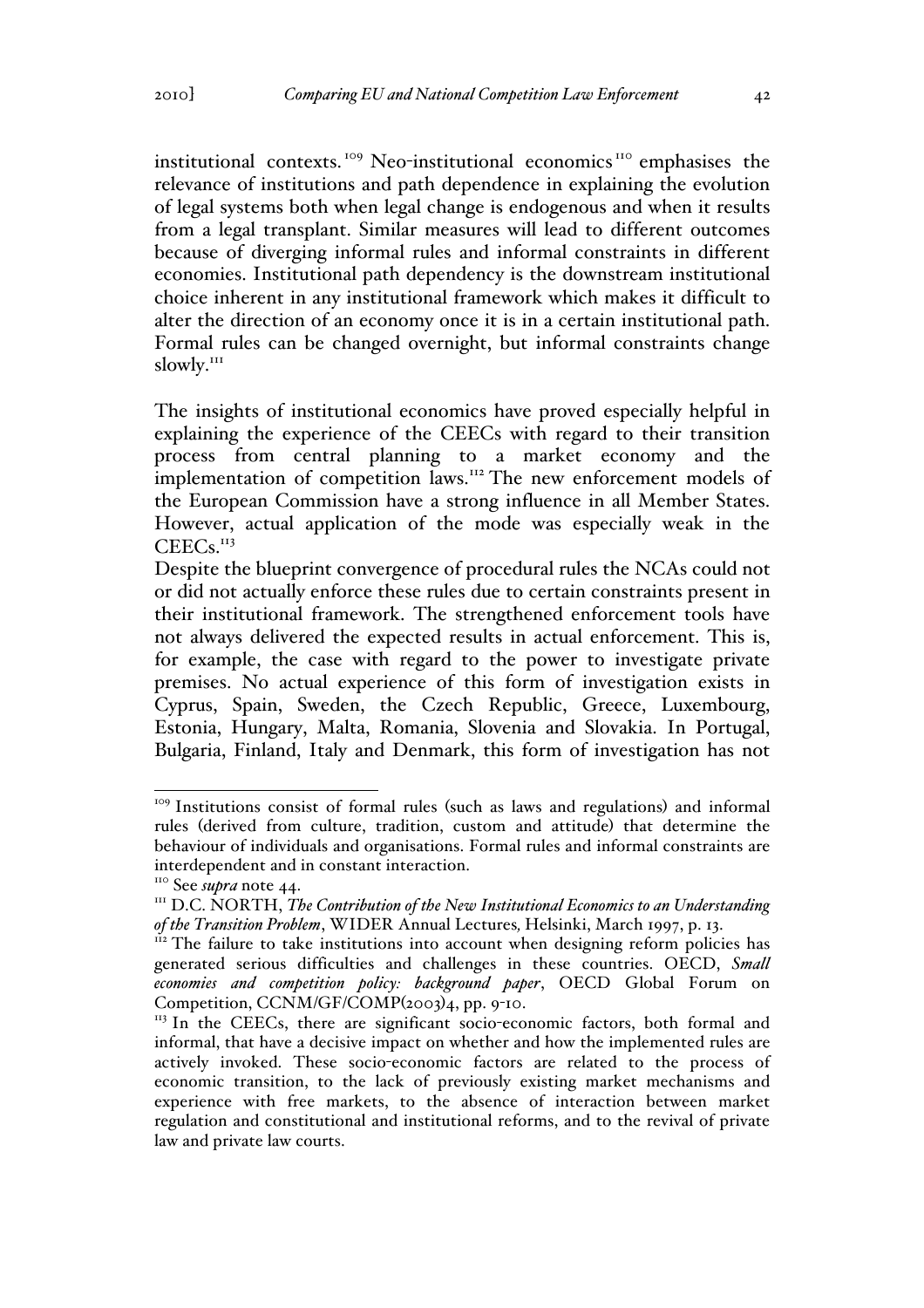even been foreseen in the competition rules.<sup>114</sup>

A similar experience can be found with regard to leniency programmes, which are often praised as the model for procedural convergence and a clear result of the cooperation mechanism within the ECN. However, Malta does not have a leniency programme. As for the CEECs, even though they have clearly defined leniency programmes (and Slovenia applies some other provisions that make termination of proceedings or fine reduction possible), the actual application has so far been very limited. The programmes adopted initially proved to be unproductive as a result of insufficient transparency or uncertainty about eligibility. That is why many national programmes have recently been revised and slowly begin to be applied in competition proceedings in the Member States.<sup>115</sup>

In addition, the comparison of national laws within the ECN seems to be steered from the center by the Commission, establishing the EU rules as the benchmark for harmonisation. While the Commission was seemingly decentralising enforcement powers, in fact it has retained a central policy-making role but without any control mechanism. As mentioned above, the work and procedures of the ECN are determined by soft-law measures beyond Regulation 1/2003 and the Network Notice, which procedures are not subject to judicial review by the EU Courts. The work in the ECN results in non-binding policy communications, but these might imply significant policy changes.<sup>116</sup> Due to the ECN's lack of transparency, it is difficult to see whether the harmonisation resulting from its work is the outcome of regulatory competition or legal transplants. The ECN's success could be seen in its character of a new mode of governance based on consultation,

<sup>&</sup>lt;sup>114</sup> European Commission, *Commission Staff Working Paper Accompanying the Report on the Functioning of Regulation 1/2003*, *o.c.*, para. 202.

<sup>&</sup>lt;sup>115</sup> The Czech Office for the Protection of Competition applied its leniency programme for the first time in 2004 with regard to a cartel agreement in the energy drinks market. Poland had its first leniency case regarding a cartel agreement in 2006, but revised its 2004 leniency programme significantly in 2009, due to shortcomings of the previous model. In the Czech Republic, Hungary and Slovakia, a marker system exists as well. However, in the Czech Republic, the decision to grant a 'marker' is entirely at the discretion of the Antimonopoly Office. Global Legal Group, *Cartels & Leniency 2009*, Chapter 36, Slovakia (M.H. Zahradnik and Madárová), p. 214; Chapter 10, Czech Republic (A. Braun, D. Bicková), p.54; Chapter 18, Hungary (G.J. Bacher, Budai), p.102. In Hungary, leniency has been applied in a few cartel cases, but only one of these cases was already closed by decision of the Competition Council in 2007. Vj-81/2006 Since 2009, Hungary has had a leniency programme even with regard to unfair and restrictive market practices. Leniency policy related provisions of Act No LVII of 1996 on the prohibition of unfair and restrictive market practices (2009). <sup>116</sup> F. CENGIZ, *Regulation 1/2003 Revisited*, *o.c.*, p. 25.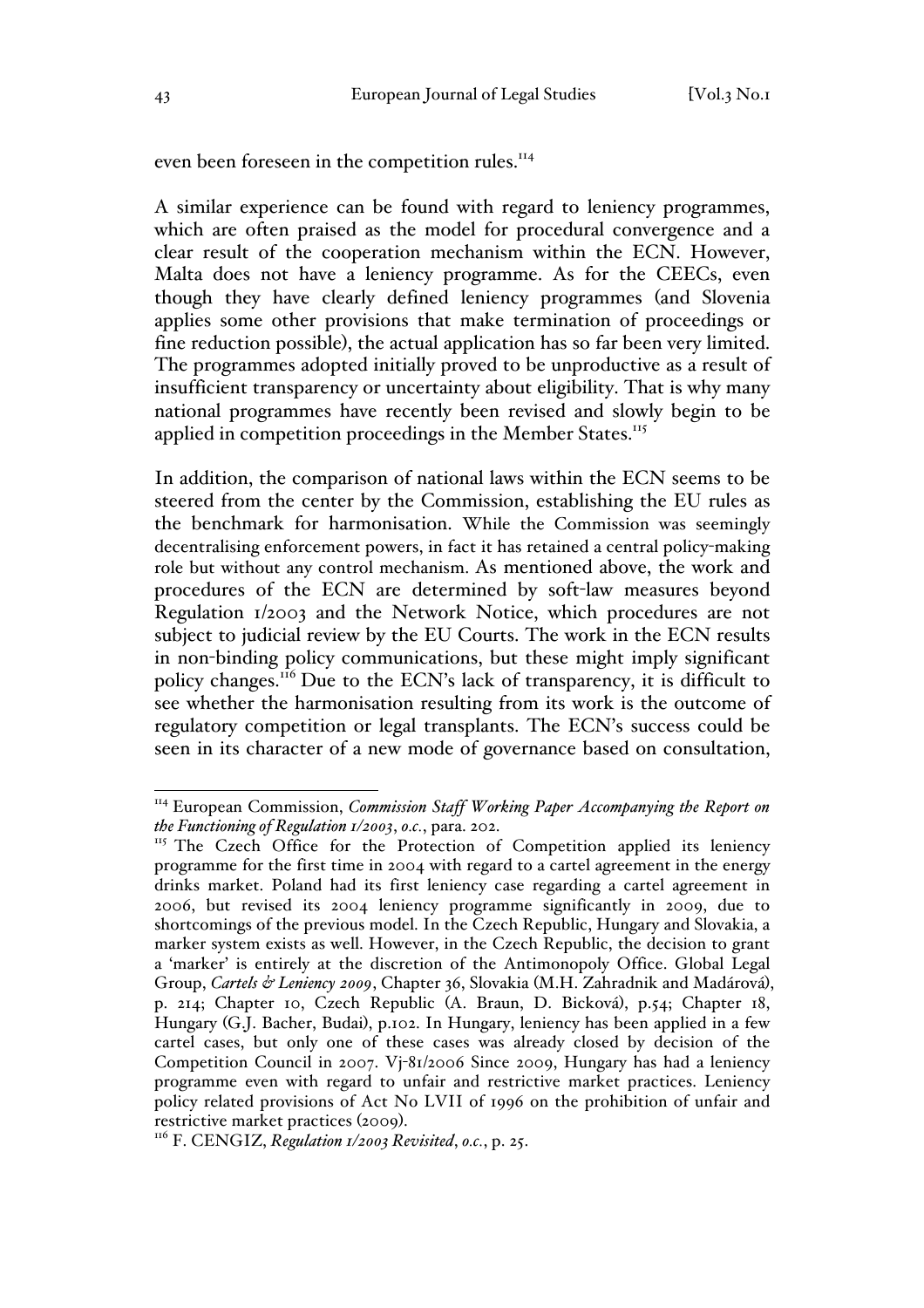negotiations and soft-law instruments instead of on command and hierarchy in the form of hard law.<sup>117</sup> However, flexibility should be balanced with formal controls on the Commission's as well as the NCAs' activities.

Still, the ECN is a significant channel of harmonisation in a bottom-up perspective. The ECN has increased pressure on the agencies to quantify their enforcement and advocacy work.<sup>118</sup> This process is encouraged further by reputation mechanisms such as the OECD country reports, the International Competition Network or even the Global Competition Review rankings. <sup>119</sup> These mechanisms make actual enforcement modalities more visible and may induce competition among the agencies. Even though enforcement methods legislated in soft-law instruments at the EU level do not oblige Member States to follow those guidelines, there is certainly some pressure both from the Commission as well as within the ECN to adopt similar instruments in national legislations.

## VI. CONCLUSIONS

Until now, comparative analysis has not been closely associated with competition law. Even after the decentralisation of EU competition law enforcement, one might not think of the need to compare national laws, as one of the main achievements of the new system was an increased convergence of substantive national rules. However, the new enforcement system made the differences between national procedural rules and institutional settings visible as the decentralised enforcement of EU rules necessitated a closer look at the procedures framing law enforcement and the institutions enforcing the competition rules. As the Commission no longer holds the exclusive position of enforcing EU competition law, but has to safeguard the uniform and consistent application of EU rules, it was urged to compare national procedures and assess the impact of the

<sup>&</sup>lt;sup>117</sup> D. COEN and M. THATCHER, "Network Governance and Multi-level Delegation:European Networks of Regulatory Agencies", *Journal of Public Policy*, 2008, Vol. 28, No. 1, pp. 49-71; I. MAHER, "Competition Law in the International Domain: Networks as a New Form of Governance", *Journal of Law and Society,* 2002, Vol. 29, No. 1, pp. 112-136.

<sup>&</sup>lt;sup>118</sup> However, it has to be admitted that quantification of the enforcement work of national competition authorities lacks clearly defined and commonly agreed benchmarks. I. MAHER, *The Rule of Law and Agency: The Case of Competition Policy*, IEP Working Paper 06/01, March 2006, http://www.chathamhouse.org.uk/files/3318\_wp0306competition.pdf, p. 4. See also W.E. KOVACIC, *Using Evaluation to Improve the Performance of Competition Policy Authorities*, Background Note, Evaluation of the actions and resources of competition authorities, OECD, DAF/COMP(2005)30.

<sup>119</sup> I. MAHER, *The Rule of Law and Agency*, *o.c.*, pp. 4-5.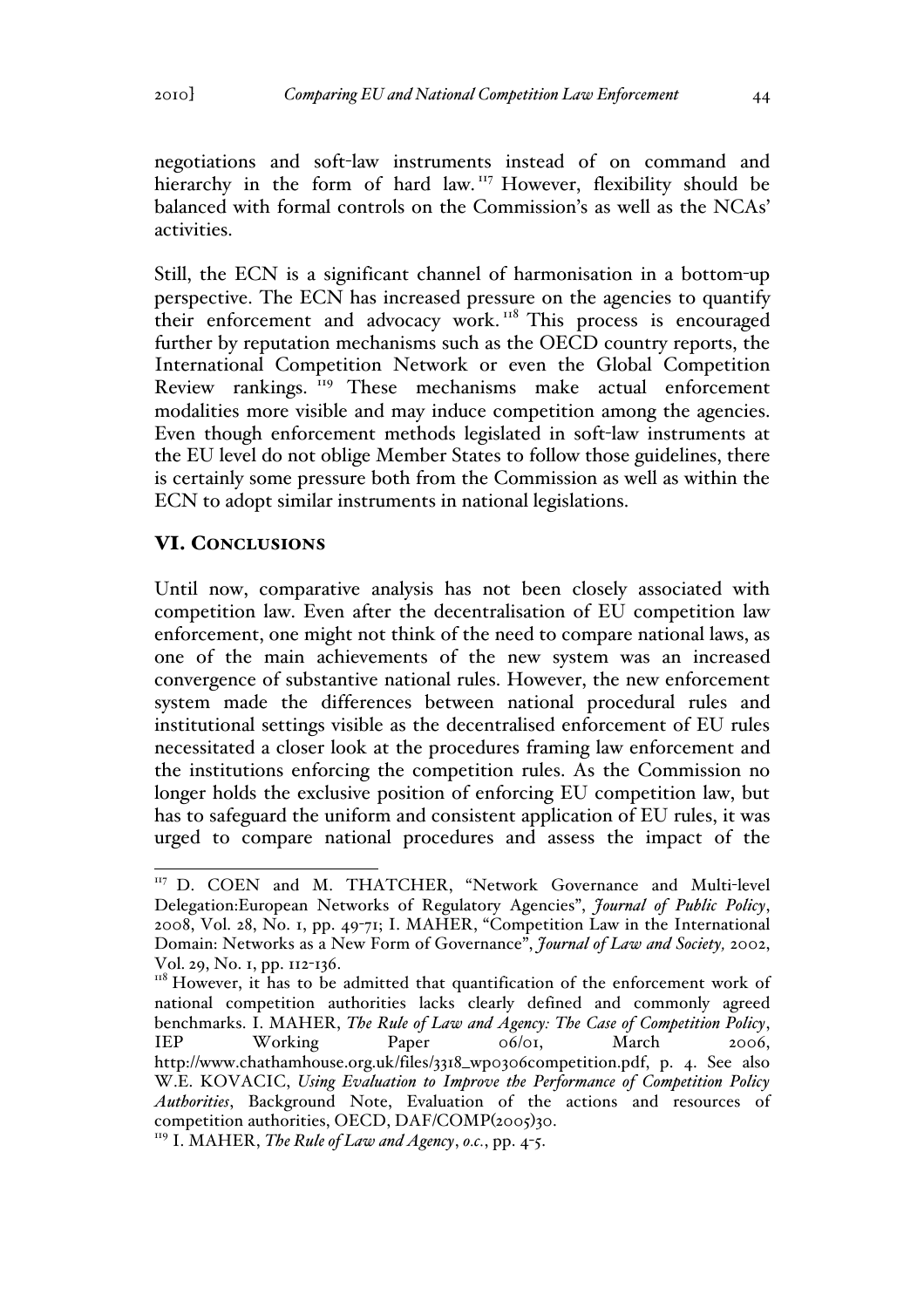differences. The Commission has done so clearly with the aim of further harmonising national rules and thus creating a level playing field also in areas presently outside of the realm of EU law, such as unilateral conduct and procedural rules. The Commission's comparative analysis and its conclusions have been documented in the *Report on Regulation 1/2003* and can be also deduced from the ECN's work. One field which is remarkably absent in these comparative exercises, is the examination of the different institutional designs. Although the impact of different institutional settings on law enforcement has not been entirely neglected by the Commission, it has not explored this issue deeply.

This paper took a critical look at the Commission's intention to further harmonise certain substantive and procedural rules of the Member States. There seem to be few arguments to do so. Not only do relevant legal and constitutional problems arise, economic arguments also favour legal diversity. First, the Commission faces the problem of the lack of EU competence to harmonise procedural laws. The procedural rules are 'protected' by the national procedural autonomy of the Member States from EU intervention. Moreover, the Commission has furnished no evidence that such harmonisation measures are indeed needed for the unification of the internal market. Earlier cases in consumer law should warn the Commission that the ECJ will not hesitate to break down and reverse harmonisation measures of the Commission when it finds that the legal basis is not justified. The way forward could, however, be some kind of compartmentalised harmonisation for procedural rules in the field of economic law. Secondly, there are good economic reasons for regulatory competition that can be accommodated within the ECN. The ECN is a unique forum for policy discussions and comparative work among the NCAs. It has a great potential to serve as the platform for exchanging alternative legal solutions of the national competition law laboratories and as a melting pot for voluntary harmonisation. Nevertheless, when one examines the methods used within the network, significant questions of efficiency and accountability arise. The comparison of national laws is managed and steered by the Commission and takes place on the basis of the benchmark provided by the EU rules. Moreover, the ECN is not transparent for outside actors and the reach of judicial review is marginalised, which leaves the steering role of the Commission uncontrolled. The success of the Network needs to be reassessed in the light of these fundamental problems.

The framework for regulatory competition between the Member States and the Commission should be guaranteed in an objective and efficient way, without the imposition of EU legal transplants. Not EU rules, but genuine competition between the different legal formants should dominate. The arguments from comparative law and economics and